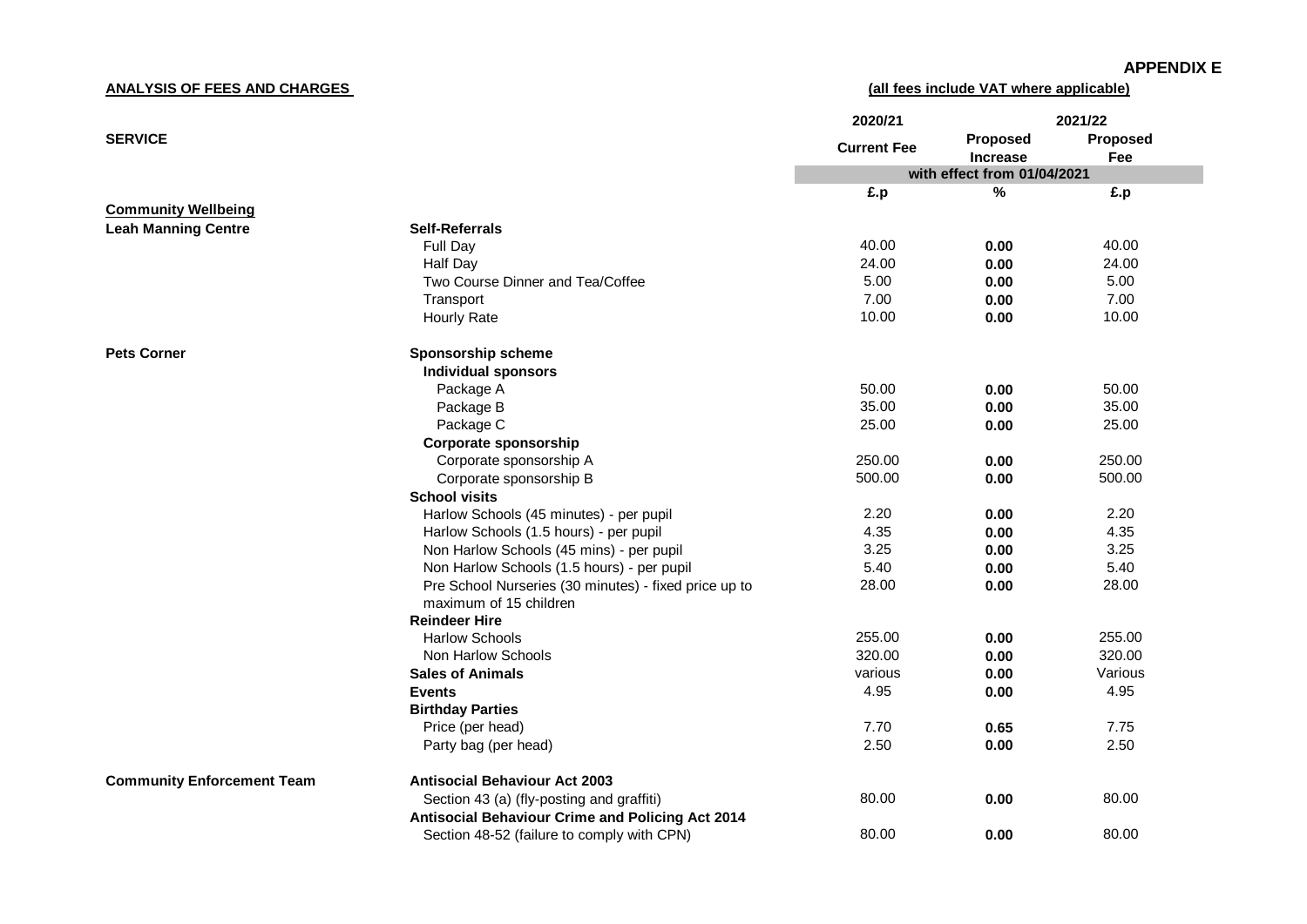| <b>APPENDIX E</b> |
|-------------------|
|-------------------|

|                                 |                                                                                | 2020/21            | 2021/22                     |                 |
|---------------------------------|--------------------------------------------------------------------------------|--------------------|-----------------------------|-----------------|
| <b>SERVICE</b>                  |                                                                                | <b>Current Fee</b> | Proposed<br><b>Increase</b> | Proposed<br>Fee |
|                                 |                                                                                |                    | with effect from 01/04/2021 |                 |
|                                 |                                                                                | £.p                | $\%$                        | £.p             |
|                                 | Section 66-68 (Breach of Public Space Protection Order)                        | 80.00              | 0.00                        | 80.00           |
|                                 | <b>Environmental Protection Act 1990</b>                                       |                    |                             |                 |
|                                 | Section 5/5b (failure to produce authority to transport<br>waste)              | 300.00             | 0.00                        | 300.00          |
|                                 | Section 33 (1) (a) (fly tipping)                                               | 200.00             | 0.00                        | 200.00          |
|                                 | Section 34 (2) (a) - 34 (6) (waste deposit offence - duty of<br>care)          | 300.00             | 0.00                        | 300.00          |
|                                 | Section 34 (5) (failure to produce waste documents)                            | 300.00             | 0.00                        | 300.00          |
|                                 | Section 46/47/47ZA/47AB (failure to comply with a waste<br>receptacles notice) | 100.00             | 0.00                        | 100.00          |
|                                 | Section 87 and 88 (depositing litter)                                          | 80.00              | 0.00                        | 80.00           |
| <b>Environment and Planning</b> |                                                                                |                    |                             |                 |
| <b>Building Control</b>         | <b>Table A - New Dwellings</b>                                                 |                    |                             |                 |
|                                 | Dwelling houses and flats not exceeding 300m2 (total floor                     |                    |                             |                 |
|                                 | area)                                                                          |                    |                             |                 |
|                                 | <b>Full Plans Submission</b>                                                   |                    |                             |                 |
|                                 | Houses or Bungalows less than 4 storeys                                        |                    |                             |                 |
|                                 | Plan Charge                                                                    |                    |                             |                 |
|                                 | 1 Plot                                                                         | 236.12             | 0.00                        | 236.12          |
|                                 | 2 Plots                                                                        | 279.04             | 0.00                        | 279.04          |
|                                 | 3 Plots                                                                        | 321.98             | 0.00                        | 321.98          |
|                                 | 4 Plots                                                                        | 364.93             | 0.00                        | 364.93          |
|                                 | 5 Plots                                                                        | 407.85             | 0.00                        | 407.85          |
|                                 | Flats                                                                          |                    |                             |                 |
|                                 | 1                                                                              | 214.66             | 0.00                        | 214.66          |
|                                 | $\overline{c}$                                                                 | 236.12             | 0.00                        | 236.12          |
|                                 | 3                                                                              | 300.51             | 0.00                        | 300.51          |
|                                 | $\overline{\mathbf{4}}$                                                        | 300.51             | 0.00                        | 300.51          |
|                                 | 5                                                                              | 343.46             | 0.00                        | 343.46          |
|                                 | Conversion to:-                                                                |                    |                             |                 |
|                                 | Single dwelling house                                                          | 236.12             | 0.00                        | 236.12          |
|                                 | Single Flat                                                                    | 214.66             | 0.00                        | 214.66          |
|                                 | Inspection Charge                                                              |                    |                             |                 |
|                                 | 1 Plot                                                                         | 472.24             | 0.00                        | 472.24          |
|                                 | 2 Plots                                                                        | 837.15             | 0.00                        | 837.15          |
|                                 | 3 Plots                                                                        | 1,030.34           | 0.00                        | 1,030.34        |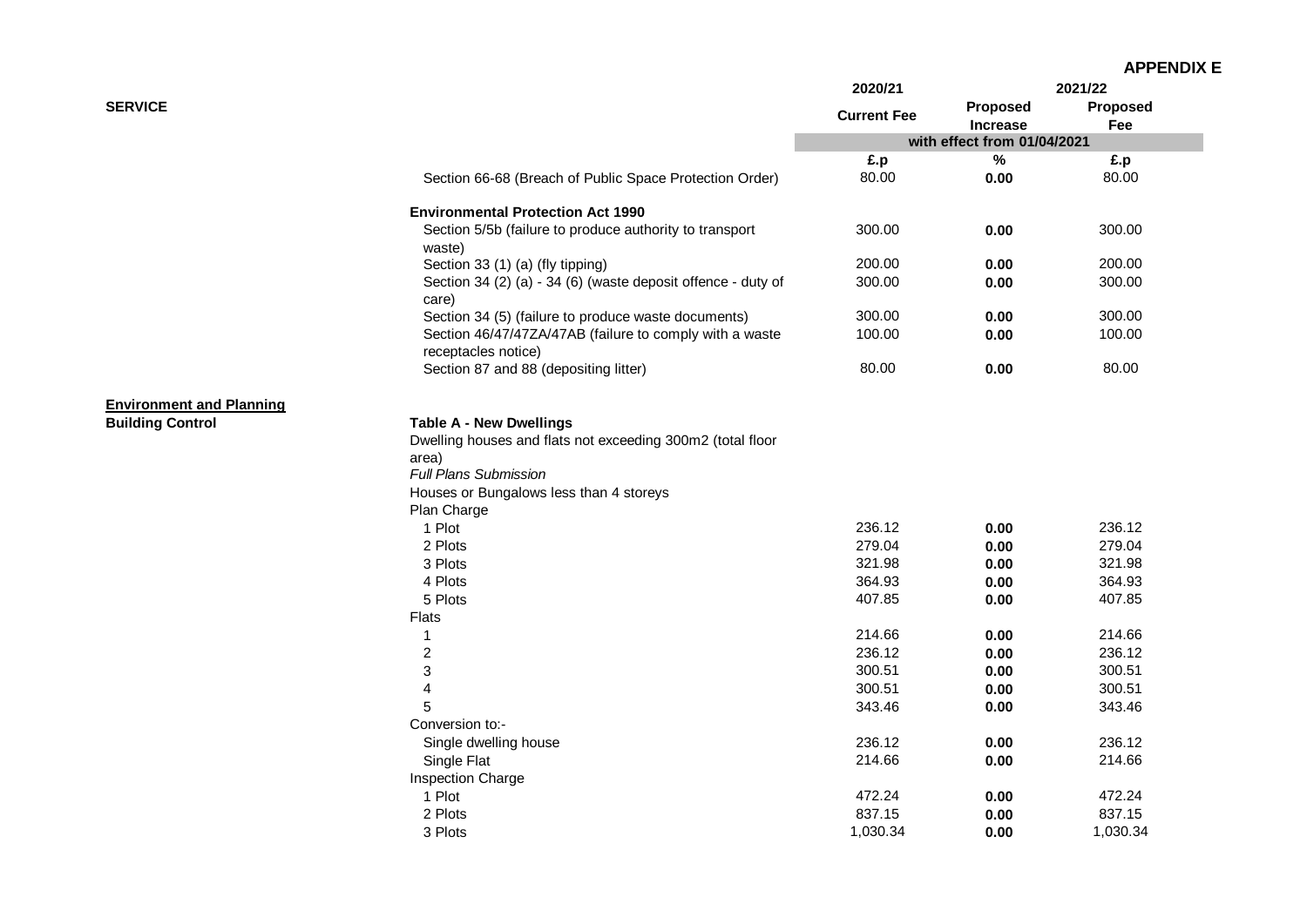| <b>APPENDIX E</b> |  |  |
|-------------------|--|--|
|-------------------|--|--|

|                |                                         | 2020/21            |                             | 2021/22  |
|----------------|-----------------------------------------|--------------------|-----------------------------|----------|
| <b>SERVICE</b> |                                         | <b>Current Fee</b> | Proposed                    | Proposed |
|                |                                         |                    | <b>Increase</b>             | Fee      |
|                |                                         |                    | with effect from 01/04/2021 |          |
|                |                                         | £.p                | $\%$                        | £.p      |
|                | 4 Plots                                 | 1,313.68           | 0.00                        | 1,313.68 |
|                | 5 Plots                                 | 1,631.37           | 0.00                        | 1,631.37 |
|                | <b>Flats</b>                            |                    |                             |          |
|                | 1                                       | 300.51             | 0.00                        | 300.51   |
|                | $\overline{c}$                          | 643.97             | 0.00                        | 643.97   |
|                | 3                                       | 824.37             | 0.00                        | 824.37   |
|                | 4                                       | 1,081.86           | 0.00                        | 1,081.86 |
|                | 5                                       | 1,459.65           | 0.00                        | 1,459.65 |
|                | Conversion to:-                         |                    |                             |          |
|                | Single dwelling house                   | 343.46             | 0.00                        | 343.46   |
|                | Single Flat                             | 300.51             | 0.00                        | 300.51   |
|                | <b>Building Notice</b>                  |                    |                             |          |
|                | Houses or Bungalows less than 4 storeys |                    |                             |          |
|                | 1 Plot                                  | 800.98             | 0.00                        | 800.98   |
|                | 2 Plots                                 | 1,370.35           | 0.00                        | 1,370.35 |
|                | 3 Plots                                 | 1,671.73           | 0.00                        | 1,671.73 |
|                | 4 Plots                                 | 2,113.74           | 0.00                        | 2,113.74 |
|                | 5 Plots                                 | 2,609.33           | 0.00                        | 2,609.33 |
|                | Flats                                   |                    |                             |          |
|                | 1                                       | 533.21             | 0.00                        | 533.21   |
|                | $\overline{c}$                          | 1,068.98           | 0.00                        | 1,068.98 |
|                | 3                                       | 1,350.26           | 0.00                        | 1,350.26 |
|                | 4                                       | 1,752.10           | 0.00                        | 1,752.10 |
|                | 5                                       | 2,341.45           | 0.00                        | 2,341.45 |
|                | Conversion to:-                         |                    |                             |          |
|                | Single dwelling house                   | 600.18             | 0.00                        | 600.18   |
|                | Single Flat                             | 533.21             | 0.00                        | 533.21   |
|                | <b>Regularisation Charge</b>            |                    |                             |          |
|                | Houses or Bungalows less than 4 storeys |                    |                             |          |
|                | 1 Plot                                  | 831.79             | 0.00                        | 831.79   |
|                | 2 Plots                                 | 1,363.95           | 0.00                        | 1,363.95 |
|                | 3 Plots                                 | 1,645.68           | 0.00                        | 1,645.68 |
|                | 4 Plots                                 | 2,058.89           | 0.00                        | 2,058.89 |
|                | 5 Plots                                 | 2,726.11           | 0.00                        | 2,726.11 |
|                | Flats                                   |                    |                             |          |
|                | 1                                       | 581.35             | 0.00                        | 581.35   |
|                | $\overline{c}$                          | 1,082.21           | 0.00                        | 1,082.21 |
|                |                                         |                    |                             |          |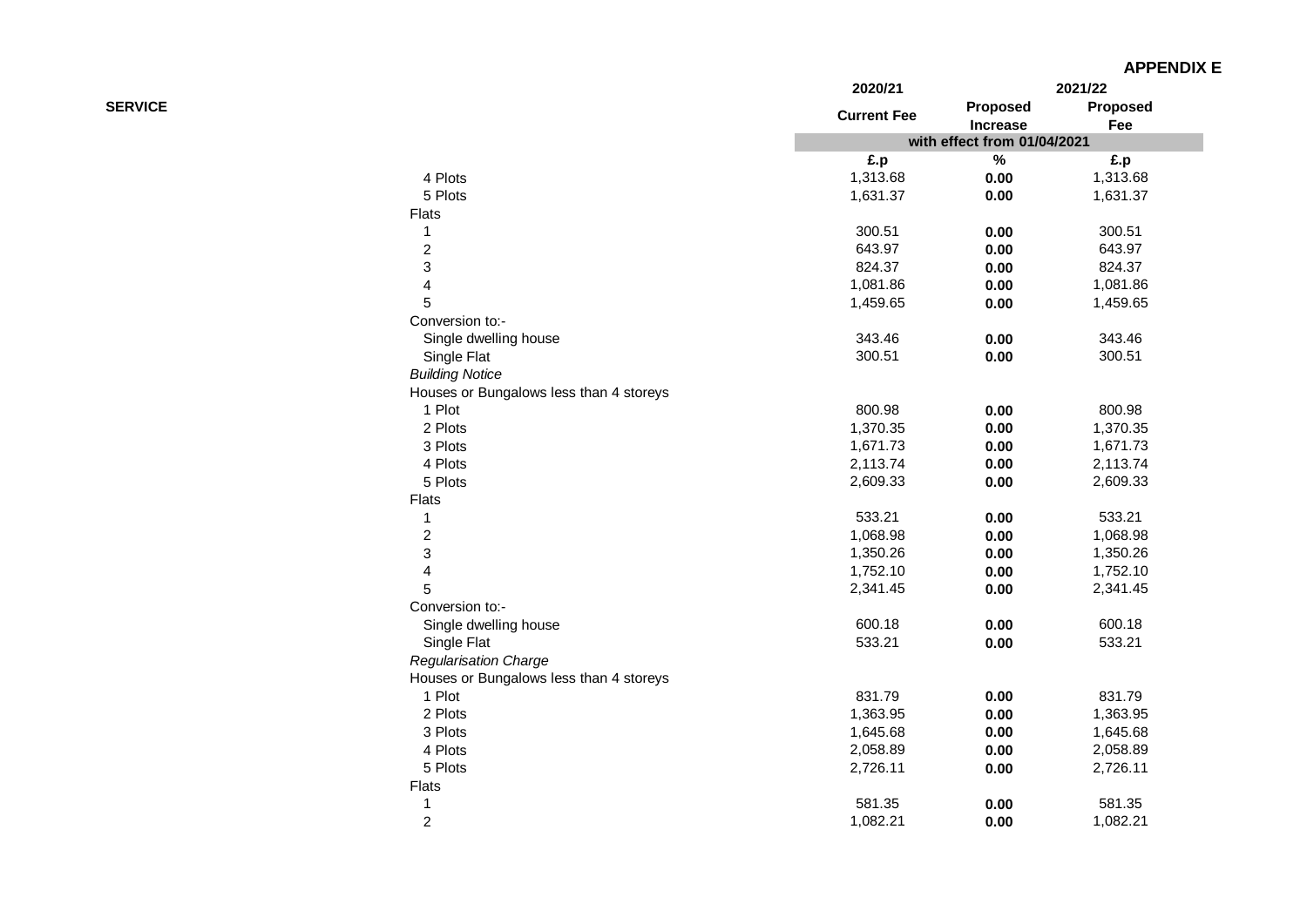| <b>APPENDIX E</b> |  |  |  |  |
|-------------------|--|--|--|--|
|-------------------|--|--|--|--|

|                |                                                                                                | 2020/21            | 2021/22                            |                 |
|----------------|------------------------------------------------------------------------------------------------|--------------------|------------------------------------|-----------------|
| <b>SERVICE</b> |                                                                                                | <b>Current Fee</b> | <b>Proposed</b><br><b>Increase</b> | Proposed<br>Fee |
|                |                                                                                                |                    | with effect from 01/04/2021        |                 |
|                |                                                                                                | £.p                | %                                  | £.p             |
|                | 3                                                                                              | 1,516.89           | 0.00                               | 1,516.89        |
|                | 4                                                                                              | 1,946.20           | 0.00                               | 1,946.20        |
|                | 5                                                                                              | 2,575.85           | 0.00                               | 2,575.85        |
|                | Conversion to:-                                                                                |                    |                                    |                 |
|                | Single dwelling house                                                                          | 643.97             | 0.00                               | 643.97          |
|                | Single Flat                                                                                    | 581.37             | 0.00                               | 581.37          |
|                | Notifiable Electrical Work (in addition to the above where<br>applicable)                      | 274.67             | 0.00                               | 274.67          |
|                | Table B - Work To A Single Dwelling                                                            |                    |                                    |                 |
|                | Limited to work not more than 3 storeys above ground                                           |                    |                                    |                 |
|                | level                                                                                          |                    |                                    |                 |
|                | <b>Full Plans Submissions</b>                                                                  |                    |                                    |                 |
|                | Extension & New Build                                                                          |                    |                                    |                 |
|                | Plan checking charge                                                                           |                    |                                    |                 |
|                | Single storey extension with floor area not exceeding<br>40m2                                  | 218.95             | 0.00                               | 218.95          |
|                | Single storey extension with floor area exceeding 40m2<br>but not exceeding 100m2              | 262.74             | 0.00                               | 262.74          |
|                | Extension with some part 2 or 3 storeys in height and a<br>total floor area not exceeding 40m2 | 284.63             | 0.00                               | 284.63          |
|                | Extension with some part 2 or 3 storeys in height and a                                        | 306.53             | 0.00                               | 306.53          |
|                | total floor area exceeding 40m2 but not exceeding 100m2                                        |                    |                                    |                 |
|                | Erection of a non exempt domestic extension comprising                                         | 197.05             | 0.00                               | 197.05          |
|                | of a garage, carport or store not exceeding 100m2                                              |                    |                                    |                 |
|                | Erection of a non exempt detached non habitable                                                | 175.16             | 0.00                               | 175.16          |
|                | domestic building with total floor area not exceeding 50m2                                     |                    |                                    |                 |
|                | Conversions                                                                                    |                    |                                    |                 |
|                | First floor & second floor loft conversions                                                    | 240.84             | 0.00                               | 240.84          |
|                | Other work                                                                                     | 175.16             | 0.00                               | 175.16          |
|                | Alterations                                                                                    |                    |                                    |                 |
|                | Re Roofing, Installation of Solar Panels or Photovoltaic<br>cells                              | 109.47             | 0.00                               | 109.47          |
|                | Replacement of windows, roof lights, roof windows or<br>external glazed doors                  | 131.37             | 0.00                               | 131.37          |
|                | Cost of work not exceeding £5,000                                                              | 153.26             | 0.00                               | 153.26          |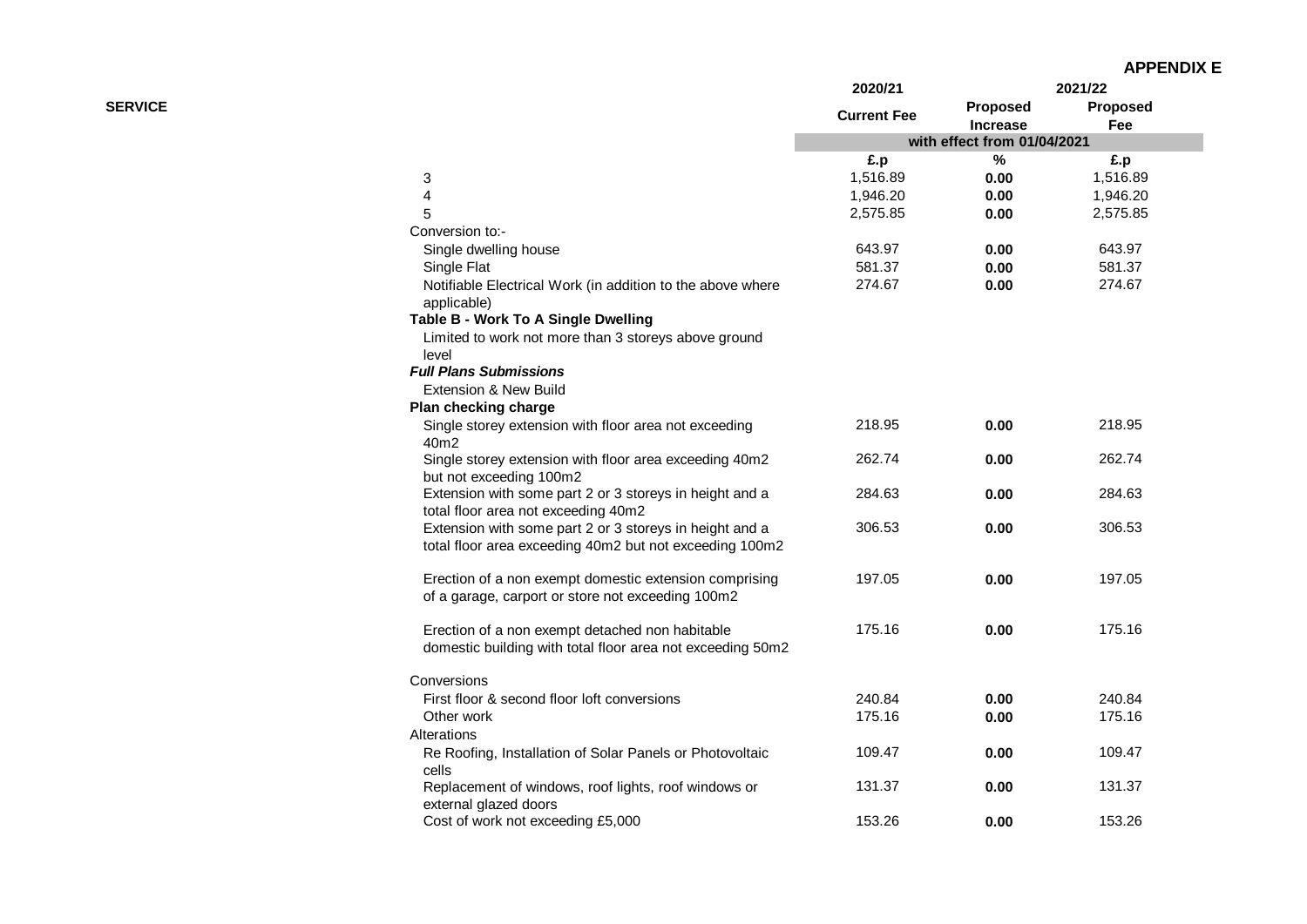| <b>APPENDIX E</b> |  |
|-------------------|--|
|-------------------|--|

|                |                                                                                                                    | 2020/21            |                                    | 2021/22         |
|----------------|--------------------------------------------------------------------------------------------------------------------|--------------------|------------------------------------|-----------------|
| <b>SERVICE</b> |                                                                                                                    | <b>Current Fee</b> | <b>Proposed</b><br><b>Increase</b> | Proposed<br>Fee |
|                |                                                                                                                    |                    | with effect from 01/04/2021        |                 |
|                |                                                                                                                    | £.p                | $\%$                               | £.p             |
|                | Cost of work exceeding £5,000 & not exceeding £25,000                                                              | 197.05             | 0.00                               | 197.05          |
|                | Cost of work exceeding £25,000 & not exceeding £100,000                                                            | 306.53             | 0.00                               | 306.53          |
|                | <b>Inspection Charge</b>                                                                                           |                    |                                    |                 |
|                | Single storey extension with floor area not exceeding<br>40m2                                                      | 350.32             | 0.00                               | 350.32          |
|                | Single storey extension with floor area exceeding 40m2<br>but not exceeding 100m2                                  | 394.11             | 0.00                               | 394.11          |
|                | Extension with some part 2 or 3 storeys in height and a<br>total floor area not exceeding 40m2                     | 437.90             | 0.00                               | 437.90          |
|                | Extension with some part 2 or 3 storeys in height and a<br>total floor area exceeding 40m2 but not exceeding 100m2 | 481.69             | 0.00                               | 481.69          |
|                | Erection of a non exempt domestic extension comprising<br>of a garage, carport or store not exceeding 100m2        | 262.74             | 0.00                               | 262.74          |
|                | Erection of a non exempt detached non habitable<br>domestic building with total floor area not exceeding 50m2      | 218.95             | 0.00                               | 218.95          |
|                | Conversions                                                                                                        |                    |                                    |                 |
|                | First floor & second floor loft conversions                                                                        | 350.32             | 0.00                               | 350.32          |
|                | Other work                                                                                                         | 262.74             | 0.00                               | 262.74          |
|                | Alterations                                                                                                        |                    |                                    |                 |
|                | Re Roofing, Installation of Solar Panels or Photovoltaic<br>cells                                                  | 87.58              | 0.00                               | 87.58           |
|                | Replacement of windows, roof lights, roof windows or<br>external glazed doors                                      | 131.37             | 0.00                               | 131.37          |
|                | Cost of work not exceeding £5,000                                                                                  | 175.16             | 0.00                               | 175.16          |
|                | Cost of work exceeding £5,000 & not exceeding £25,000                                                              | 306.53             | 0.00                               | 306.53          |
|                | Cost of work exceeding £25,000 & not exceeding £100,000                                                            | 525.49             | 0.00                               | 525.49          |
|                | <b>Building Notice Charges</b>                                                                                     |                    |                                    |                 |
|                | Extension & New Build                                                                                              |                    |                                    |                 |
|                | Single storey extension with floor area not exceeding<br>40m2                                                      | 612.18             | 0.00                               | 612.18          |
|                | Single storey extension with floor area exceeding 40m2<br>but not exceeding 100m2                                  | 680.49             | 0.00                               | 680.49          |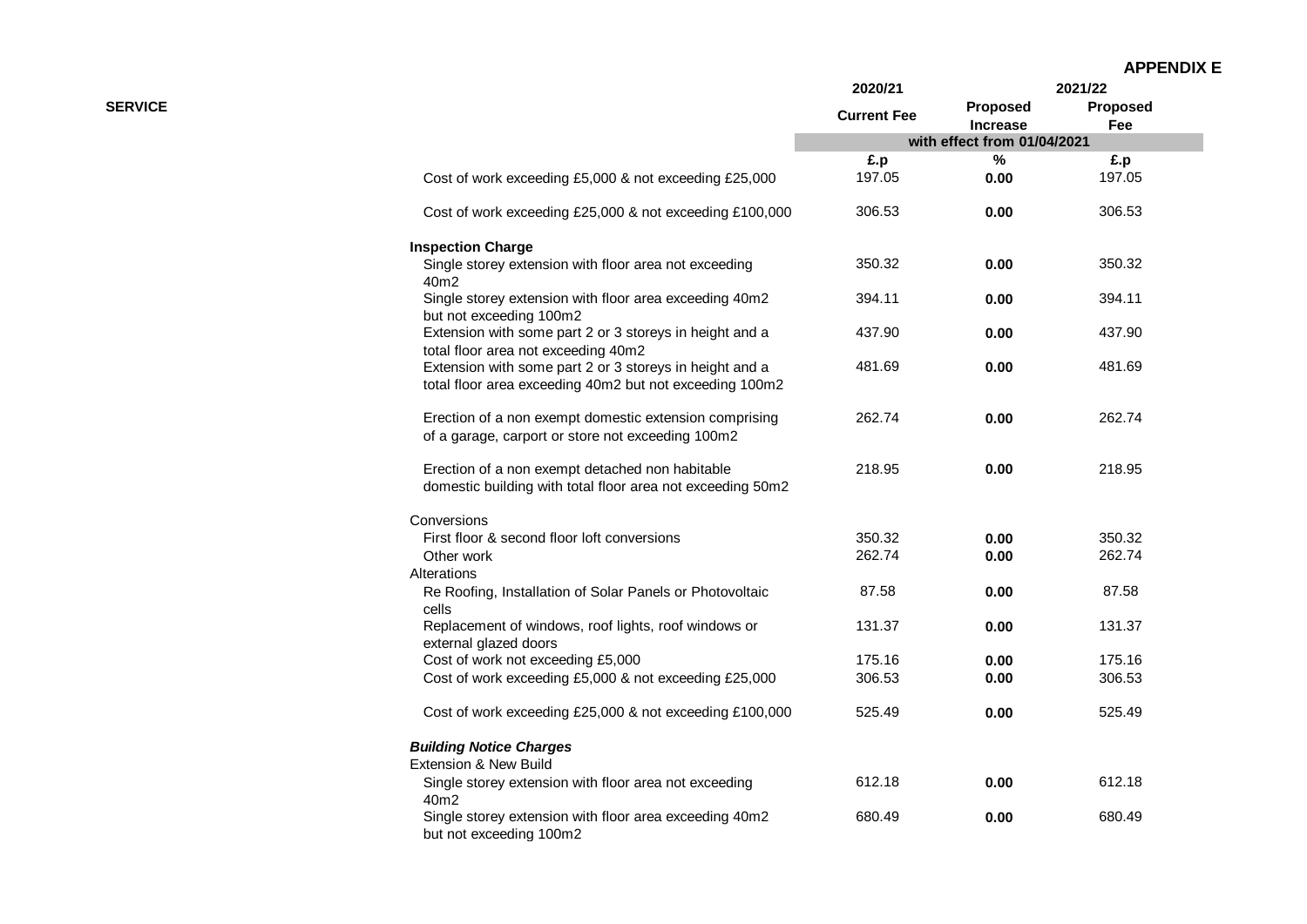|                |                                                                                                                    | 2020/21<br><b>Current Fee</b> | 2021/22                            |                        |
|----------------|--------------------------------------------------------------------------------------------------------------------|-------------------------------|------------------------------------|------------------------|
| <b>SERVICE</b> |                                                                                                                    |                               | <b>Proposed</b><br><b>Increase</b> | <b>Proposed</b><br>Fee |
|                |                                                                                                                    |                               | with effect from 01/04/2021        |                        |
|                |                                                                                                                    | £.p                           | %                                  | £.p                    |
|                | Extension with some part 2 or 3 storeys in height and a<br>total floor area not exceeding 40m2                     | 748.81                        | 0.00                               | 748.81                 |
|                | Extension with some part 2 or 3 storeys in height and a<br>total floor area exceeding 40m2 but not exceeding 100m2 | 817.12                        | 0.00                               | 817.12                 |
|                | Erection of a non exempt domestic extension comprising<br>of a garage, carport or store not exceeding 100m2        | 475.56                        | 0.00                               | 475.56                 |
|                | Erection of a non exempt detached non habitable<br>domestic building with total floor area not exceeding 50m2      | 407.24                        | 0.00                               | 407.24                 |
|                | Conversions                                                                                                        |                               |                                    |                        |
|                | First floor & second floor loft conversions                                                                        | 612.18                        | 0.00                               | 612.18                 |
|                | Other work                                                                                                         | 475.56                        | 0.00                               | 475.56                 |
|                | Alterations                                                                                                        |                               |                                    |                        |
|                | Re Roofing, Installation of Solar Panels or Photovoltaic<br>cells                                                  | 202.31                        | 0.00                               | 202.31                 |
|                | Replacement of windows, roof lights, roof windows or<br>external glazed doors                                      | 270.62                        | 0.00                               | 270.62                 |
|                | Cost of work not exceeding £5,000                                                                                  | 338.93                        | 0.00                               | 338.93                 |
|                | Cost of work exceeding £5,000 & not exceeding £25,000                                                              | 543.87                        | 0.00                               | 543.87                 |
|                | Cost of work exceeding £25,000 & not exceeding £100,000                                                            | 885.43                        | 0.00                               | 885.43                 |
|                | <b>Regularisation Charges</b>                                                                                      |                               |                                    |                        |
|                | Extension & New Build                                                                                              |                               |                                    |                        |
|                | Single storey extension with floor area not exceeding<br>40m2                                                      | 671.45                        | 0.00                               | 671.45                 |
|                | Single storey extension with floor area exceeding 40m2<br>but not exceeding 100m2                                  | 720.72                        | 0.00                               | 720.72                 |
|                | Extension with some part 2 or 3 storeys in height and a<br>total floor area not exceeding 40m2                     | 784.58                        | 0.00                               | 784.58                 |
|                | Extension with some part 2 or 3 storeys in height and a<br>total floor area exceeding 40m2 but not exceeding 100m2 | 848.44                        | 0.00                               | 848.44                 |
|                | Erection of a non exempt domestic extension comprising<br>of a garage, carport or store not exceeding 100m2        | 529.13                        | 0.00                               | 529.13                 |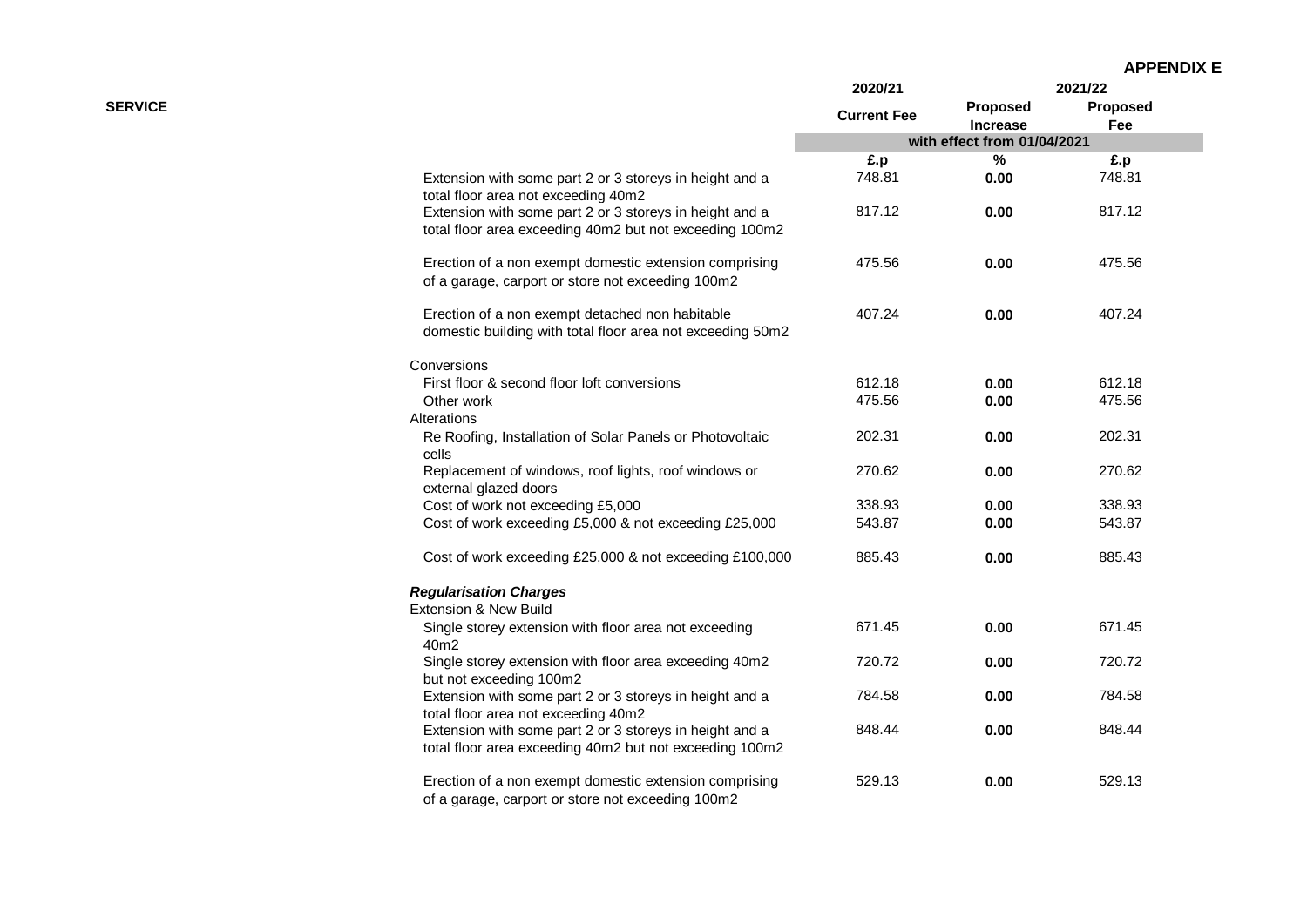| <b>APPENDIX E</b> |  |
|-------------------|--|
|-------------------|--|

|                                                                                                               | 2020/21                                                                                                                                                                     |                             | 2021/22                     |  |
|---------------------------------------------------------------------------------------------------------------|-----------------------------------------------------------------------------------------------------------------------------------------------------------------------------|-----------------------------|-----------------------------|--|
|                                                                                                               | <b>Current Fee</b>                                                                                                                                                          | Proposed<br><b>Increase</b> | <b>Proposed</b><br>Fee      |  |
|                                                                                                               |                                                                                                                                                                             |                             |                             |  |
|                                                                                                               | £.p                                                                                                                                                                         | %                           | £.p                         |  |
| Erection of a non exempt detached non habitable<br>domestic building with total floor area not exceeding 50m2 | 465.27                                                                                                                                                                      | 0.00                        | 465.27                      |  |
| Conversions                                                                                                   |                                                                                                                                                                             |                             |                             |  |
| First floor & second floor loft conversions                                                                   | 656.86                                                                                                                                                                      | 0.00                        | 656.86                      |  |
| Other work                                                                                                    | 529.13                                                                                                                                                                      | 0.00                        | 529.13                      |  |
| Alterations                                                                                                   |                                                                                                                                                                             |                             |                             |  |
| Re Roofing, Installation of Solar Panels or Photovoltaic<br>cells                                             | 273.69                                                                                                                                                                      | 0.00                        | 273.69                      |  |
| Replacement of windows, roof lights, roof windows or<br>external glazed doors                                 | 337.55                                                                                                                                                                      | 0.00                        | 337.55                      |  |
| Cost of work not exceeding £5,000                                                                             | 401.41                                                                                                                                                                      | 0.00                        | 401.41                      |  |
| Cost of work exceeding £5,000 & not exceeding £25,000                                                         | 592.99                                                                                                                                                                      | 0.00                        | 592.99                      |  |
| Cost of work exceeding £25,000 & not exceeding £100,000                                                       | 912.30                                                                                                                                                                      | 0.00                        | 912.30                      |  |
| Notifiable Electrical Work (in addition to the above where<br>applicable)                                     | 321.65                                                                                                                                                                      | 0.00                        | 321.65                      |  |
| Table C - All Other Non Domestic Work                                                                         |                                                                                                                                                                             |                             |                             |  |
| Limited to work not more than 3 storeys above ground level                                                    |                                                                                                                                                                             |                             |                             |  |
| <b>Full Plans Submission</b>                                                                                  |                                                                                                                                                                             |                             |                             |  |
|                                                                                                               |                                                                                                                                                                             |                             |                             |  |
| Plan checking charge                                                                                          |                                                                                                                                                                             |                             |                             |  |
| 40m2                                                                                                          |                                                                                                                                                                             | 0.00                        | 262.73                      |  |
| but not exceeding 100m2                                                                                       |                                                                                                                                                                             | 0.00                        | 306.52                      |  |
| Building with some part 2 or 3 storeys in height and a total                                                  | 328.42                                                                                                                                                                      | 0.00                        | 328.42                      |  |
| Building with some part 2 or 3 storeys in height and a total                                                  | 350.31                                                                                                                                                                      | 0.00                        | 350.31                      |  |
| floor area exceeding 40m2 but not exceeding 100m2                                                             |                                                                                                                                                                             |                             |                             |  |
| Alterations                                                                                                   |                                                                                                                                                                             |                             |                             |  |
| Cost of work not exceeding £5,000                                                                             | 197.05                                                                                                                                                                      | 0.00                        | 197.05                      |  |
| Replacement of windows, roof lights, roof windows or<br>external glazed doors (not exceeding 20 units)        | 197.05                                                                                                                                                                      | 0.00                        | 197.05                      |  |
| Renewable energy systems not exceeding £20,000                                                                | 218.95                                                                                                                                                                      | 0.00                        | 218.95                      |  |
|                                                                                                               | Extension & New Build<br>Single storey building with a floor area not exceeding<br>Single storey building with a floor area exceeding 40m2<br>floor area not exceeding 40m2 | 262.73<br>306.52            | with effect from 01/04/2021 |  |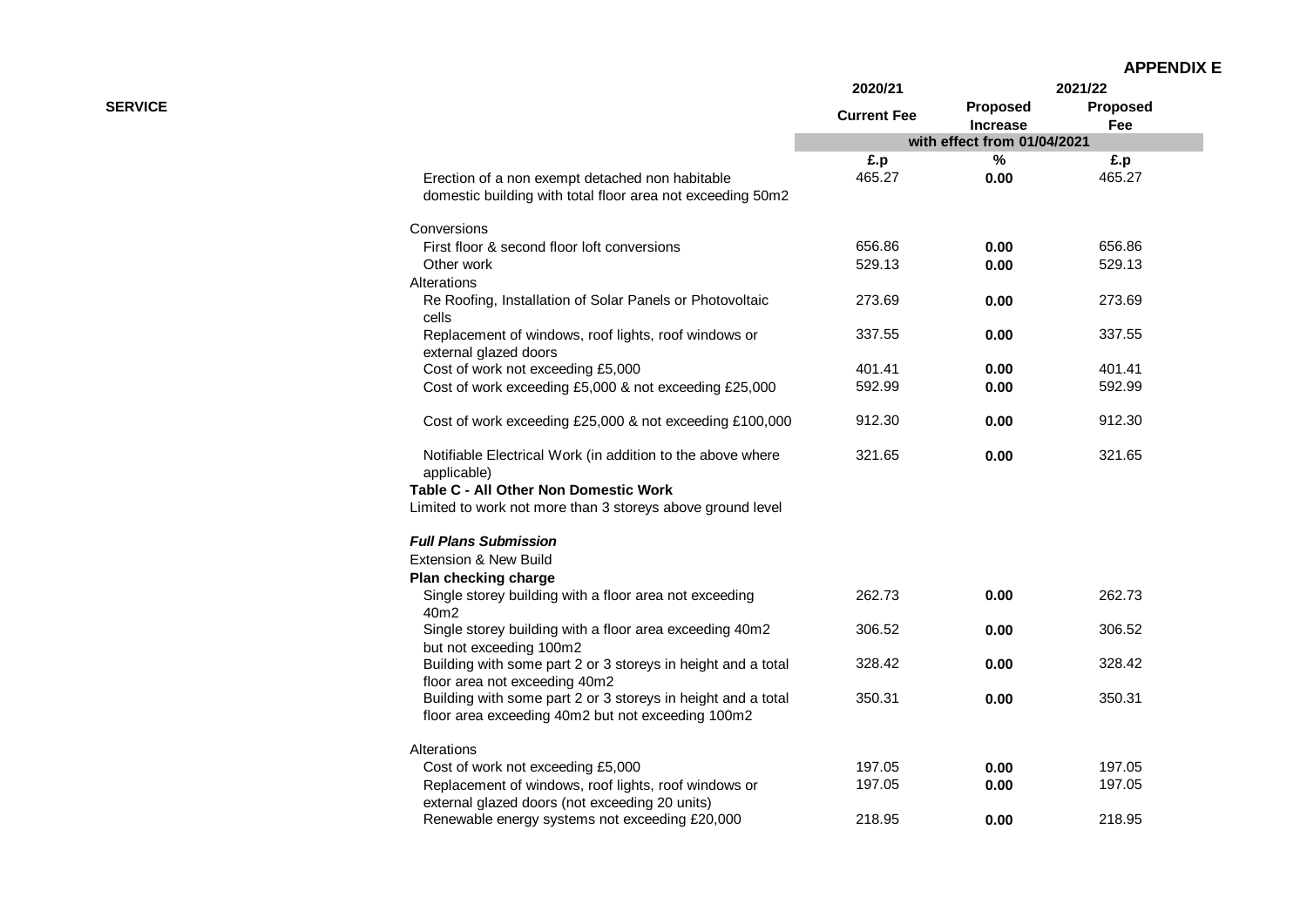|                |                                                                                                                   | 2020/21            |                             | 2021/22         |
|----------------|-------------------------------------------------------------------------------------------------------------------|--------------------|-----------------------------|-----------------|
| <b>SERVICE</b> |                                                                                                                   | <b>Current Fee</b> | Proposed<br>Increase        | Proposed<br>Fee |
|                |                                                                                                                   |                    | with effect from 01/04/2021 |                 |
|                |                                                                                                                   | £.p                | %                           | £.p             |
|                | Installation of new shop front not exceeding £5,000                                                               | 218.95             | 0.00                        | 218.95          |
|                | Cost of work exceeding £5,000 & not exceeding £25,000                                                             | 240.84             | 0.00                        | 240.84          |
|                | Replacement of windows, roof lights, roof windows or<br>external glazed doors (exceeding 20 units)                | 218.95             | 0.00                        | 218.95          |
|                | Installation of a raised storage platform not exceeding<br>250m2 within an existing building                      | 306.52             | 0.00                        | 306.52          |
|                | Cost of works exceeding £25,000 & not exceeding<br>£100,000                                                       | 350.31             | 0.00                        | 350.31          |
|                | Fit out building up to 100m2                                                                                      | 372.21             | 0.00                        | 372.21          |
|                | <b>Inspection charges</b>                                                                                         |                    |                             |                 |
|                | Extension & New Build                                                                                             |                    |                             |                 |
|                | Single storey building with a floor area not exceeding<br>40m2                                                    | 350.31             | 0.00                        | 350.31          |
|                | Single storey building with a floor area exceeding 40m2<br>but not exceeding 100m2                                | 394.10             | 0.00                        | 394.10          |
|                | Building with some part 2 or 3 storeys in height and a total<br>floor area not exceeding 40m2                     | 437.89             | 0.00                        | 437.89          |
|                | Building with some part 2 or 3 storeys in height and a total<br>floor area exceeding 40m2 but not exceeding 100m2 | 481.68             | 0.00                        | 481.68          |
|                | Alterations                                                                                                       |                    |                             |                 |
|                | Cost of work not exceeding £5,000                                                                                 | 131.37             | 0.00                        | 131.37          |
|                | Replacement of windows, roof lights, roof windows or                                                              | 87.58              | 0.00                        | 87.58           |
|                | external glazed doors (not exceeding 20 units)                                                                    |                    |                             |                 |
|                | Renewable energy systems not exceeding £20,000                                                                    | 87.58<br>87.58     | 0.00                        | 87.58<br>87.58  |
|                | Installation of new shop front not exceeding £5,000<br>Cost of work exceeding £5,000 & not exceeding £25,000      | 262.73             | 0.00<br>0.00                | 262.73          |
|                |                                                                                                                   |                    |                             |                 |
|                | Replacement of windows, roof lights, roof windows or<br>external glazed doors (exceeding 20 units)                | 175.16             | 0.00                        | 175.16          |
|                | Installation of a raised storage platform not exceeding<br>250m2 within an existing building                      | 175.16             | 0.00                        | 175.16          |
|                | Cost of works exceeding £25,000 & not exceeding<br>£100,000                                                       | 525.47             | 0.00                        | 525.47          |
|                | Fit out building up to 100m2<br><b>Regularisation Charge</b>                                                      | 218.95             | 0.00                        | 218.95          |
|                | Extension & New Build                                                                                             |                    |                             |                 |
|                |                                                                                                                   |                    |                             |                 |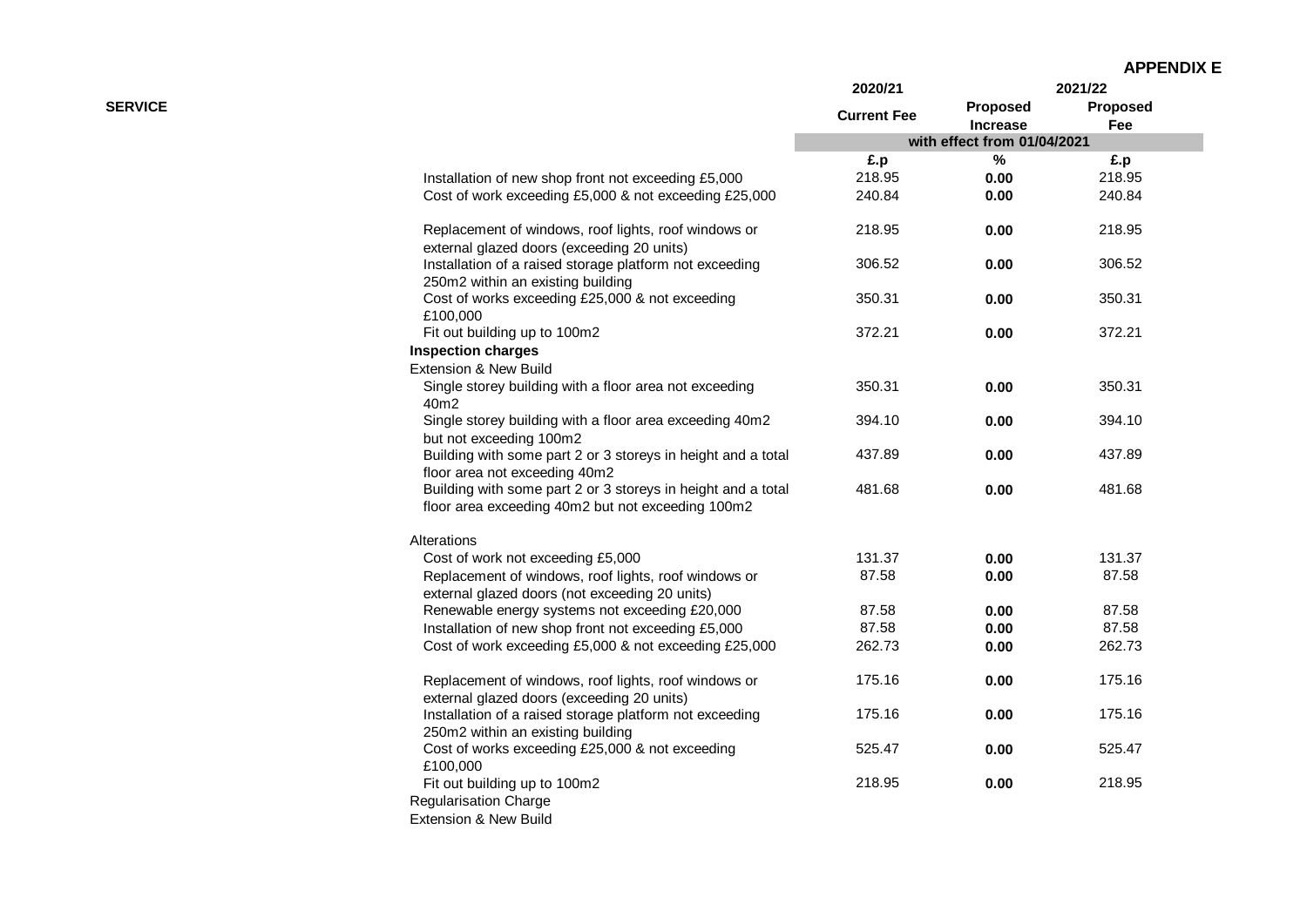| <b>APPENDIX E</b> |
|-------------------|
|-------------------|

|                |                                                                                                                   | 2020/21            |                                    | 2021/22         |
|----------------|-------------------------------------------------------------------------------------------------------------------|--------------------|------------------------------------|-----------------|
| <b>SERVICE</b> |                                                                                                                   | <b>Current Fee</b> | <b>Proposed</b><br><b>Increase</b> | Proposed<br>Fee |
|                |                                                                                                                   |                    | with effect from 01/04/2021        |                 |
|                |                                                                                                                   | £.p                | %                                  | £.p             |
|                | Single storey building with a floor area not exceeding<br>40m2                                                    | 784.57             | 0.00                               | 784.57          |
|                | Single storey building with a floor area exceeding 40m2<br>but not exceeding 100m2                                | 884.91             | 0.00                               | 884.91          |
|                | Building with some part 2 or 3 storeys in height and a total<br>floor area not exceeding 40m2                     | 967.02             | 0.00                               | 967.02          |
|                | Building with some part 2 or 3 storeys in height and a total<br>floor area exceeding 40m2 but not exceeding 100m2 | 1,049.12           | 0.00                               | 1,049.12        |
|                | Alterations                                                                                                       |                    |                                    |                 |
|                | Cost of work not exceeding £5,000                                                                                 | 410.53             | 0.00                               | 410.53          |
|                | Replacement of windows, roof lights, roof windows or<br>external glazed doors (not exceeding 20 units)            | 346.67             | 0.00                               | 346.67          |
|                | Renewable energy systems not exceeding £20,000                                                                    | 364.91             | 0.00                               | 364.91          |
|                | Installation of new shop front not exceeding £5,000                                                               | 364.91             | 0.00                               | 364.91          |
|                | Cost of work exceeding £5,000 & not exceeding £25,000                                                             | 638.60             | 0.00                               | 638.60          |
|                | Replacement of windows, roof lights, roof windows or<br>external glazed doors (exceeding 20 units)                | 510.88             | 0.00                               | 510.88          |
|                | Installation of a raised storage platform not exceeding<br>250m2 within an existing building                      | 565.61             | 0.00                               | 565.61          |
|                | Cost of works exceeding £25,000 & not exceeding<br>£100,000                                                       | 1,112.98           | 0.00                               | 1,112.98        |
|                | Fit out building up to 100m2                                                                                      | 684.21             | 0.00                               | 684.21          |
|                | Works not included in Tables A, B and C. Charged<br>derived from hourly rate                                      | 80.81              | 0.00                               | 80.81           |
|                | <b>Dropped Crossing Application Fee</b>                                                                           | 102.00             | 0.00                               | 102.00          |
|                | Copy decision notices, etc                                                                                        | 0.10               | 0.00                               | 0.10            |
|                | Covenant application for a new dwelling                                                                           | 153.00             | 0.00                               | 153.00          |
|                | Covenant Control application for window replacement,<br>minor alterations, sheds and trees                        | 61.20              | 0.00                               | 61.20           |
|                | <b>Covenant Control application for extensions (including</b><br>front porch)                                     | 125.46             | 0.00                               | 125.46          |
|                | Retrospective decision for window replacement, minor<br>alterations, sheds and trees                              | 93.84              | 0.00                               | 93.84           |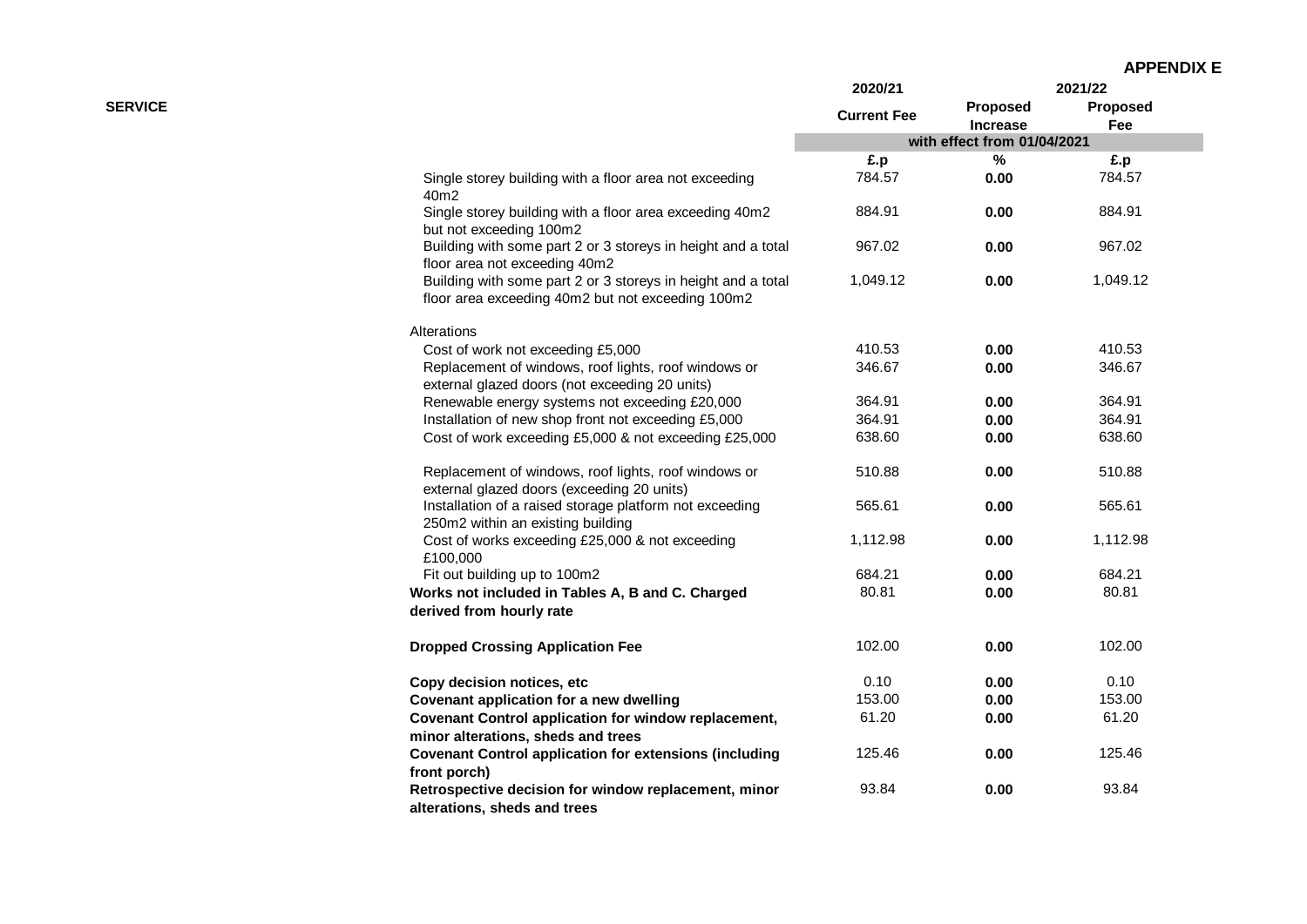|                 |                                                                                                | 2020/21            |                                    | 2021/22                |
|-----------------|------------------------------------------------------------------------------------------------|--------------------|------------------------------------|------------------------|
| <b>SERVICE</b>  |                                                                                                | <b>Current Fee</b> | <b>Proposed</b><br><b>Increase</b> | <b>Proposed</b><br>Fee |
|                 |                                                                                                |                    | with effect from 01/04/2021        |                        |
|                 |                                                                                                | £.p                | $\%$                               | £.p                    |
|                 | Retrospective decision for extensions (including front<br>porches)                             | 188.70             | 0.00                               | 188.70                 |
|                 | Copy of the covenant plans                                                                     | 18.36              | 0.00                               | 18.36                  |
| <b>Planning</b> | <b>Forward Planning Documents</b>                                                              |                    |                                    |                        |
|                 | Adopted Replacement Harlow Local Plan 2006 - Written<br>Statement and proposals Map            | 37.00              | 0.00                               | 37.00                  |
|                 | Adopted Replacement Harlow Local Plan 2006 - Written<br>Statement and proposals Map CD-ROM     | 0.00               | 0.00                               | 0.00                   |
|                 | Adopted Replacement Harlow Local Plan 2006 - Written<br><b>Statement Only</b>                  | 22.00              | 0.00                               | 22.00                  |
|                 | Adopted Replacement Harlow Local Plan 2006 - Proposals                                         | 15.50              | 0.00                               | 15.50                  |
|                 | Core Strategy Issues and Options Consultation Document                                         | 24.00              | 0.00                               | 24.00                  |
|                 | Core Strategy Issues and Options Consultation Document (                                       | 0.00               | 0.00                               | 0.00                   |
|                 | Core Strategy Issues and Options Sustainability Appraisal<br>incorporating SEA Directive       | 49.00              | 0.00                               | 49.00                  |
|                 | Core Strategy Issues and Options Consultation Summary<br>Report                                | 48.00              | 0.00                               | 48.00                  |
|                 | <b>Emerging Strategy Consultation Document</b>                                                 | 24.00              | 0.00                               | 24.00                  |
|                 | <b>Emerging Strategy Sustainability Appraisal</b>                                              | 24.00              | 0.00                               | 24.00                  |
|                 | <b>Emerging Strategy Consultation Summary Report</b>                                           | 24.00              | 0.00                               | 24.00                  |
|                 | Open Spaces, Sport and Recreation SPD                                                          | 5.15               | 0.00                               | 5.15                   |
|                 | Affordable Housing SPD                                                                         | 5.15               | 0.00                               | 5.15                   |
|                 | Harlow Design Guide SPD                                                                        | 47.00              | 0.00                               | 47.00                  |
|                 | Statement of Community Involvement Review 2014                                                 | 6.00               | 0.00                               | 6.00                   |
|                 | <b>Annual Monitoring Report</b>                                                                | 0.00               | 0.00                               | 0.00                   |
|                 | Great Crested Newt Study Report 2007                                                           | 14.50              | 0.00                               | 14.50                  |
|                 | Green Infrastructure Plan for the Harlow Area 2005                                             | 23.50              | 0.00                               | 23.50                  |
|                 | Harlow Area Landscape and Environment Study 2005                                               | 107.00             | 0.00                               | 107.00                 |
|                 | Stort Valley Feasibility Study 2007                                                            | 21.00              | 0.00                               | 21.00                  |
|                 | Strategic Flood Risk Assessment 2011                                                           | 18.00              | 0.00                               | 18.00                  |
|                 | Local Wildlife Site Review 2011<br>Gypsy and Traveller Accommodation Assessment Update<br>2017 | 13.50              | 0.00                               | 13.50                  |
|                 | Essex Gypsy and Traveller Accommodation Assessment<br>(ORS 2014)                               | 40.00              | 0.00                               | 40.00                  |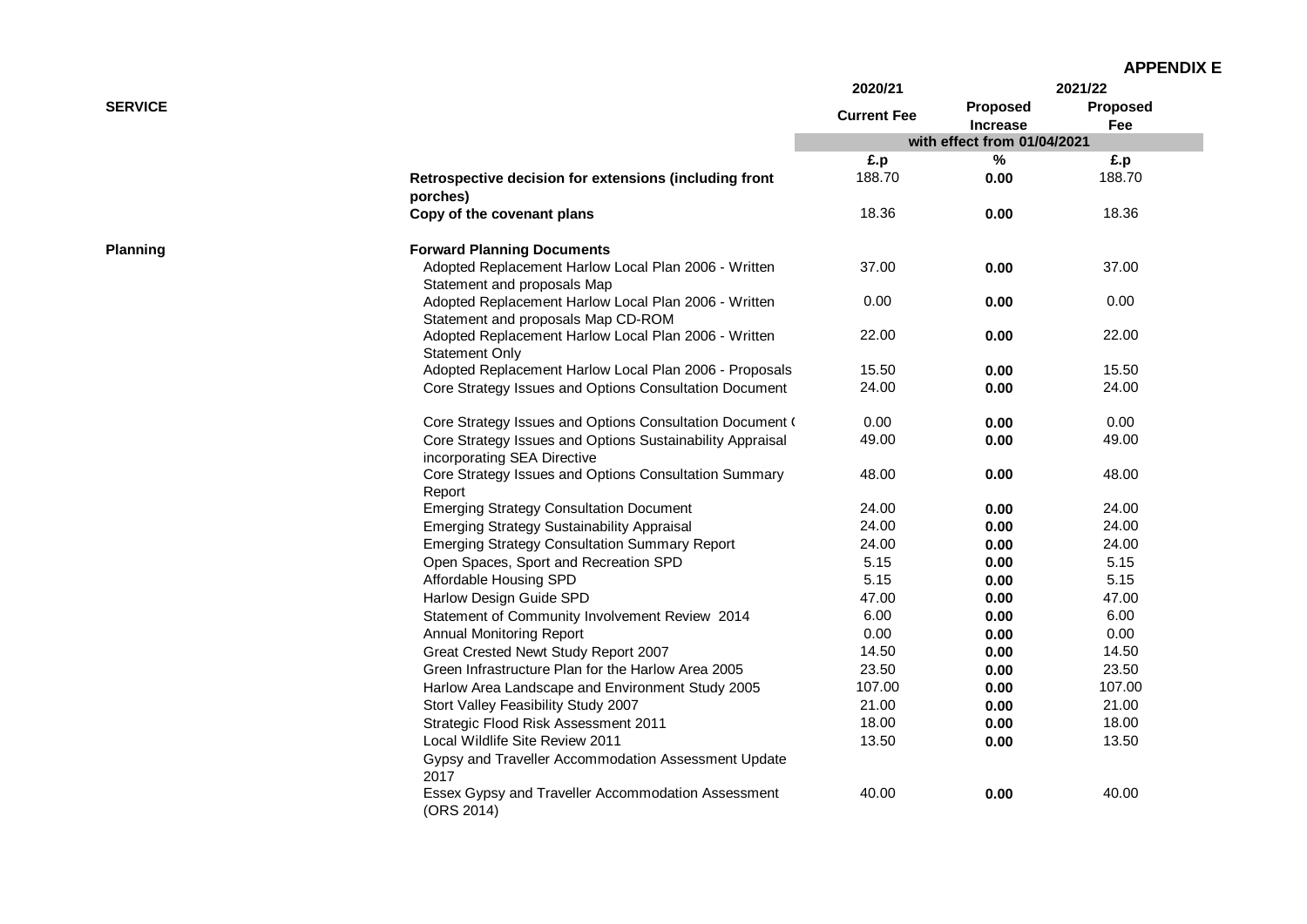|                |                                                                                                 | 2020/21            |                             | 2021/22                |
|----------------|-------------------------------------------------------------------------------------------------|--------------------|-----------------------------|------------------------|
| <b>SERVICE</b> |                                                                                                 | <b>Current Fee</b> | Proposed<br><b>Increase</b> | <b>Proposed</b><br>Fee |
|                |                                                                                                 |                    | with effect from 01/04/2021 |                        |
|                |                                                                                                 | £.p                | $\%$                        | £.p                    |
|                | Essex Gypsy and Traveller Accommodation Assessment<br>(Fordham Research 2009)                   | 56.00              | 0.00                        | 56.00                  |
|                | Essex Gypsy and Traveller Accommodation Assessment<br>(EPOA 2006)                               | 5.50               | 0.00                        | 5.50                   |
|                | Harlow Area Study - Master planning Principles and<br>Sustainability Criteria 2005              | 32.00              | 0.00                        | 32.00                  |
|                | London Commuter Belt (East) / M11 Sub-region Strategic<br>Housing Market Assessment 2010        | 73.00              | 0.00                        | 73.00                  |
|                | London Commuter Belt Sub-region Strategic Housing<br>Market Analysis: Viability Assessment 2010 | 100.00             | 0.00                        | 100.00                 |
|                | Harlow Urban Capacity Study 2006                                                                | 21.00              | 0.00                        | 21.00                  |
|                | Harlow Area Investment and Renewal Framework                                                    | 37.50              | 0.00                        | 37.50                  |
|                | Harlow Economic and Labour Market Statistics                                                    | 12.00              | 0.00                        | 12.00                  |
|                | Harlow Regeneration and Social Inclusion Strategy 2010-<br>2015                                 | 8.00               | 0.00                        | 8.00                   |
|                | Retail Study and Town Centre Health Check 2007                                                  | 37.50              | 0.00                        | 37.50                  |
|                | Retail Study Update 2010                                                                        | 24.00              | 0.00                        | 24.00                  |
|                | Retail Study Addendum 2011                                                                      | 10.00              | 0.00                        | 10.00                  |
|                | Generating and Appraising Spatial Options for the Harlow<br>Area 2010                           | 47.00              | 0.00                        | 47.00                  |
|                | Harlow Infrastructure Study - Stage 1 Report 2008                                               | 30.50              | 0.00                        | 30.50                  |
|                | Harlow Infrastructure Study Stage 2 - Final Report 2009                                         | 36.00              | 0.00                        | 36.00                  |
|                | Harlow Transportation Study 2005                                                                | 21.00              | 0.00                        | 21.00                  |
|                | Rye Meads Water Cycle Strategy 2009                                                             | 47.00              | 0.00                        | 47.00                  |
|                | Harlow Play and youth Activity Strategy 2009                                                    | 13.30              | 0.00                        | 13.30                  |
|                | Harlow Playing Pitch Strategy 2009                                                              | 26.00              | 0.00                        | 26.00                  |
|                | Harlow Playing Pitch Strategy - Assessment Report 2009                                          | 26.00              | 0.00                        | 26.00                  |
|                | Harlow Indoor Sports Hall Facilities 2012                                                       | 15.00              | 0.00                        | 15.00                  |
|                | Harlow Swimming Pool Facilities 2011                                                            | 15.00              | 0.00                        | 15.00                  |
|                | Harlow Playing Fields Assessment 2015                                                           | 40.00              | 0.00                        | 40.00                  |
|                | Harlow Employment Land Review 2013                                                              | 24.50              | 0.00                        | 24.50                  |
|                | Harlow Future Prospects Study 2013                                                              | 48.00              | 0.00                        | 48.00                  |
|                | Harlow Spatial Options Study 2014                                                               | 24.00              | 0.00                        | 24.00                  |
|                | Green Belt Review Stages 1 & 2 2015 (available mid-<br>2015/2016)                               | 24.00              | 0.00                        | 24.00                  |
|                | Green Wedge Review 2014                                                                         | 40.00              | 0.00                        | 40.00                  |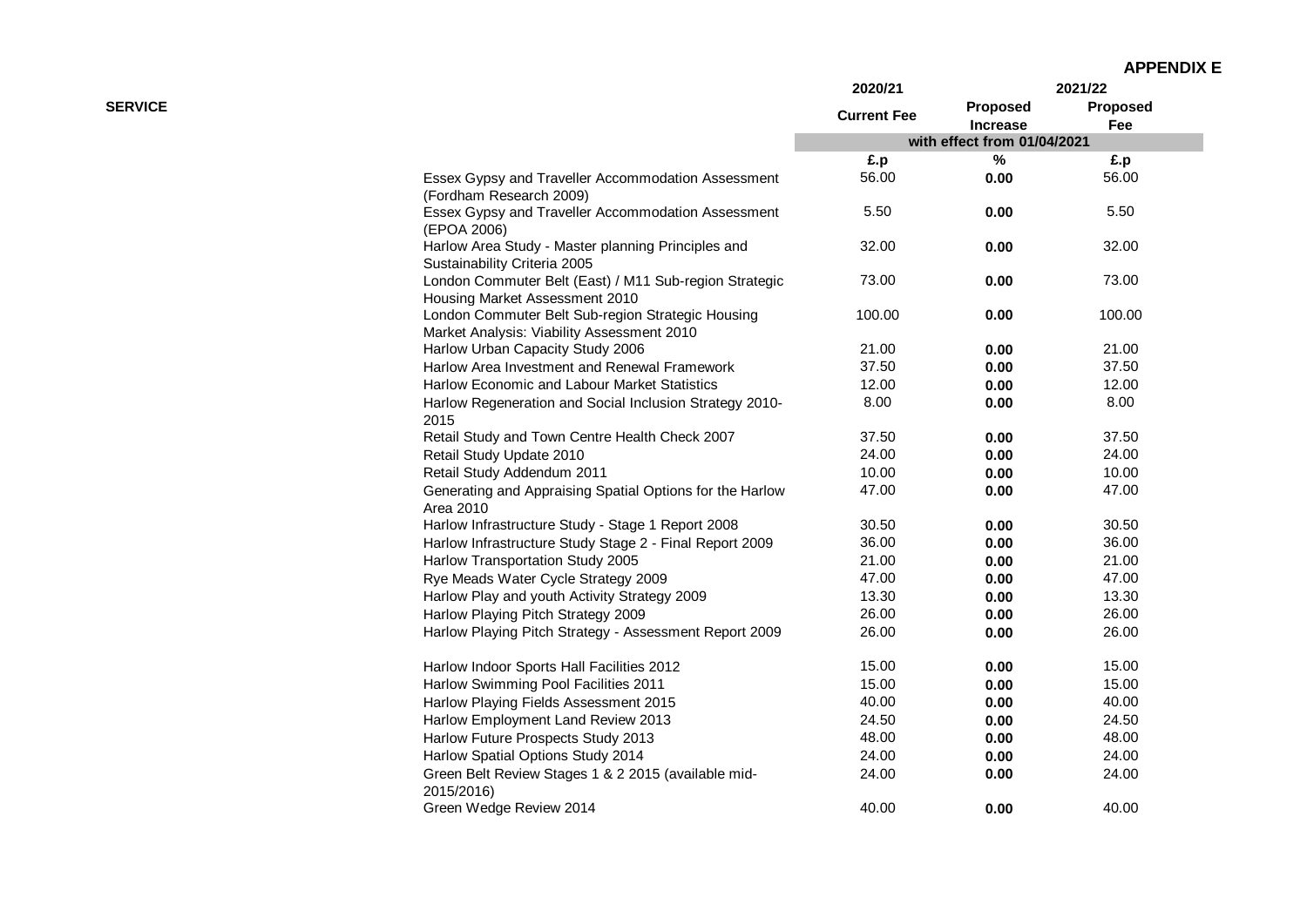|  | <b>APPENDIX E</b> |  |  |
|--|-------------------|--|--|
|--|-------------------|--|--|

|                |                                                                              | 2020/21            |                             | 2021/22  |
|----------------|------------------------------------------------------------------------------|--------------------|-----------------------------|----------|
| <b>SERVICE</b> |                                                                              |                    | Proposed                    | Proposed |
|                |                                                                              | <b>Current Fee</b> | <b>Increase</b>             | Fee      |
|                |                                                                              |                    | with effect from 01/04/2021 |          |
|                |                                                                              | £.p                | $\%$                        | £.p      |
|                | Harlow Open Spaces and Green Infrastructure Study 2013                       | 80.00              | 0.00                        | 80.00    |
|                | Greater Essex Demographics Forecasts Phase 1 & 2                             | 32.50              | 0.00                        | 32.50    |
|                | Greater Essex Demographics Forecasts Phase 3                                 | 32.50              | 0.00                        | 32.50    |
|                | Greater Essex Demographics Forecasts 4 2013                                  | 32.50              | 0.00                        | 32.50    |
|                | Greater Essex Demographics Forecasts Phase 5                                 | 32.50              | 0.00                        | 32.50    |
|                | Greater Essex Demographics Forecasts Phase 6                                 | 32.50              | 0.00                        | 32.50    |
|                | Greater Essex Demographics Forecasts Phase 7                                 | 32.50              | 0.00                        | 32.50    |
|                | LCB Sub-region Strategic Housing Market Analysis<br>Update 2013              | 10.00              | 0.00                        | 10.00    |
|                | Strategic Housing Land Availability Assessment 2014                          | 20.00              | 0.00                        | 20.00    |
|                | <b>Strategic Housing Market Assessment 2015</b>                              | 20.00              | 0.00                        | 20.00    |
|                | Strategic Housing Market Assessment 2017                                     | 20.00              | 0.00                        | 20.00    |
|                | Affordable housing update 2017                                               | 10.00              | 0.00                        | 10.00    |
|                | Old Harlow Conservation Area Appraisal and Management<br>Plan                | 31.00              | 0.00                        | 31.00    |
|                | Old Harlow Garden Village Conservation Area Appraisal<br>and Management Plan | 21.00              | 0.00                        | 21.00    |
|                | London Road North Master Plan                                                | 40.00              | 0.00                        | 40.00    |
|                | London Road North Design Code                                                | 27.00              | 0.00                        | 27.00    |
|                | London Road North Order and Schedule                                         | 18.00              | 0.00                        | 18.00    |
|                | London Road North Statement of Reasons                                       | 15.00              | 0.00                        | 15.00    |
|                | London Road South Design Code part 1                                         | 12.00              | 0.00                        | 12.00    |
|                | London Road South Design Code part 2                                         | 8.00               | 0.00                        | 8.00     |
|                | London Road South Order and Schedule                                         | 15.00              | 0.00                        | 15.00    |
|                | London Road South Statement of Reasons                                       | 14.00              | 0.00                        | 14.00    |
|                | Templefields North East Design Code                                          | 12.00              | 0.00                        | 12.00    |
|                | Templefields North East Order and Schedule                                   | 12.00              | 0.00                        | 12.00    |
|                | Templefields North East Statement of Reasons                                 | 6.00               | 0.00                        | 6.00     |
|                | Strategic Flood Risk Assessment 2016                                         | 44.00              | 0.00                        | 44.00    |
|                | Harlow Surface Water Management Plan 2013                                    | 60.00              | 0.00                        | 60.00    |
|                | Retail Frontages Study 2018                                                  | 24.00              | 0.00                        | 24.00    |
|                | Sports Facilities Study 2017                                                 | 130.00             | 0.00                        | 130.00   |
|                | Harlow Strategic Site Assessment 2016                                        | 82.00              | 0.00                        | 82.00    |
|                | Harlow Local Development Plan Pre-Submission                                 |                    | 0.00                        |          |
|                | Publication May 2018                                                         | 62.00              |                             | 62.00    |
|                | Pre-Submission Policies Map                                                  | 30.00              | 0.00                        | 30.00    |
|                | Pre-Submission Sustainability Appraisal                                      | 40.00              | 0.00                        | 40.00    |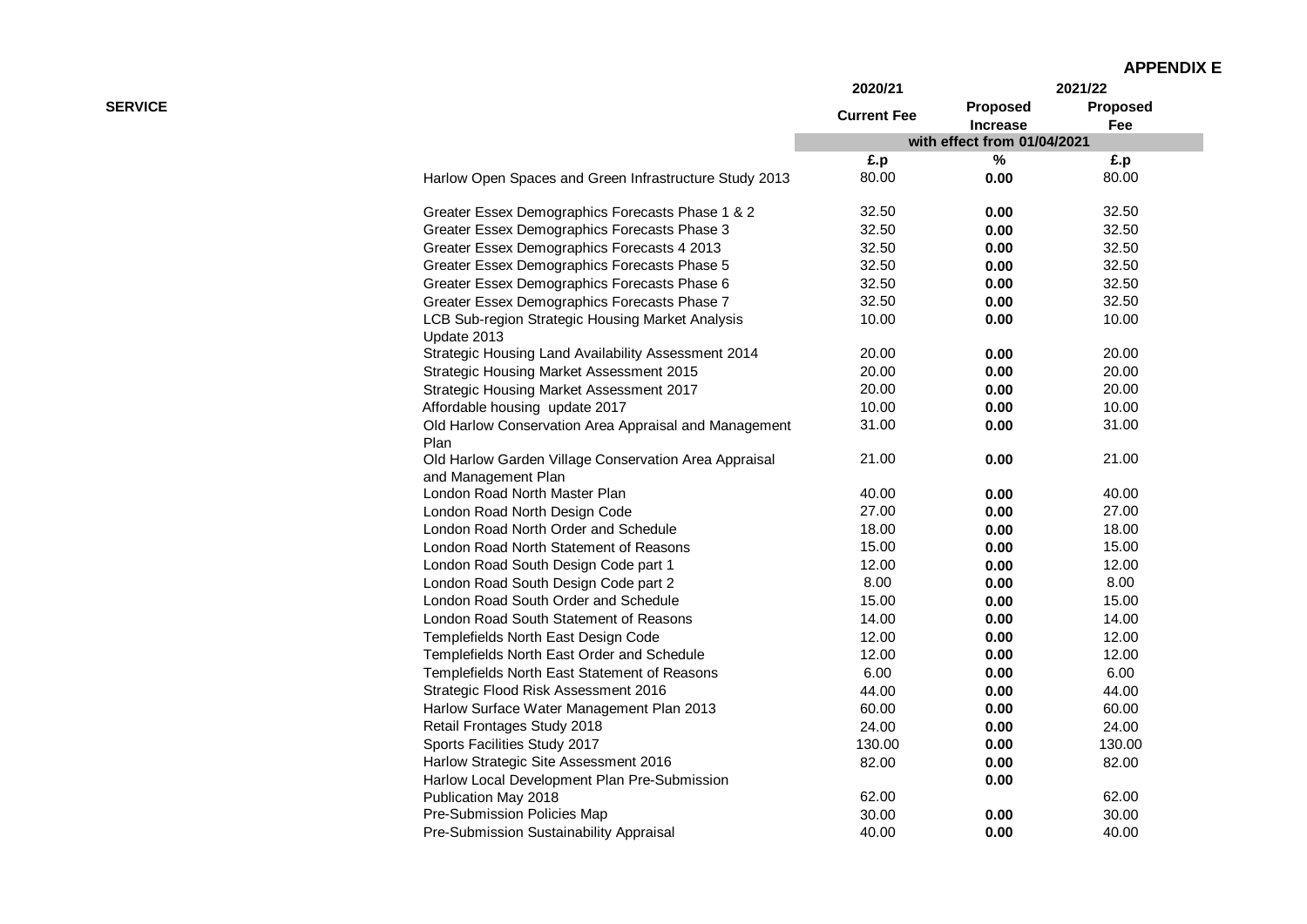|                |                                                             | 2020/21            |                                                | 2021/22   |
|----------------|-------------------------------------------------------------|--------------------|------------------------------------------------|-----------|
| <b>SERVICE</b> |                                                             | <b>Current Fee</b> | Proposed                                       | Proposed  |
|                |                                                             |                    | <b>Increase</b><br>with effect from 01/04/2021 | Fee       |
|                |                                                             | £.p                | $\%$                                           | £.p       |
|                | Pre-Submission Habitats Regulation Assessment               | 26.00              | 0.00                                           | 26.00     |
|                | <b>Development Management Documents</b>                     |                    |                                                |           |
|                | Decision notices (cost per sheet)                           | 0.10               | 0.00                                           | 0.10      |
|                | Coloured copy A4                                            | 0.50               | 0.00                                           | 0.50      |
|                | A3                                                          | 0.20               | 0.00                                           | 0.20      |
|                | A3 colour                                                   | 1.00               | 0.00                                           | 1.00      |
|                | A <sub>2</sub>                                              | 1.00               | 0.00                                           | 1.00      |
|                | A2 colour                                                   | 2.00               | 0.00                                           | 2.00      |
|                | A1                                                          | 1.50               | 0.00                                           | 1.50      |
|                | A1 colour                                                   | 4.00               | 0.00                                           | 4.00      |
|                | A0                                                          | 2.00               | 0.00                                           | 2.00      |
|                | AO colour                                                   | 8.00               | 0.00                                           | 8.00      |
|                | Miscellaneous Development Management Work                   |                    |                                                |           |
|                | Planning History Search (per hour)                          | 51.60              | 0.00                                           | 51.60     |
|                | <b>Development Management Planning Fees</b>                 |                    |                                                |           |
|                | 1) The erection of dwelling houses (other than development  |                    |                                                |           |
|                | within category 6)                                          |                    |                                                |           |
|                | a) where the application is for outline planning permission |                    |                                                |           |
|                | - not exceeding 2.5 hectares (for each 0.1 hectare)         | 462.00             | 0.00                                           | 462.00    |
|                | - exceeding 2.5 hectares                                    | 11,432.00          | 0.00                                           | 11,432.00 |
|                | - + for each 0.1 hectare in excess of 2.5 hectares to       | 138.00             | 0.00                                           | 138.00    |
|                | maximum total £125,000                                      |                    |                                                |           |
|                | b) in other cases                                           |                    |                                                |           |
|                | - 50 or fewer dwelling houses for each house                | 462.00             | 0.00                                           | 462.00    |
|                | - in excess of 50 dwellings and £100 for each house to      | 22,859.00          | 0.00                                           | 22,859.00 |
|                | max of £250,000                                             |                    |                                                |           |
|                | - + for each dwelling to max of £250,000                    | 138.00             | 0.00                                           | 138.00    |
|                | 2) The erection of buildings (other than buildings in       |                    |                                                |           |
|                | categories 1,3,4,5 or 7)                                    |                    |                                                |           |
|                | a) where the application is for outline planning permission |                    |                                                |           |
|                | - not exceeding 2.5 hectares (for each 0.1 hectare)         | 462.00             | 0.00                                           | 462.00    |
|                | - exceeding 2.5 hectares                                    | 11,432.00          | 0.00                                           | 11,432.00 |
|                | - + for each 0.1 hectare in excess of 2.5 hectares to       | 138.00             | 0.00                                           | 138.00    |
|                | maximum £125,000                                            |                    |                                                |           |
|                | b) in other cases                                           |                    |                                                |           |
|                | - where no floor space is created                           | 234.00             | 0.00                                           | 234.00    |
|                | - where the area of gross floor space does not exceed       | 234.00             | 0.00                                           | 234.00    |
|                | 40sqm                                                       |                    |                                                |           |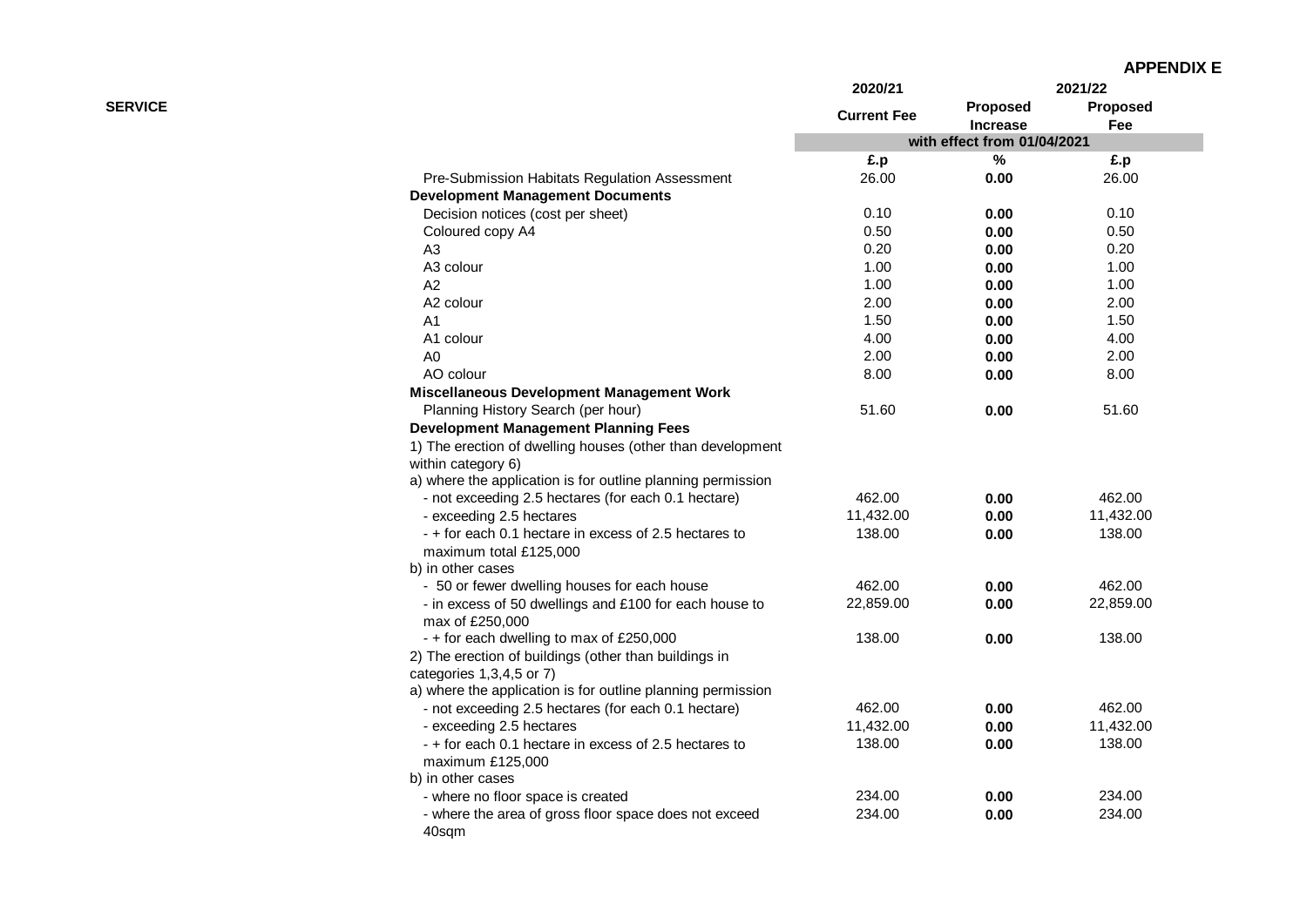| <b>APPENDIX E</b> |
|-------------------|
|-------------------|

|                |                                                                                                                                                                                                                   | 2020/21            |                                    | 2021/22                |
|----------------|-------------------------------------------------------------------------------------------------------------------------------------------------------------------------------------------------------------------|--------------------|------------------------------------|------------------------|
| <b>SERVICE</b> |                                                                                                                                                                                                                   | <b>Current Fee</b> | <b>Proposed</b><br><b>Increase</b> | <b>Proposed</b><br>Fee |
|                |                                                                                                                                                                                                                   |                    | with effect from 01/04/2021        |                        |
|                |                                                                                                                                                                                                                   | £.p                | $\%$                               | £.p                    |
|                | - where the area of gross floor space exceeds 40sqm but<br>not 75sqm                                                                                                                                              | 462.00             | 0.00                               | 462.00                 |
|                | - where the area of gross floor space exceeds 75sqm but<br>not 3750sqm for each 75 sqm                                                                                                                            | 462.00             | 0.00                               | 462.00                 |
|                | - where the area of gross floor space exceeds 3750sqm                                                                                                                                                             | 22,859.00          | 0.00                               | 22,859.00              |
|                | - + for each 75sqm to maximum £250,000<br>3) The erection of land used for the purposes of agriculture<br>(other than buildings within category 4)<br>a) where the application is for outline planning permission | 138.00             | 0.00                               | 138.00                 |
|                | - not exceeding 2.5 hectares (for each 0.1 hectare)                                                                                                                                                               | 462.00             | 0.00                               | 462.00                 |
|                | - exceeding 2.5 hectares                                                                                                                                                                                          | 11,432.00          | 0.00                               | 11,432.00              |
|                | - + for each 0.1 hectare in excess of 2.5 hectares to<br>maximum £125,000                                                                                                                                         | 138.00             | 0.00                               | 138.00                 |
|                | b) in other cases                                                                                                                                                                                                 |                    |                                    |                        |
|                | - where the area of gross floor space does not exceed<br>465sqm                                                                                                                                                   | 96.00              | 0.00                               | 96.00                  |
|                | - where the area of gross floor space exceeds 465sqm but<br>not 540sqm                                                                                                                                            | 462.00             | 0.00                               | 462.00                 |
|                | - where the area of gross floor space exceeds 540sqm but<br>not 4215sqm                                                                                                                                           | 462.00             | 0.00                               | 462.00                 |
|                | - + for each 75sqm                                                                                                                                                                                                | 462.00             | 0.00                               | 462.00                 |
|                | - where the area of gross floor space exceeds 4215sqm                                                                                                                                                             | 22,859.00          | 0.00                               | 22,859.00              |
|                | - + for each 75sqm to maximum £250,000<br>4) The erection of glasshouses on land used for the<br>purposes of agriculture                                                                                          | 138.00             | 0.00                               | 138.00                 |
|                | - where the area of gross floor space does not exceed<br>465sqm                                                                                                                                                   | 96.00              | 0.00                               | 96.00                  |
|                | - where the area of gross floor space exceeds 465sqm<br>5) The erection, alteration or replacement of plant or                                                                                                    | 2,580.00           | 0.00                               | 2,580.00               |
|                | machinery                                                                                                                                                                                                         |                    |                                    |                        |
|                | - not exceeding 5 hectares (for each 0.1 hectare)                                                                                                                                                                 | 462.00             | 0.00                               | 462.00                 |
|                | - exceeding 5 hectares                                                                                                                                                                                            | 22,859.00          | 0.00                               | 22,859.00              |
|                | - + for each 0.1 hectare in excess of 5 hectares to<br>maximum £250,000                                                                                                                                           | 138.00             | 0.00                               | 138.00                 |
|                | 6) The enlargement, improvement of other alteration of<br>existing dwelling houses                                                                                                                                |                    |                                    |                        |
|                | - 1 dwelling house                                                                                                                                                                                                | 206.00             | 0.00                               | 206.00                 |
|                | - 2 or more                                                                                                                                                                                                       | 407.00             | 0.00                               | 407.00                 |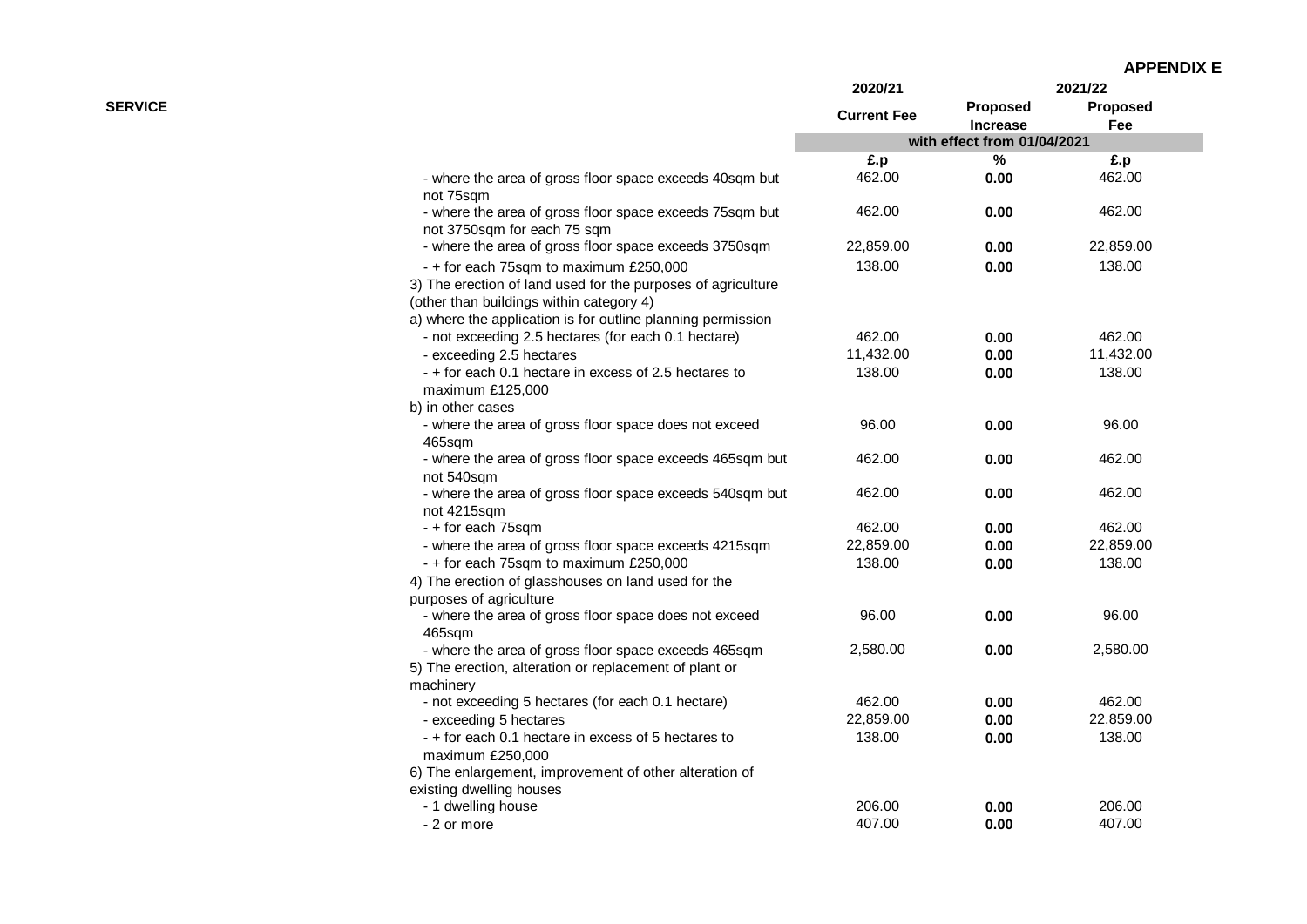|                |                                                                                         | 2020/21            |                             | 2021/22                |
|----------------|-----------------------------------------------------------------------------------------|--------------------|-----------------------------|------------------------|
| <b>SERVICE</b> |                                                                                         | <b>Current Fee</b> | Proposed<br><b>Increase</b> | <b>Proposed</b><br>Fee |
|                |                                                                                         |                    | with effect from 01/04/2021 |                        |
|                |                                                                                         | £.p                | %                           | £.p                    |
|                | 7) the carrying out of operations within the curtilage of an<br>existing dwelling house |                    |                             |                        |
|                | the carrying out of operations within the curtilage of an<br>existing dwelling house    | 206.00             | 0.00                        | 206.00                 |
|                | or                                                                                      |                    |                             |                        |
|                | - the construction of car parks, service roads etc                                      | 234.00             | 0.00                        | 234.00                 |
|                | 8) The carrying out of any operations connected with<br>exploratory drilling            |                    |                             |                        |
|                | - not exceeding 7.5 hectares (for each 0.1 hectare)                                     | 508.00             | 0.00                        | 508.00                 |
|                | - exceeding 7.5 hectares                                                                | 38,070.00          | 0.00                        | 38,070.00              |
|                | - + for each 0.1 hectare in excess of 7.5 hectares to<br>maximum £250,000               | 151.00             | 0.00                        | 151.00                 |
|                | 9) The carrying out of any operations not coming within any                             |                    |                             |                        |
|                | of the above                                                                            |                    |                             |                        |
|                | - not exceeding 15 hectares (for each 0.1 hectare)                                      | 257.00             | 0.00                        | 257.00                 |
|                | - exceeding 15 hectares                                                                 | 38,520.00          | 0.00                        | 38,520.00              |
|                | - + for each 0.1 hectare in excess of 15 hectares to a<br>maximum of £65,000            | 151.00             | 0.00                        | 151.00                 |
|                | - in any other case (for each 0.1 hectare) to maximum of<br>£1,690                      | 234.00             | 0.00                        | 234.00                 |
|                | 10) The change of use of a building to use as one or more                               |                    |                             |                        |
|                | separate dwelling houses                                                                |                    |                             |                        |
|                | - where the change of use is to use 50 or fewer dwelling                                | 462.00             | 0.00                        | 462.00                 |
|                | houses<br>- where the change of use is to use more than 50 dwelling                     | 22,859.00          | 0.00                        | 22,859.00              |
|                | houses                                                                                  |                    |                             |                        |
|                | - + for each additional dwelling house to maximum<br>£250,000                           | 138.00             | 0.00                        | 138.00                 |
|                | 11) The use of land for the disposal of refuse or waste                                 |                    |                             |                        |
|                | - not exceeding 15 hectares (for each 0.1 hectare)                                      | 234.00             | 0.00                        | 234.00                 |
|                | - exceeding 15 hectares                                                                 | 34,934.00          | 0.00                        | 34,934.00              |
|                | - + for each 0.1 hectare in excess of 15 hectares to<br>maximum £250,000                | 138.00             | 0.00                        | 138.00                 |
|                | 12) The making of a material change in the use of a<br>building or land                 | 462.00             | 0.00                        | 462.00                 |
|                | <b>Development Management Advertisement Application</b>                                 |                    |                             |                        |
|                | <b>Fees</b>                                                                             |                    |                             |                        |
|                | Advertisements displayed on business premises, etc                                      | 132.00             | 0.00                        | 132.00                 |
|                |                                                                                         |                    |                             |                        |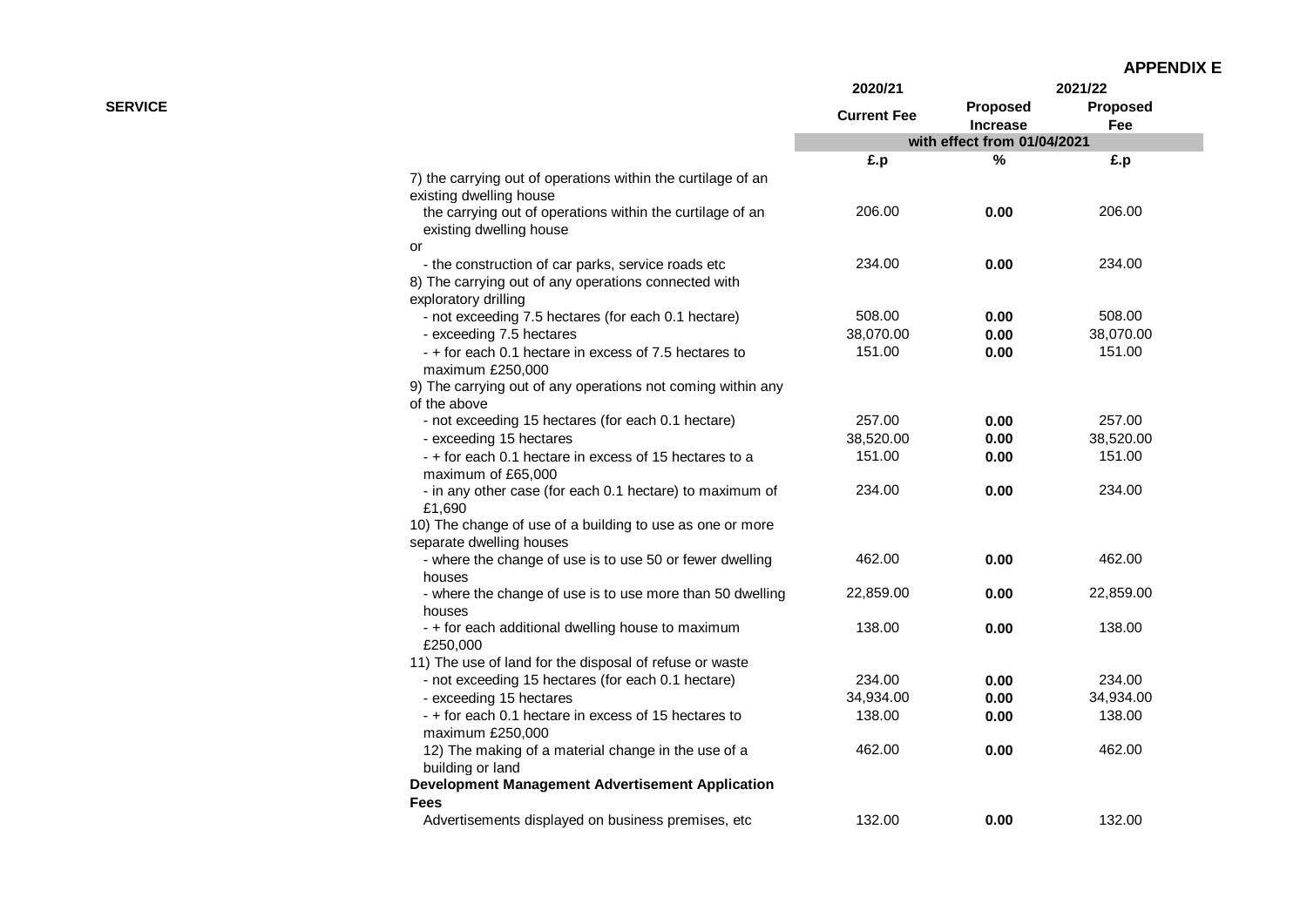|                |                                                                           | 2020/21            |                                    | 2021/22         |
|----------------|---------------------------------------------------------------------------|--------------------|------------------------------------|-----------------|
| <b>SERVICE</b> |                                                                           | <b>Current Fee</b> | <b>Proposed</b><br><b>Increase</b> | Proposed<br>Fee |
|                |                                                                           |                    | with effect from 01/04/2021        |                 |
|                |                                                                           | £.p                | %                                  | £.p             |
|                | Advertisements for the purpose of directing members of<br>the public, etc | 132.00             | 0.00                               | 132.00          |
|                | Other advertisements                                                      | 462.00             | 0.00                               | 462.00          |
|                | <b>Pre-Application Charges</b>                                            |                    |                                    |                 |
|                | Initial fee written response                                              |                    |                                    |                 |
|                | <b>Dwellings</b>                                                          |                    |                                    |                 |
|                | Single new dwelling                                                       | 150.00             | 0.00                               | 150.00          |
|                | Houses for Multiple Occupation                                            | 231.00             | 0.00                               | 231.00          |
|                | 2-9 new dwellings                                                         | 346.00             | 0.00                               | 346.00          |
|                | Small scale major (10-50 dwellings)                                       | 495.00             | 0.00                               | 495.00          |
|                | Large scale major (upwards of 50 units)                                   | n/a                | 0.00                               | n/a             |
|                | Non-residential                                                           |                    |                                    |                 |
|                | Change of use (up to 100 sqm)                                             | 231.00             | 0.00                               | 231.00          |
|                | Minor commercial (creation of 0-999 sqm of floor                          | 240.00             | 0.00                               | 240.00          |
|                | space or over 0.1 ha)                                                     |                    |                                    |                 |
|                | Major commercial (creation of 1000 sqm of floor                           | 495.00             | 0.00                               | 495.00          |
|                | space or over 1.0 ha)                                                     |                    |                                    |                 |
|                | Initial fee meeting with notes                                            |                    |                                    |                 |
|                | <b>Dwellings</b>                                                          |                    |                                    |                 |
|                | Single new dwelling                                                       | 400.00             | 0.00                               | 400.00          |
|                | Houses for Multiple Occupation                                            | n/a                | 0.00                               | n/a             |
|                | 2-9 new dwellings                                                         | 436.00             | 0.00                               | 436.00          |
|                | Small scale major (10-50 dwellings)                                       | 1,252.00           | 0.00                               | 1,252.00        |
|                | Large scale major (upwards of 50 units)                                   | 1,523.00           | 0.00                               | 1,523.00        |
|                | Non-residential                                                           |                    |                                    |                 |
|                | Change of use (up to 100 sqm)                                             | n/a                | 0.00                               | n/a             |
|                | Minor commercial (creation of 0-999 sqm of floor                          | 304.00             | 0.00                               | 304.00          |
|                | space or over 0.1 ha)                                                     |                    |                                    |                 |
|                | Major commercial (creation of 1000 sqm of floor                           | 644.00             | 0.00                               | 644.00          |
|                | space or over 1.0 ha)                                                     |                    |                                    |                 |
|                | Follow up charge officer hourly rate                                      |                    |                                    |                 |
|                | <b>Dwellings</b>                                                          |                    |                                    |                 |
|                | Single new dwelling                                                       | variable*          | 0.00                               | variable*       |
|                | Houses for Multiple Occupation                                            | variable*          | 0.00                               | variable*       |
|                | 2-9 new dwellings                                                         | variable*          | 0.00                               | variable*       |
|                | Small scale major (10-50 dwellings)                                       | variable*          | 0.00                               | variable*       |
|                | Large scale major (upwards of 50 units)                                   | variable*          | 0.00                               | variable*       |
|                | Non-residential                                                           |                    |                                    |                 |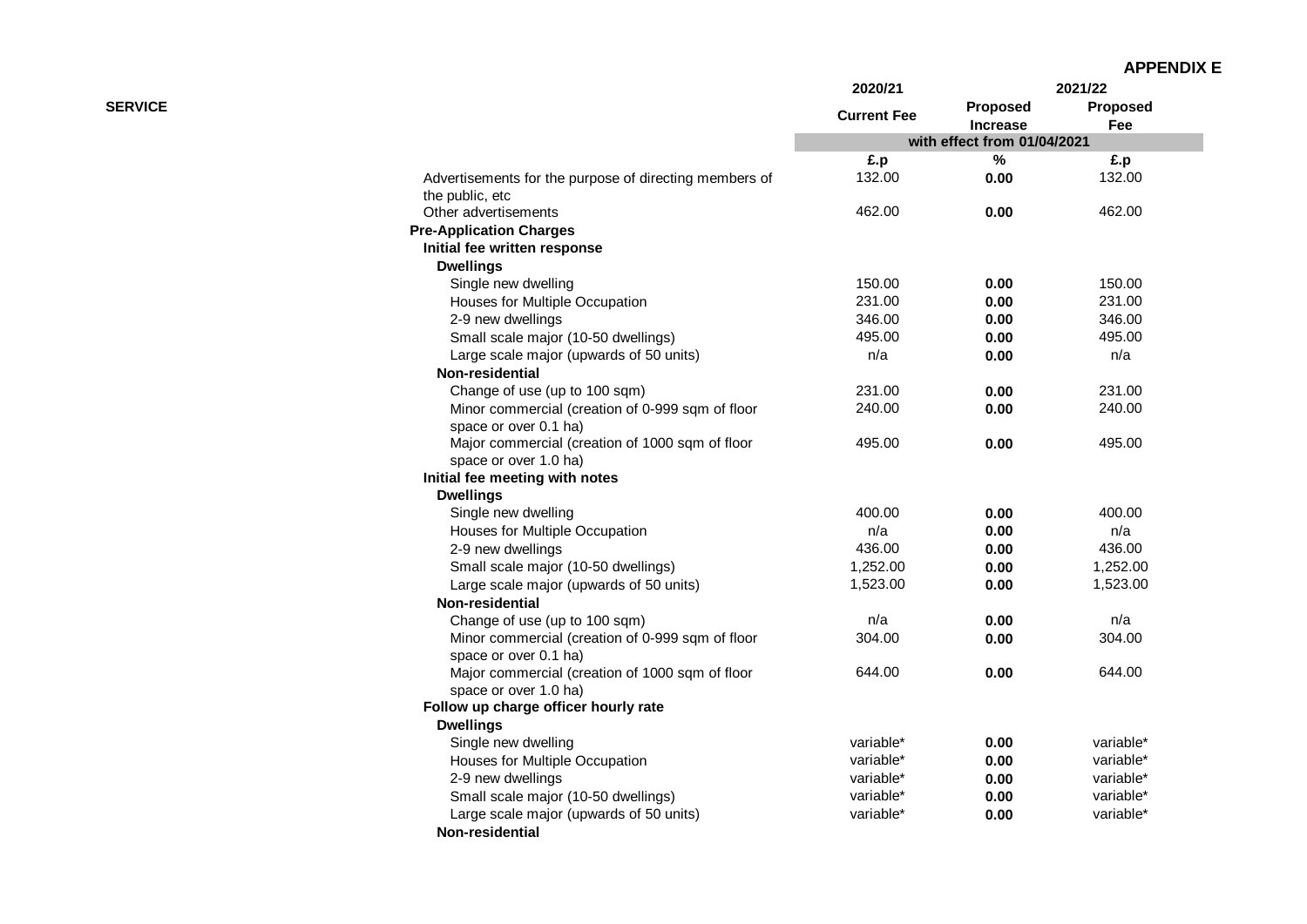| <b>APPENDIX E</b> |
|-------------------|
|-------------------|

|                                                                                      | 2020/21                       |                                    | 2021/22                       |
|--------------------------------------------------------------------------------------|-------------------------------|------------------------------------|-------------------------------|
| <b>SERVICE</b>                                                                       | <b>Current Fee</b>            | <b>Proposed</b><br><b>Increase</b> | <b>Proposed</b><br>Fee        |
|                                                                                      |                               | with effect from 01/04/2021        |                               |
|                                                                                      | £.p                           | ℅                                  | £.p                           |
| Change of use (up to 100 sqm)                                                        | variable*                     | 0.00                               | variable*                     |
| Minor commercial (creation of 0-999 sqm of floor                                     | variable*                     | 0.00                               | variable*                     |
| space or over 0.1 ha)                                                                |                               |                                    |                               |
| Major commercial (creation of 1000 sqm of floor                                      | variable*                     | 0.00                               | variable*                     |
| space or over 1.0 ha)                                                                |                               |                                    |                               |
| Planning Officer*                                                                    | 85.00                         | 0.00                               | 85.00                         |
| Senior Planning Officer*                                                             | 100.00                        | 0.00                               | 100.00                        |
| Principal Planning Officer*                                                          | 150.00                        | 0.00                               | 150.00                        |
| <b>Additional specialist advice (Optional)</b>                                       |                               |                                    |                               |
| Advice from another officer included in the written                                  | 100.00                        | 0.00                               | 100.00                        |
| response or meeting (charged per hour if it requires more                            |                               |                                    |                               |
| intensive research)                                                                  |                               |                                    |                               |
| Another officer attending the meeting                                                |                               |                                    |                               |
| <b>Head of Service</b>                                                               | 500.00                        | 0.00                               | 500.00                        |
| Planning and Building Control Manager                                                | 400.00                        | 0.00                               | 400.00                        |
| <b>Planning Manager</b>                                                              | 300.00                        | 0.00                               | 300.00                        |
| Other                                                                                |                               |                                    |                               |
| <b>High Hedges</b>                                                                   | 400.00                        | 0.00                               | 400.00                        |
| Condition Discharge - householder development                                        | 34.00                         | 0.00                               | 34.00                         |
| Condition Discharge - All other development                                          | 116.00                        | 0.00                               | 116.00                        |
| Non-Material Change - householder                                                    | 34.00                         | 0.00                               | 34.00                         |
| Non-material Change - all other                                                      | 234.00                        | 0.00                               | 234.00                        |
| <b>Prior Approvals</b>                                                               | 96.00                         | 0.00                               | 96.00                         |
| <b>Prior Approvals</b>                                                               | 206.00                        | 0.00                               | 206.00                        |
| <b>Prior Approvals</b>                                                               | 462.00                        | 0.00                               | 462.00                        |
| Application for approval of reserved matters                                         | Full fee or if full feed paid | 0.00                               | Full fee or if full feed paid |
|                                                                                      | 462.00                        |                                    | 462.00                        |
| Approval/Variation of condition following planning                                   | 234.00                        | 0.00                               | 234.00                        |
| permission                                                                           |                               |                                    |                               |
| Confirmation of compliance with conditions - householder                             | 34.00                         | 0.00                               | 34.00                         |
| Confirmation of compliance with conditions - other                                   | 116.00                        | 0.00                               | 116.00                        |
| <b>Lawful Development Certificates</b>                                               |                               |                                    |                               |
| Existing use or operation                                                            | same as full                  | 0.00                               | same as full                  |
| Existing use or operation - lawful not to comply with any<br>condition or limitation | 234.00                        | 0.00                               | 234.00                        |
| Proposed use or operation                                                            | Half normal fee               | 0.00                               | Half normal fee               |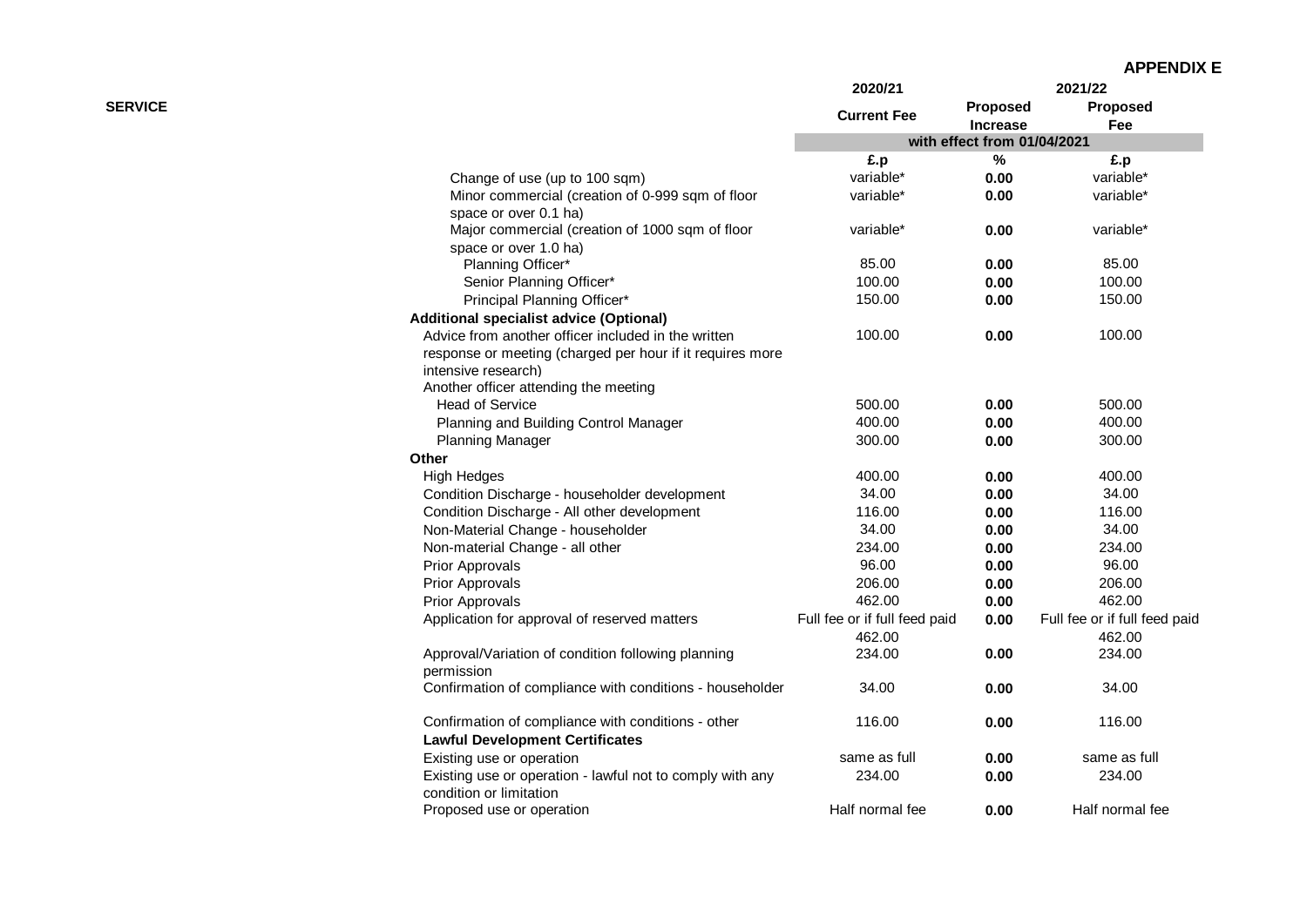|                        |                                                                                            | 2020/21            |                             | 2021/22  |
|------------------------|--------------------------------------------------------------------------------------------|--------------------|-----------------------------|----------|
| <b>SERVICE</b>         |                                                                                            |                    | <b>Proposed</b>             | Proposed |
|                        |                                                                                            | <b>Current Fee</b> | <b>Increase</b>             | Fee      |
|                        |                                                                                            |                    | with effect from 01/04/2021 |          |
|                        |                                                                                            | £.p                | $\%$                        | £.p      |
| <b>Domestic Refuse</b> | <b>Sales of Bins</b>                                                                       |                    |                             |          |
|                        | 180l Wheelie Bins                                                                          | 45.60              | 2.52                        | 46.75    |
|                        | Delivery                                                                                   | at cost            | 0.00                        | at cost  |
|                        | Flat Block Refuse Bins Charge to Developers                                                |                    |                             |          |
|                        | 1100 litre Bin                                                                             | 500.00             | 2.50                        | 512.50   |
|                        | 960 litre Bin                                                                              | 500.00             | 2.50                        | 512.50   |
|                        | 240 litre bin                                                                              | 43.60              | 2.52                        | 44.70    |
|                        | Delivery                                                                                   | at cost            | 0.00                        | at cost  |
|                        | House Refuse Waste Bins Charge to Developers                                               |                    |                             |          |
|                        | 180 Wheelie Bins                                                                           | 45.60              | 2.52                        | 46.75    |
|                        | Delivery                                                                                   | at cost            | 0.00                        | at cost  |
| <b>Special Refuse</b>  | <b>Bulky Waste</b>                                                                         |                    |                             |          |
|                        | 1 to 5 items                                                                               | 26.15              | 2.49                        | 26.80    |
|                        | 6 to 8 items                                                                               | 39.36              | 2.39                        | 40.30    |
|                        | White goods - second visit when item is not correctly<br>presented for the free collection | new charge         |                             | 26.80    |
| <b>Recycling</b>       | <b>Sales of Bins</b>                                                                       |                    |                             |          |
|                        | 240I Wheelie Bins                                                                          | 43.60              | 2.52                        | 44.70    |
|                        | Kitchen Caddies large                                                                      | 17.95              | 2.51                        | 18.40    |
|                        | Kitchen Caddies small                                                                      | 5.25               | 2.86                        | 5.40     |
|                        | Delivery                                                                                   | at cost            | 0.00                        | at cost  |
|                        | Flat block Recycling Bins - Charges to Developers                                          |                    |                             |          |
|                        | 1100 litre bin                                                                             | 500.00             | 2.50                        | 512.50   |
|                        | 240 litre bin                                                                              | 43.60              | 2.52                        | 44.70    |
|                        | 140 litre food waste bin                                                                   | 76.00              | 2.50                        | 77.90    |
|                        | Sales of Kitchen Caddies                                                                   | 5.25               | 2.86                        | 5.40     |
|                        | Delivery                                                                                   | at cost            | 0.00                        | at cost  |
|                        | House Recycling Waste Bins Charge to Developers                                            |                    |                             |          |
|                        | 240 litre bin                                                                              | 43.60              | 2.52                        | 44.70    |
|                        | Kitchen Caddies large                                                                      | 17.95              | 2.51                        | 18.40    |
|                        | Kitchen Caddies small                                                                      | 5.25               | 2.86                        | 5.40     |
|                        | <b>Green Waste</b>                                                                         |                    |                             |          |
|                        | premium fortnightly collection (wheeled bin)                                               | 42.00              | 0.00                        | 42.00    |
|                        | green waste service set up charge                                                          | 30.00              | 0.00                        | 30.00    |
|                        | green waste service rejoin charge                                                          | new charge         |                             | 10.00    |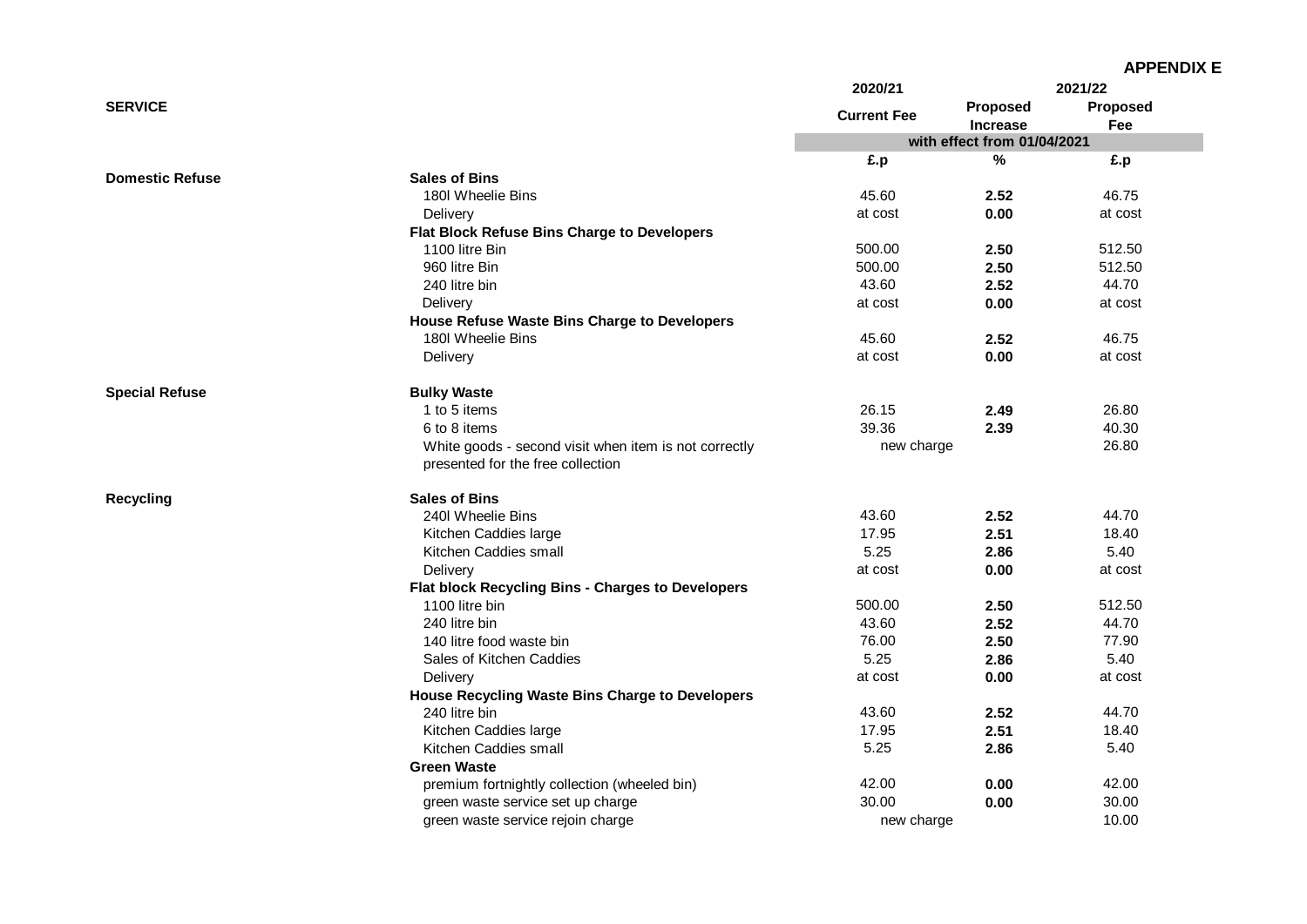| <b>SERVICE</b><br>bookable service (per bag)<br><b>Christmas Trees</b> | <b>Current Fee</b><br>£.p<br>0.95<br>2.15<br>32.80<br>32.80 | <b>Proposed</b><br><b>Increase</b><br>with effect from 01/04/2021<br>$\%$<br>0.00<br>2.33 | Proposed<br>Fee<br>£.p<br>0.97<br>2.20 |
|------------------------------------------------------------------------|-------------------------------------------------------------|-------------------------------------------------------------------------------------------|----------------------------------------|
|                                                                        |                                                             |                                                                                           |                                        |
|                                                                        |                                                             |                                                                                           |                                        |
|                                                                        |                                                             |                                                                                           |                                        |
|                                                                        |                                                             |                                                                                           |                                        |
|                                                                        |                                                             |                                                                                           |                                        |
|                                                                        |                                                             |                                                                                           |                                        |
| <b>Abandoned Vehicles</b><br><b>Costs Recoverable</b>                  |                                                             | 2.44                                                                                      | 33.60                                  |
| <b>Voluntary Surrender of Vehicles</b>                                 |                                                             | 2.44                                                                                      | 33.60                                  |
| <b>Street Scene</b><br><b>Abandoned Shopping Trolleys</b>              | 108.65                                                      | 2.53                                                                                      | 111.40                                 |
| Allotments<br>Rents - per square metre                                 | 0.18                                                        | 0.00                                                                                      | 0.18                                   |
| Concessions - per square metre                                         | 0.09                                                        | 0.00                                                                                      | 0.09                                   |
| Peppercorn rent for self managed sites                                 | 0.50                                                        | 2.00                                                                                      | 0.51                                   |
| <b>Nature Reserve</b><br>Sale of firewood/Charcoal                     |                                                             |                                                                                           |                                        |
| Bulk bag 1-10 bags, charge per bag                                     | 60.00                                                       | 8.33                                                                                      | 65.00                                  |
| Bulk bag 11+ bags, charge per bag                                      | 50.00                                                       | 10.00                                                                                     | 55.00                                  |
| Charcoal - over 100kilos - per kilo                                    | 1.50                                                        | 16.67                                                                                     | 1.75                                   |
| Charcoal - up to 100kilos - per kilo                                   | 2.00                                                        | 20.00                                                                                     | 2.40                                   |
| <b>HC &amp; PH Drivers Licence</b><br><b>Hackney Carriages &amp;</b>   |                                                             |                                                                                           |                                        |
| <b>Private Hire</b><br>New Driver (annual)                             | 240.00                                                      | 0.00                                                                                      | 240.00                                 |
| New driver (3 year)                                                    | 405.00                                                      | 0.00                                                                                      | 405.00                                 |
| Renewal (annual)                                                       | 124.00                                                      | 0.00                                                                                      | 124.00                                 |
| Renewal (3 year)                                                       | 295.00                                                      | 0.00                                                                                      | 295.00                                 |
| Renewal Licence issued for less than 1 year                            | $67 + 5$ /full month                                        | 0.00                                                                                      | $67 + 5$ /Full month                   |
| <b>HC Vehicle Licence</b>                                              |                                                             |                                                                                           |                                        |
| New Vehicle                                                            | 298.00                                                      | 0.00                                                                                      | 298.00                                 |
| Renewal                                                                | 298.00                                                      | 0.00                                                                                      | 298.00                                 |
| Rebate on surrender per month                                          | $-18.00$                                                    | 0.00                                                                                      | $-18.00$                               |
| <b>PH Vehicle Licence</b>                                              |                                                             |                                                                                           |                                        |
| New Vehicle                                                            | 298.00                                                      | 0.00                                                                                      | 298.00                                 |
| Renewal                                                                | 298.00                                                      | 0.00                                                                                      | 298.00                                 |
| Rebate on surrender per month                                          | $-18.00$                                                    | 0.00                                                                                      | $-18.00$                               |
| <b>Transfer of Vehicle Licence</b>                                     | 0.00                                                        | 0.00                                                                                      | 0.00                                   |
| <b>Replacement Items</b>                                               |                                                             |                                                                                           |                                        |
| - badge                                                                | 0.00                                                        | 0.00                                                                                      | 0.00                                   |
| - plate                                                                | 0.00                                                        | 0.00                                                                                      | 0.00                                   |
| - platemate                                                            | 0.00                                                        | 0.00                                                                                      | 0.00                                   |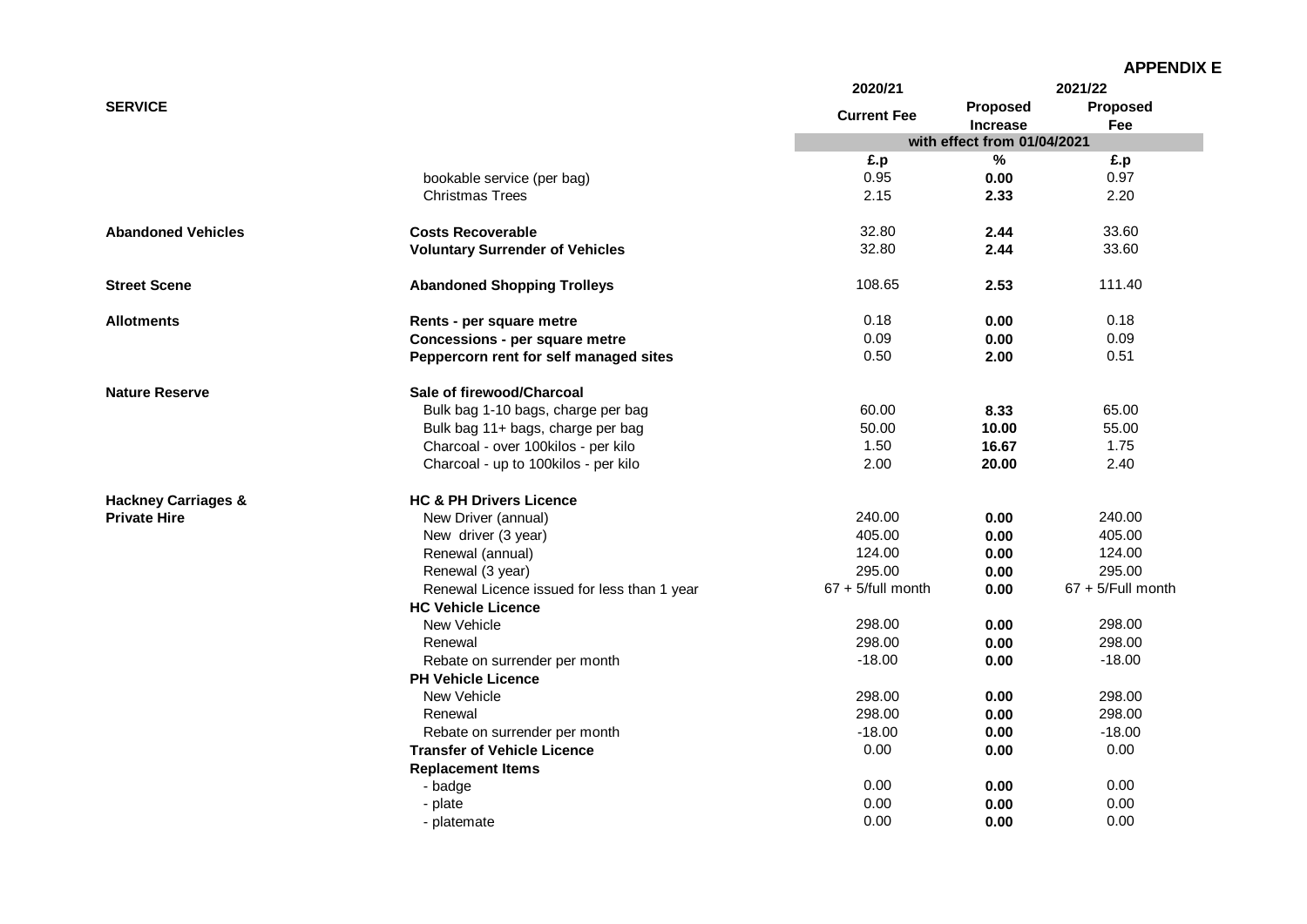|                             |                                              | 2020/21            | 2021/22                     |          |
|-----------------------------|----------------------------------------------|--------------------|-----------------------------|----------|
| <b>SERVICE</b>              |                                              | <b>Current Fee</b> | Proposed                    | Proposed |
|                             |                                              |                    | <b>Increase</b>             | Fee      |
|                             |                                              |                    | with effect from 01/04/2021 |          |
|                             |                                              | £.p                | %                           | £.p      |
|                             | <b>Annual Private Hire Operator Licence</b>  |                    |                             |          |
|                             | operators licence                            | 297.00             | 0.00                        | 297.00   |
|                             | Five Year Private Hire Operator Licence      |                    |                             |          |
|                             | operators licence                            | 710.00             | 0.00                        | 710.00   |
|                             | <b>Knowledge Test</b>                        |                    |                             |          |
|                             | Knowledge test                               | 53.00              | 0.00                        | 53.00    |
|                             | Retest full                                  | 53.00              | 0.00                        | 53.00    |
|                             | <b>Retest partial</b>                        | 21.00              | 0.00                        | 21.00    |
|                             | <b>Other Fees</b>                            |                    |                             |          |
|                             | DBS first driver check                       | 44.00              | 0.00                        | 44.00    |
|                             | DBS each subsequent check                    | 64.00              | 0.00                        | 64.00    |
|                             | Officer Hourly rate                          | 55.00              | 0.00                        | 55.00    |
|                             | Administration Hourly rate                   | 30.00              | 0.00                        | 30.00    |
| <b>Environmental Health</b> | <b>Animal Welfare Fees</b>                   |                    |                             |          |
|                             | <b>Animal Boarding</b>                       |                    |                             |          |
|                             | 1 to 6 boarded animals (application fee)     | 150.00             | 3.33                        | 155.00   |
|                             | 1 to 6 boarded animals (grant fee)           | 73.00              | 2.74                        | 75.00    |
|                             | 7 and over boarded animals (application fee) | 220.00             | 4.55                        | 230.00   |
|                             | 7 and over boarded animals (grant fee)       | 98.00              | 2.04                        | 100.00   |
|                             | Dog Breeding                                 |                    |                             |          |
|                             | 1 to 6 bitches (application fee)             | 150.00             | 3.33                        | 155.00   |
|                             | 1 to 6 bitches (grant fee)                   | 73.00              | 2.74                        | 75.00    |
|                             | 7 and over bitches (application fee)         | 220.00             | 4.55                        | 230.00   |
|                             | 7 and over bitches (grant fee)               | 98.00              | 2.04                        | 100.00   |
|                             | Selling animals as pets                      |                    |                             |          |
|                             | <b>Application Fee</b>                       | 220.00             | 4.55                        | 230.00   |
|                             | <b>Grant Fee</b>                             | 98.00              | 2.04                        | 100.00   |
|                             | Hiring our horses                            |                    |                             |          |
|                             | <b>Application Fee</b>                       | 220.00             | 4.55                        | 230.00   |
|                             | <b>Grant Fee</b>                             | 98.00              | 2.04                        | 100.00   |
|                             | Keeping animals for exhibition               |                    |                             |          |
|                             | <b>Application Fee</b>                       | 150.00             | 3.33                        | 155.00   |
|                             | <b>Grant Fee</b>                             | 98.00              | 2.04                        | 100.00   |
|                             | <b>Variation to licence</b>                  |                    |                             |          |
|                             | Animal boarding                              | 88.00              | 2.27                        | 90.00    |
|                             | Selling animals as pets                      | 88.00              | 2.27                        | 90.00    |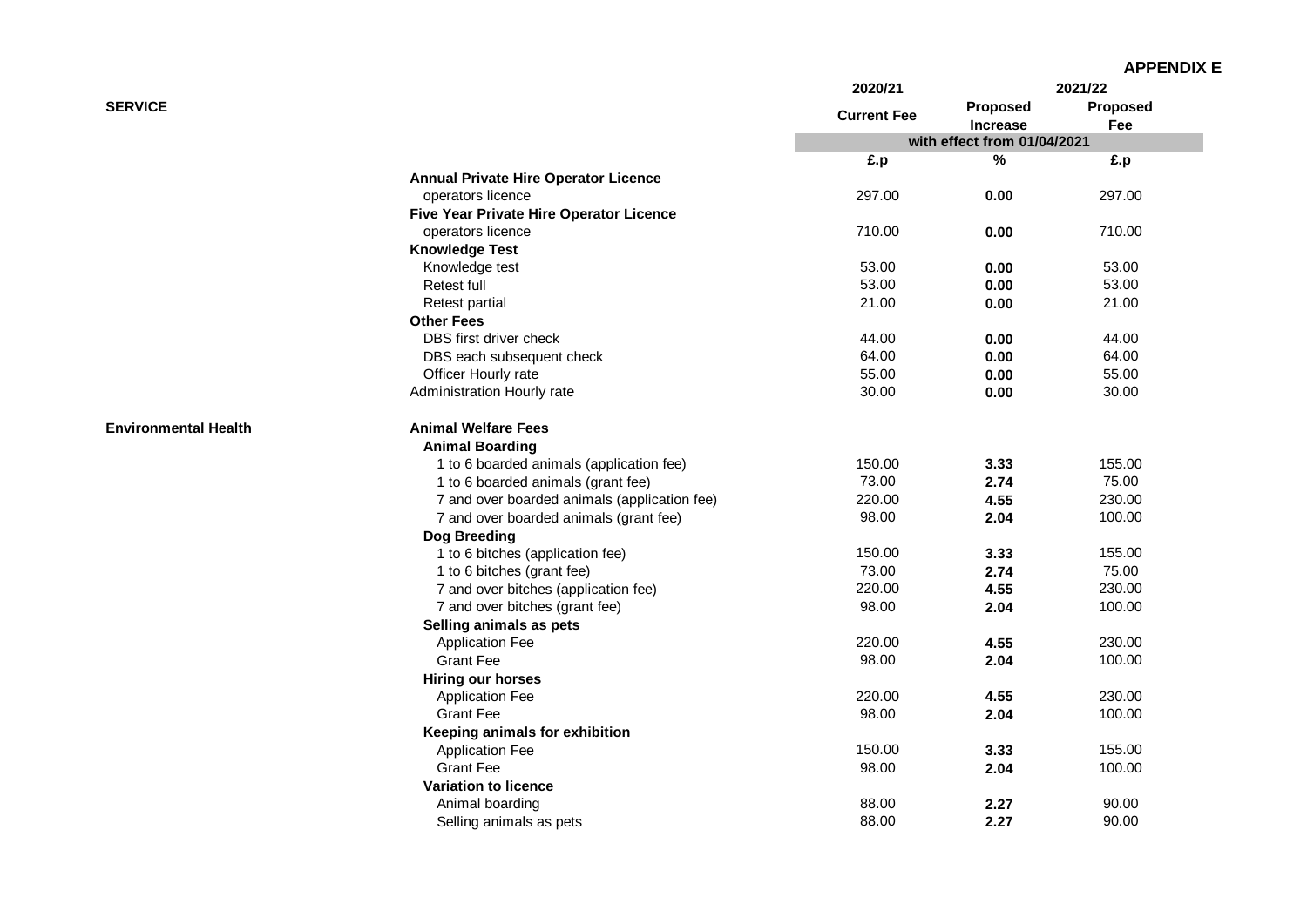|                |                                                         | 2020/21                     | 2021/22                     |                 |
|----------------|---------------------------------------------------------|-----------------------------|-----------------------------|-----------------|
| <b>SERVICE</b> |                                                         | <b>Current Fee</b>          | Proposed<br><b>Increase</b> | Proposed<br>Fee |
|                |                                                         | with effect from 01/04/2021 |                             |                 |
|                |                                                         | £.p                         | $\%$                        | £.p             |
|                | Keeping animals for exhibition                          | 88.00                       | 2.27                        | 90.00           |
|                | Inspection fee                                          | 105.00                      | 4.76                        | 110.00          |
|                | <b>Variation of licence</b>                             |                             |                             |                 |
|                | Dog Breeding                                            | 88.00                       | 2.27                        | 90.00           |
|                | Hiring our horses                                       | 88.00                       | 2.27                        | 90.00           |
|                | Inspection fee                                          | 105.00                      | 4.76                        | 110.00          |
|                | Appeal of a risk rating score                           | 135.00                      | 3.70                        | 140.00          |
|                | Variations to reduce the licensable activities or       | 88.00                       | 2.27                        | 90.00           |
|                | numbers of animals                                      |                             |                             |                 |
|                | <b>Transfer of licence</b>                              | 88.00                       | 2.27                        | 90.00           |
|                | Dangerous wild animal licence (+ vets fees)             | 170.00                      | 5.88                        | 180.00          |
|                | <b>Export Certificate</b>                               | 50.00                       | 20.00                       | 60.00           |
|                | <b>Special treatment registration</b>                   | 130.00                      | 3.85                        | 135.00          |
|                | Wasp nest treatment (one treatment)                     | 50.00                       | 0.00                        | 50.00           |
|                | Wasp nest treatment (two treatments)                    | 60.00                       | 0.00                        | 60.00           |
|                | <b>Fleas</b>                                            | 50.00                       | 0.00                        | 50.00           |
|                | Rats                                                    | 50.00                       | 0.00                        | 50.00           |
|                | <b>Mice</b>                                             | 50.00                       | 0.00                        | 50.00           |
|                | Pest Control concessionary rate (wasps/fleas/rats/mice) | 11.50                       | 0.00                        | 11.50           |
|                | <b>Stray dogs</b>                                       |                             |                             |                 |
|                | stray dogs                                              | 25.00                       | 0.00                        | 25.00           |
|                | admin charge                                            | 25.00                       | 0.00                        | 25.00           |
|                | kennelling charges                                      | at cost                     | 0.00                        | at cost         |
|                | Zoo License (not including veterinary fee)              | 670.00                      | 2.99                        | 690.00          |
|                | <b>Veterinary Fees</b>                                  | at cost                     | 0.00                        | at cost         |
|                | <b>Contaminated land enquiry</b>                        | 190.00                      | 5.26                        | 200.00          |
|                | <b>Officer Hourly rate</b>                              | 55.00                       | 0.00                        | 55.00           |
|                | Admin Charge - Hourly rate                              | 30.00                       | 0.00                        | 30.00           |
|                | <b>HMO Licence Variation</b>                            | 0.00                        | 0.00                        | 0.00            |
|                | <b>Large HMO Additional Licensing Scheme</b>            |                             |                             |                 |
|                | application full fee                                    | 580.00                      | 5.17                        | 610.00          |
|                | application reduced fee                                 | 460.00                      | 4.35                        | 480.00          |
|                | annual renewal full fee                                 | 215.00                      | 4.65                        | 225.00          |
|                | annual renewal reduced fee                              | 180.00                      | 4.44                        | 188.00          |
|                | re-inspection full fee                                  | 174.00                      | 3.45                        | 180.00          |
|                | re-inspection reduced fee                               | 164.00                      | 2.44                        | 168.00          |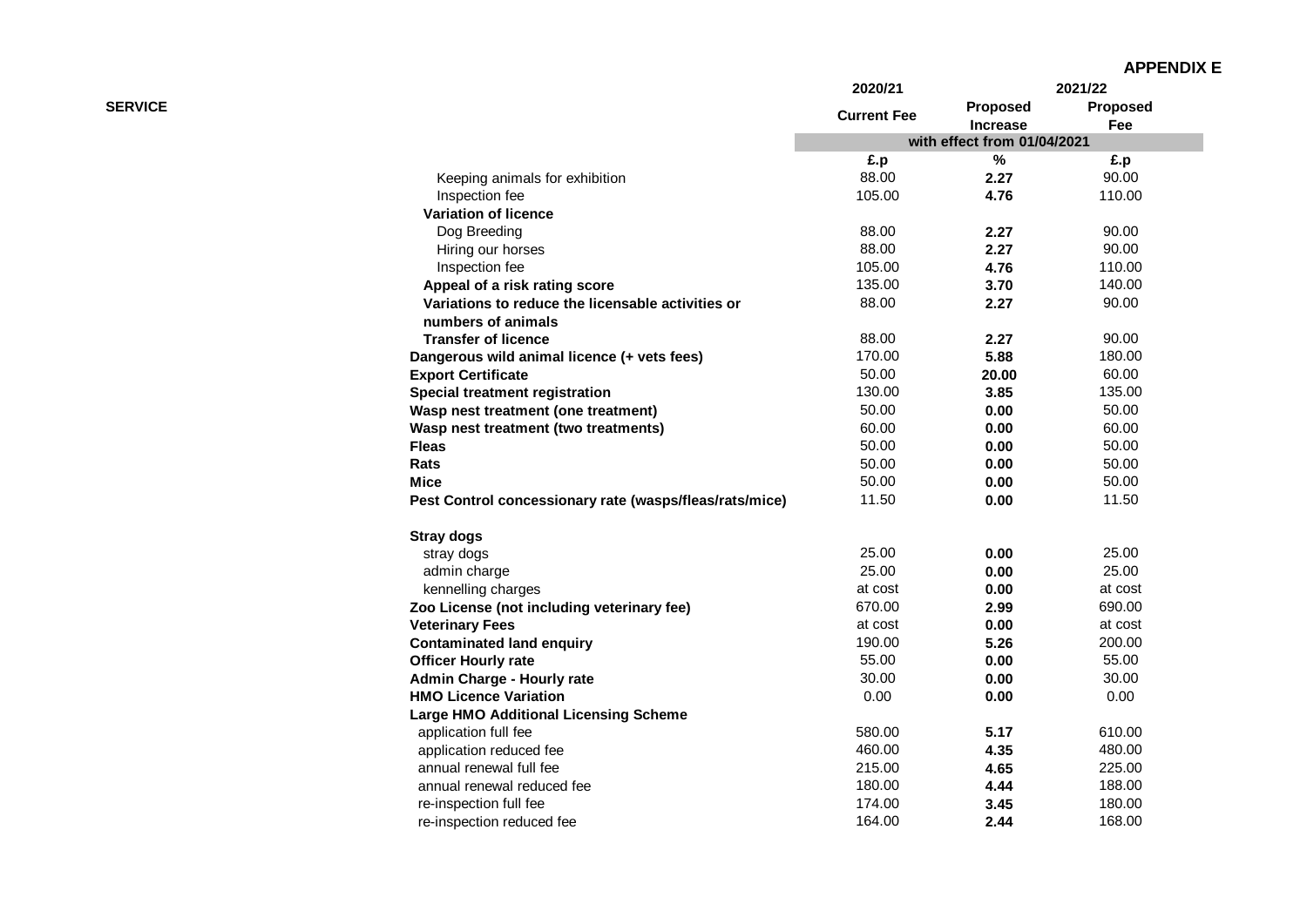|                |                                                              | 2020/21            | 2021/22                            |                        |
|----------------|--------------------------------------------------------------|--------------------|------------------------------------|------------------------|
| <b>SERVICE</b> |                                                              | <b>Current Fee</b> | <b>Proposed</b><br><b>Increase</b> | <b>Proposed</b><br>Fee |
|                |                                                              |                    | with effect from 01/04/2021        |                        |
|                |                                                              | £.p                | %                                  | £.p                    |
|                | Additional charges small and large HMOs - Additional         |                    |                                    |                        |
|                | <b>Licensing Scheme</b>                                      |                    |                                    |                        |
|                | admin hourly rate                                            | 30.00              | 0.00                               | 30.00                  |
|                | officer Hourly rate                                          | 55.00              | 0.00                               | 55.00                  |
|                | application form incomplete                                  | 30.00              | 6.67                               | 32.00                  |
|                | avoided licence application until found by Council           | 240.00             | 6.25                               | 255.00                 |
|                | investigation                                                |                    |                                    |                        |
|                | avoided licence application reminder letter                  | 50.00              | 4.00                               | 52.00                  |
|                | missed appointment house inspection                          | 115.00             | 4.35                               | 120.00                 |
|                | licence holder change once granted                           | 125.00             | 4.00                               | 130.00                 |
|                | sending a final reminder                                     | 30.00              | 6.67                               | 32.00                  |
|                | recommencing licensing process following final reminder      | 48.00              | 4.17                               | 50.00                  |
|                | recovery fee - dishonoured cheque                            | 36.00              | 5.56                               | 38.00                  |
|                | <b>LAPPC charges</b>                                         |                    |                                    |                        |
|                | <b>Application fee</b>                                       |                    |                                    |                        |
|                | Standard process (includes solvent emission activities)      | 1,650.00           | 0.00                               | 1,650.00               |
|                | Additional fee for operating without a permit                | 1,188.00           | 0.00                               | 1,188.00               |
|                | PVRI, SWOBs and Dry Cleaners                                 | 155.00             | 0.00                               | 155.00                 |
|                | PVR I & II combined                                          | 257.00             | 0.00                               | 257.00                 |
|                | VRs and other Reduced Fee Activities                         | 362.00             | 0.00                               | 362.00                 |
|                | Reduced fee activities: Additional fee for operating without | 71.00              | 0.00                               | 71.00                  |
|                | a permit                                                     |                    |                                    |                        |
|                | Mobile plant**                                               | 1,650.00           | 0.00                               | 1,650.00               |
|                | for the third to seventh applications                        | 985.00             | 0.00                               | 985.00                 |
|                | for the eight and subsequent applications                    | 498.00             | 0.00                               | 498.00                 |
|                | Where an application for any of the above is for a           |                    |                                    |                        |
|                | combined Part B waste application, add an extra £310 to      |                    |                                    |                        |
|                | the above amounts                                            |                    |                                    |                        |
|                | <b>Annual Subsistence Charge</b>                             |                    |                                    |                        |
|                | Standard process Low                                         | 772 (+104)*        | 0.00                               | 772 (+104)*            |
|                | Standard process Medium                                      | $1161 (+156)^*$    | 0.00                               | $1161 (+156)^*$        |
|                | Standard process High                                        | 1748 (+207)*       | 0.00                               | 1748 (+207)*           |
|                | PVRI, SWOBs and Dry Cleaners Low                             | 79.00              | 0.00                               | 79.00                  |
|                | PVRI, SWOBs and Dry Cleaners Medium                          | 158.00             | 0.00                               | 158.00                 |
|                | PVRI, SWOBs and Dry Cleaners High                            | 237.00             | 0.00                               | 237.00                 |
|                | PVR   & II combined Low                                      | 113.00             | 0.00                               | 113.00                 |
|                | <b>PVR I &amp; II combined Medium</b>                        | 226.00             | 0.00                               | 226.00                 |
|                | PVR   & II combined High                                     | 341.00             | 0.00                               | 341.00                 |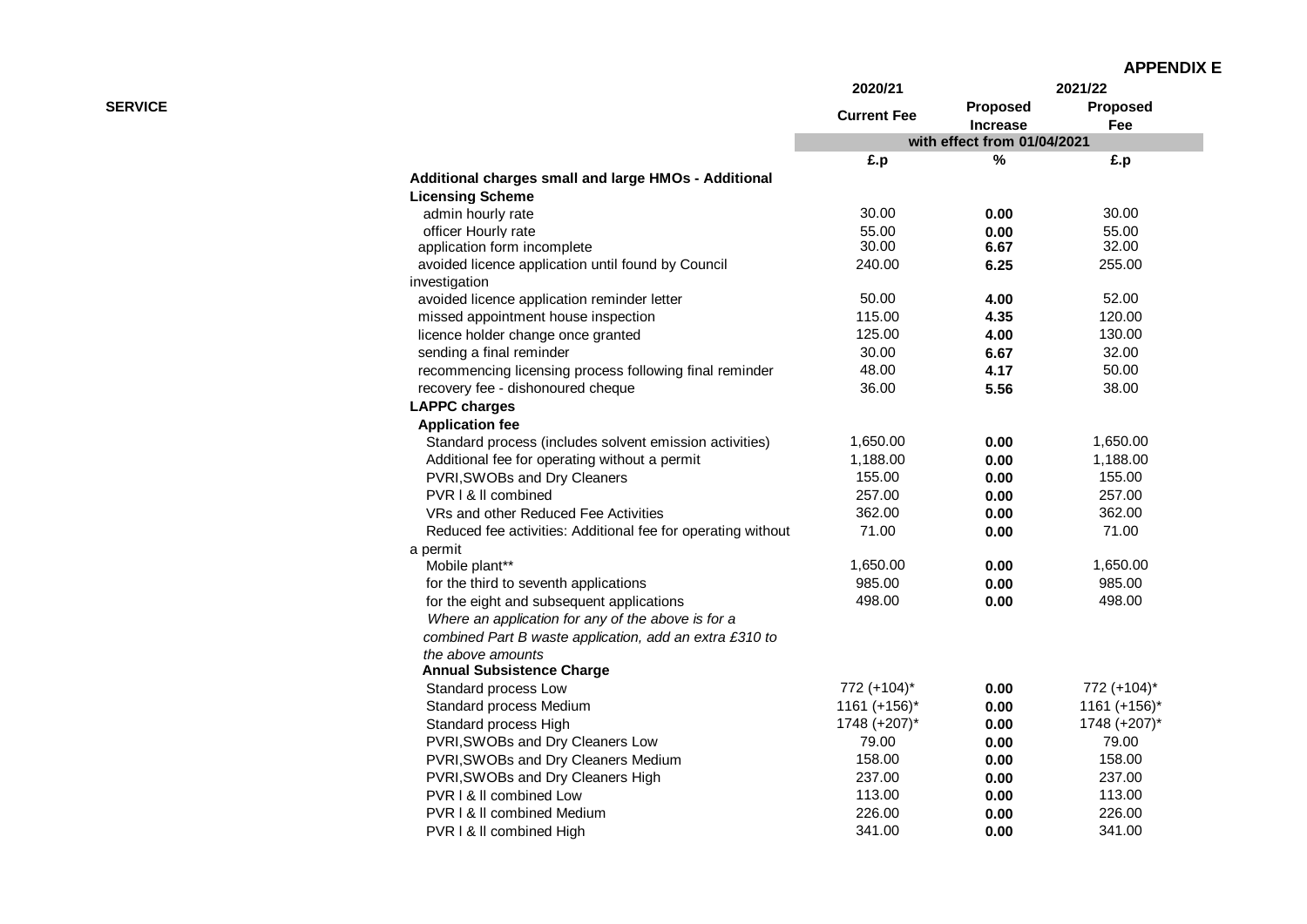|                |                                                            | 2020/21            | 2021/22                     |                 |
|----------------|------------------------------------------------------------|--------------------|-----------------------------|-----------------|
| <b>SERVICE</b> |                                                            | <b>Current Fee</b> | Proposed                    | <b>Proposed</b> |
|                |                                                            |                    | <b>Increase</b>             | Fee             |
|                |                                                            |                    | with effect from 01/04/2021 |                 |
|                |                                                            | £.p                | $\%$                        | £.p             |
|                | VRs and other Reduced Fee Low                              | 228.00             | 0.00                        | 228.00          |
|                | VRs and other Reduced Fee Medium                           | 365.00             | 0.00                        | 365.00          |
|                | VRs and other Reduced Fee High                             | 548.00             | 0.00                        | 548.00          |
|                | Mobile plant, for first and second permits Low**           | 626.00             | 0.00                        | 626.00          |
|                | Mobile plant, for first and second permits Medium**        | 1,034.00           | 0.00                        | 1,034.00        |
|                | Mobile plant, for first and second permits High**          | 1,551.00           | 0.00                        | 1,551.00        |
|                | for the third to seventh permits Low                       | 385.00             | 0.00                        | 385.00          |
|                | for the third to seventh permits Medium                    | 617.00             | 0.00                        | 617.00          |
|                | for the third to seventh permits High                      | 924.00             | 0.00                        | 924.00          |
|                | for the eight and subsequent permits Low                   | 198.00             | 0.00                        | 198.00          |
|                | for the eight and subsequent permits Medium                | 314.00             | 0.00                        | 314.00          |
|                | for the eight and subsequent permits High                  | 473.00             | 0.00                        | 473.00          |
|                | Late Payment Fee                                           | 52.00              | 0.00                        | 52.00           |
|                | * the additional amounts in brackets must be charged       |                    |                             |                 |
|                | where a permit is for a combined Part B and waste          |                    |                             |                 |
|                | installation                                               |                    |                             |                 |
|                | Where a Part B installation is subject to reporting under  |                    |                             |                 |
|                | the E-PRTR Regulation, add an extra £104 to the above      |                    |                             |                 |
|                | amounts                                                    |                    |                             |                 |
|                | <b>Transfer and Surrender</b>                              |                    |                             |                 |
|                | Standard process transfer                                  | 169.00             | 0.00                        | 169.00          |
|                | Standard process partial transfer                          | 497.00             | 0.00                        | 497.00          |
|                | New operator at low risk reduced fee activity (extra one - |                    |                             |                 |
|                | off subsistence charge - see Art 15(2) of charging system) | 78.00              | 0.00                        | 78.00           |
|                | Surrender: all Part B activities                           | 0.00               | 0.00                        | 0.00            |
|                | Reduced fee activities: transfer                           | 0.00               | 0.00                        | 0.00            |
|                | Reduced fee activities: partial transfer                   | 47.00              | 0.00                        | 47.00           |
|                | <b>Temporary transfer for mobiles</b>                      |                    |                             |                 |
|                | <b>First transfer</b>                                      | 53.00              | 0.00                        | 53.00           |
|                | Repeat following enforcement or warning                    | 53.00              | 0.00                        | 53.00           |
|                | <b>Substantial Change</b>                                  |                    |                             |                 |
|                | Standard process                                           | 1,050.00           | 0.00                        | 1,050.00        |
|                | Standard process where the substantial change results in   |                    | 0.00                        |                 |
|                | a new PPC activity                                         | 1,650.00           |                             | 1,650.00        |
|                | Reduced fee activities                                     | 102.00             | 0.00                        | 102.00          |
|                | LAPPC mobile plant charges (Not using simplified           |                    |                             |                 |
|                | permits)                                                   |                    |                             |                 |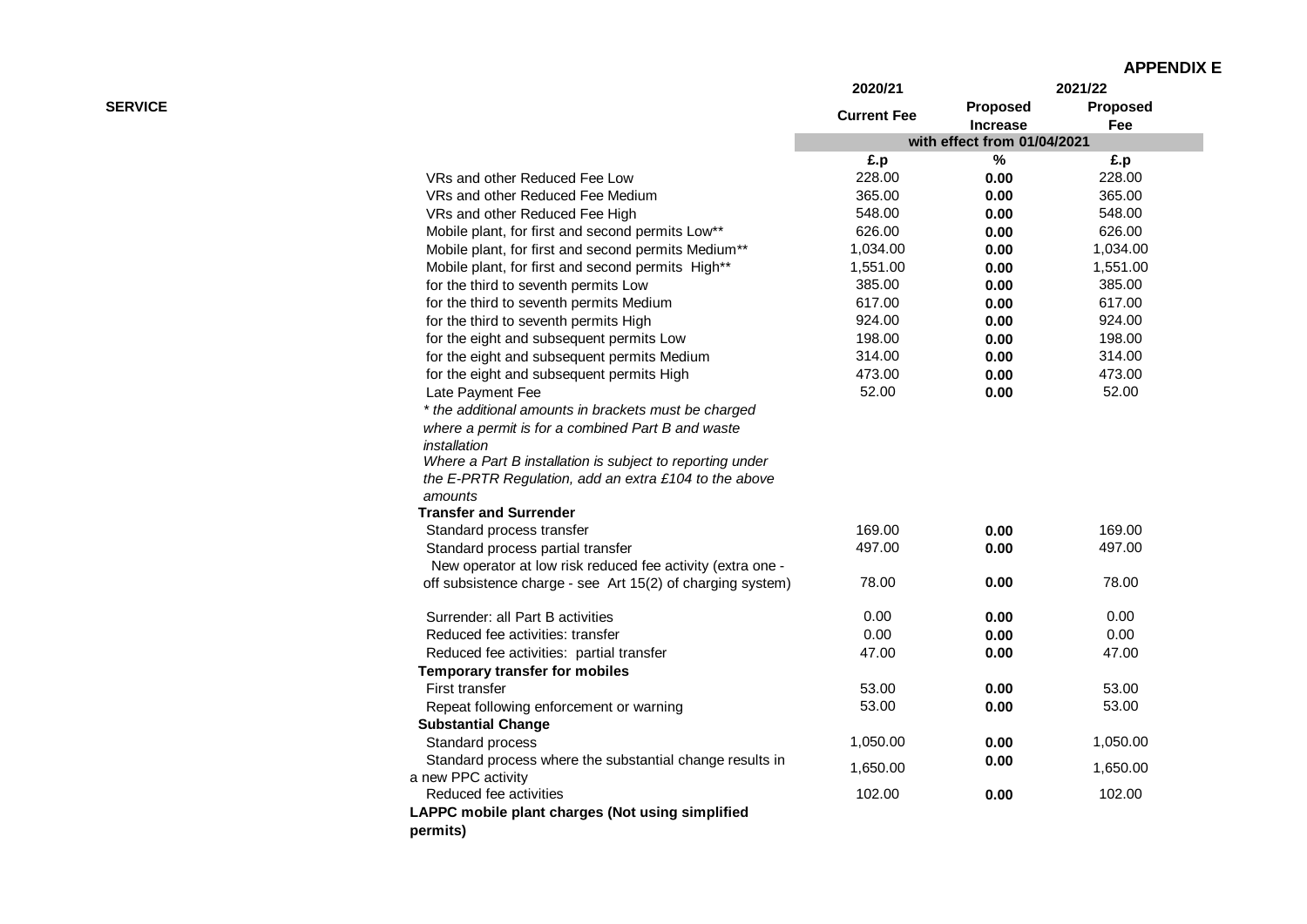|                               |                                                                                                                                                        | 2020/21            |                                    | 2021/22                |
|-------------------------------|--------------------------------------------------------------------------------------------------------------------------------------------------------|--------------------|------------------------------------|------------------------|
| <b>SERVICE</b>                |                                                                                                                                                        | <b>Current Fee</b> | <b>Proposed</b><br><b>Increase</b> | <b>Proposed</b><br>Fee |
|                               |                                                                                                                                                        |                    | with effect from 01/04/2021        |                        |
|                               |                                                                                                                                                        | £.p                | $\%$                               | £.p                    |
|                               | <b>Application fee</b>                                                                                                                                 |                    |                                    |                        |
|                               | 1 to 2 Permits                                                                                                                                         | 1,650.00           | 0.00                               | 1,650.00               |
|                               | 3 to 7 Permits                                                                                                                                         | 985.00             | 0.00                               | 985.00                 |
|                               | 8 and Over                                                                                                                                             | 498.00             | 0.00                               | 498.00                 |
|                               | <b>Subsistence fee</b>                                                                                                                                 |                    |                                    |                        |
|                               | 1 to 2 Permits Low                                                                                                                                     | 646.00             | 0.00                               | 646.00                 |
|                               | 1 to 2 Permits Medium                                                                                                                                  | 1,034.00           | 0.00                               | 1,034.00               |
|                               | 1 to 2 Permits High                                                                                                                                    | 1,506.00           | 0.00                               | 1,506.00               |
|                               | 3 to 7 Permits Low                                                                                                                                     | 385.00             | 0.00                               | 385.00                 |
|                               | 3 to 7 Permits Medium                                                                                                                                  | 617.00             | 0.00                               | 617.00                 |
|                               | 3 to 7 Permits High                                                                                                                                    | 924.00             | 0.00                               | 924.00                 |
|                               | 8 and Over Low                                                                                                                                         | 198.00             | 0.00                               | 198.00                 |
|                               | 8 and Over Medium                                                                                                                                      | 316.00             | 0.00                               | 316.00                 |
|                               | 8 and Over High                                                                                                                                        | 473.00             | 0.00                               | 473.00                 |
|                               | <b>LA-IPPC Charges</b>                                                                                                                                 |                    |                                    |                        |
|                               | Every subsistence charge below includes the additional<br>£104 charge to cover LA extra costs in dealing with<br>reporting under the E-PRTR Regulation |                    |                                    |                        |
|                               | Application - LA element                                                                                                                               | 3,363.00           | 0.00                               | 3,363.00               |
|                               | Additional fee for operating without a permit - LA element                                                                                             | 1,188.00           | 0.00                               | 1,188.00               |
|                               | Annual Subsistence Low - LA element                                                                                                                    | 1,447.00           | 0.00                               | 1,447.00               |
|                               | Annual Subsistence Medium - LA element                                                                                                                 | 1,611.00           | 0.00                               | 1,611.00               |
|                               | Annual Subsistence High - LA element                                                                                                                   | 2,334.00           | 0.00                               | 2,334.00               |
|                               | Late Payment Fee                                                                                                                                       | 52.00              | 0.00                               | 52.00                  |
|                               | <b>Substantial Variation</b>                                                                                                                           | 1,368.00           | 0.00                               | 1,368.00               |
|                               | Transfer                                                                                                                                               | 235.00             | 0.00                               | 235.00                 |
|                               | <b>Partial Transfer</b>                                                                                                                                | 698.00             | 0.00                               | 698.00                 |
|                               | Surrender                                                                                                                                              | 698.00             | 0.00                               | 698.00                 |
| <b>Town Centre Management</b> | <b>Pitch fees - Town Centre Trading Pitches</b><br><b>Regular Pitches</b>                                                                              |                    |                                    |                        |
|                               | Trading Pitches up to 10m <sup>2</sup>                                                                                                                 |                    |                                    |                        |
|                               | Monday - Sunday (1 day per week) calculated monthly<br>Trailers up to 6 metres (New)                                                                   | 80.00              | 0.00                               | 80.00                  |
|                               | Monday - Sunday (1 day per week) calculated monthly                                                                                                    | 150.00             | 0.00                               | 150.00                 |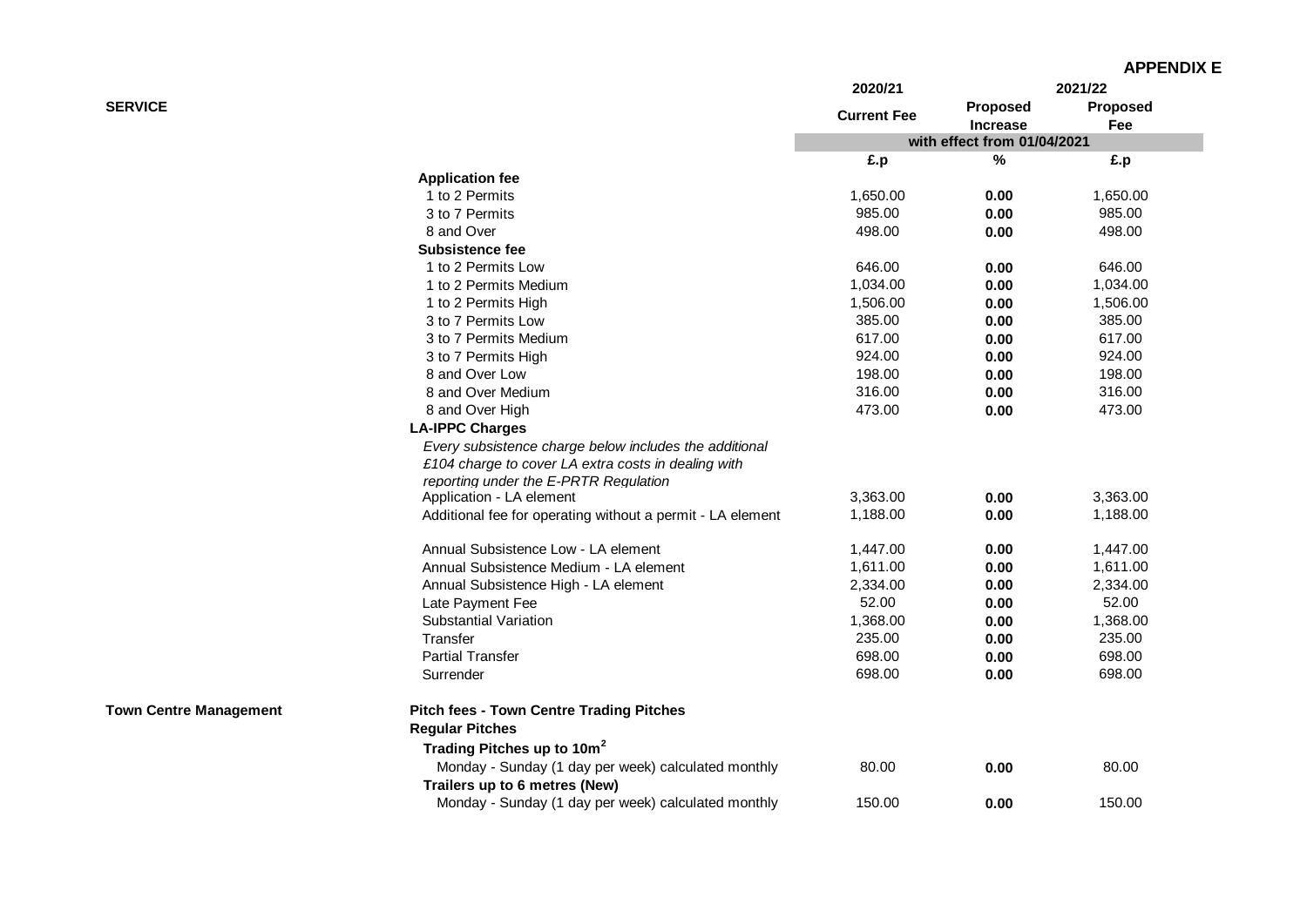| <b>APPENDIX E</b> |  |
|-------------------|--|
|-------------------|--|

| <b>SERVICE</b><br>Monday - Sunday (each additional day) calculated<br>monthly<br><b>Electricity (New)</b><br>Monday - Sunday (1 day per week) calculated monthly<br><b>Ad Hoc Pitches</b><br><b>Promotional Pitches</b> | <b>Current Fee</b><br>£.p<br>102.00<br>9.00 | Proposed<br><b>Increase</b><br>with effect from 01/04/2021<br>$\%$<br>0.00<br>0.00 | Proposed<br>Fee<br>£.p<br>102.00 |
|-------------------------------------------------------------------------------------------------------------------------------------------------------------------------------------------------------------------------|---------------------------------------------|------------------------------------------------------------------------------------|----------------------------------|
|                                                                                                                                                                                                                         |                                             |                                                                                    |                                  |
|                                                                                                                                                                                                                         |                                             |                                                                                    |                                  |
|                                                                                                                                                                                                                         |                                             |                                                                                    |                                  |
|                                                                                                                                                                                                                         |                                             |                                                                                    |                                  |
|                                                                                                                                                                                                                         |                                             |                                                                                    |                                  |
|                                                                                                                                                                                                                         |                                             |                                                                                    | 9.00                             |
|                                                                                                                                                                                                                         |                                             |                                                                                    |                                  |
|                                                                                                                                                                                                                         |                                             |                                                                                    |                                  |
| Monday - Thursday (per day)                                                                                                                                                                                             | 153.00                                      | 0.00                                                                               | 153.00                           |
| Friday - Saturday (per day)                                                                                                                                                                                             | 246.00                                      | 0.00                                                                               | 246.00                           |
| Weekly                                                                                                                                                                                                                  | 948.00                                      | 0.00                                                                               | 948.00                           |
| <b>Small Promotional Pitches</b>                                                                                                                                                                                        |                                             |                                                                                    |                                  |
| Monday - Thursday (per day)                                                                                                                                                                                             | 123.00                                      | 0.00                                                                               | 123.00                           |
| Friday - Saturday (per day)                                                                                                                                                                                             | 185.00                                      | 0.00                                                                               | 185.00                           |
| Weekly                                                                                                                                                                                                                  | 622.00                                      | 0.00                                                                               | 622.00                           |
| Not for profit pitches (charities)                                                                                                                                                                                      |                                             |                                                                                    |                                  |
| Monday - Sunday (per day)                                                                                                                                                                                               | 33.00                                       | 0.00                                                                               | 33.00                            |
| Weekly                                                                                                                                                                                                                  | 128.00                                      | 0.00                                                                               | 128.00                           |
| Monthly                                                                                                                                                                                                                 | 375.00                                      | 0.00                                                                               | 375.00                           |
| <b>Access Charge</b>                                                                                                                                                                                                    | 52.00                                       | 0.00                                                                               | 52.00                            |
| <b>Cancellation Fee</b>                                                                                                                                                                                                 | 20% of fee                                  | 0.00                                                                               | 20% of Fee                       |
| <b>Miscellaneous Licences</b>                                                                                                                                                                                           |                                             |                                                                                    |                                  |
| <b>Street Trading</b>                                                                                                                                                                                                   |                                             |                                                                                    |                                  |
| Street trading licence                                                                                                                                                                                                  | 410.00                                      | 4.88                                                                               | 430.00                           |
| <b>Street Trading (renew)</b>                                                                                                                                                                                           |                                             |                                                                                    |                                  |
| Street trading licence                                                                                                                                                                                                  | 410.00                                      | 4.88                                                                               | 430.00                           |
| <b>Miscellaneous Licences (new)</b><br>Licensing                                                                                                                                                                        |                                             |                                                                                    |                                  |
| Sex Shops                                                                                                                                                                                                               | 1,375.00                                    | 5.45                                                                               | 1,450.00                         |
| <b>Miscellaneous Licences (renew)</b>                                                                                                                                                                                   |                                             |                                                                                    |                                  |
| Sex Shops                                                                                                                                                                                                               | 1,190.00                                    | 5.04                                                                               | 1,250.00                         |
| <b>Miscellaneous Licences (transfer)</b>                                                                                                                                                                                |                                             |                                                                                    |                                  |
| Sex Shops                                                                                                                                                                                                               | 645.00                                      | 4.65                                                                               | 675.00                           |
| <b>Miscellaneous Licences (variation)</b>                                                                                                                                                                               |                                             |                                                                                    |                                  |
| Sex Shops                                                                                                                                                                                                               | 1,190.00                                    | 5.04                                                                               | 1,250.00                         |
| <b>Highways Act (new)</b>                                                                                                                                                                                               |                                             |                                                                                    |                                  |
| Tables & chairs                                                                                                                                                                                                         |                                             |                                                                                    |                                  |
| - table                                                                                                                                                                                                                 | 22.00                                       | 0.00                                                                               | 22.00                            |
| - chair                                                                                                                                                                                                                 | 15.00                                       | 0.00                                                                               | 15.00                            |

**Licensing**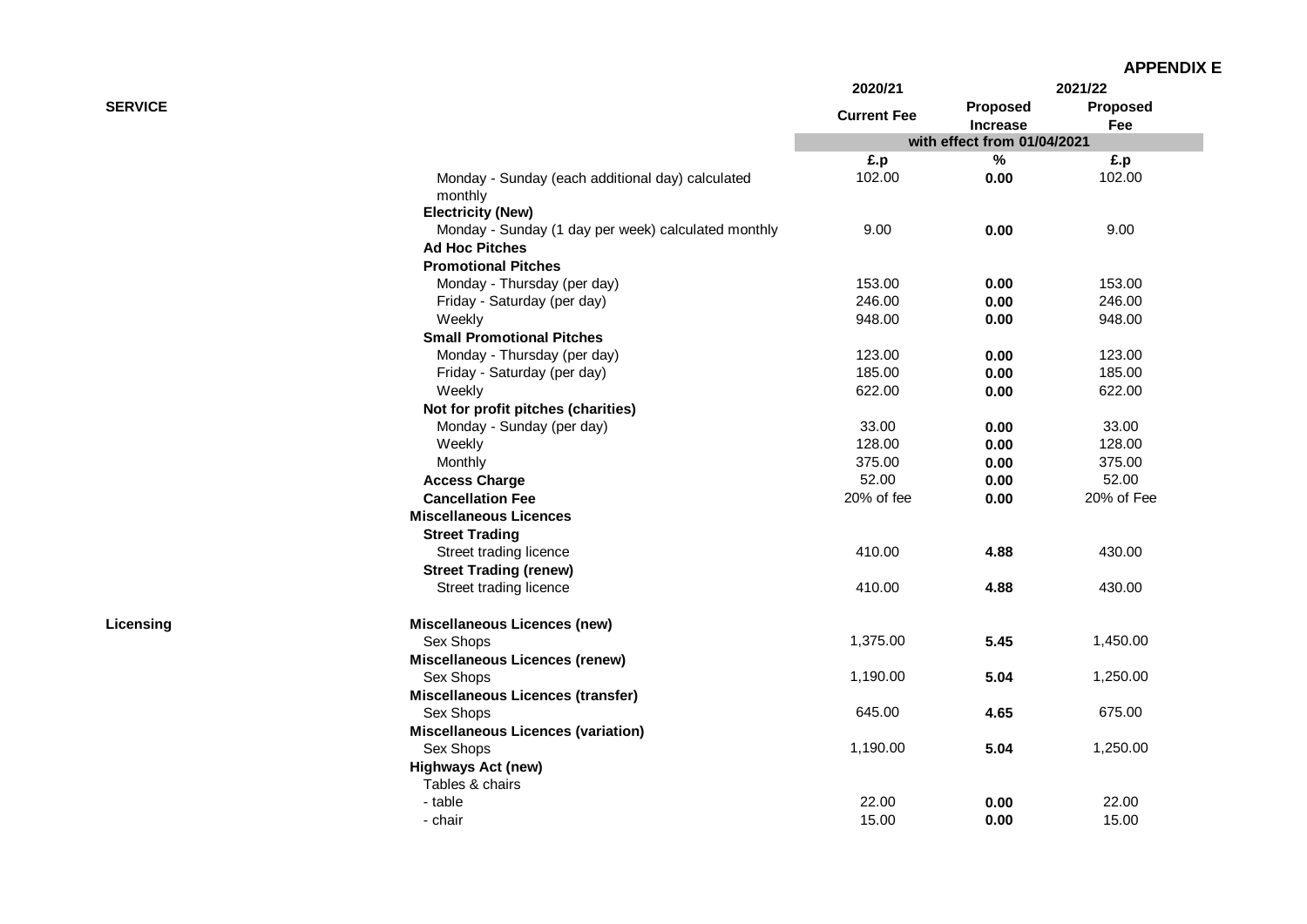|                |                                                         | 2020/21<br><b>Current Fee</b> | 2021/22                     |                 |
|----------------|---------------------------------------------------------|-------------------------------|-----------------------------|-----------------|
| <b>SERVICE</b> |                                                         |                               | Proposed<br><b>Increase</b> | Proposed<br>Fee |
|                |                                                         |                               | with effect from 01/04/2021 |                 |
|                |                                                         | £.p                           | $\%$                        | £.p             |
|                | <b>Highways Act (renew)</b>                             |                               |                             |                 |
|                | Tables & chairs                                         |                               |                             |                 |
|                | - table                                                 | 21.00                         | 0.00                        | 21.00           |
|                | - chair                                                 | 14.00                         | 0.00                        | 14.00           |
|                | Variation - No consultation                             | 50.00                         | 0.00                        | 50.00           |
|                | Variation - Consultation                                | 100.00                        | 0.00                        | 100.00          |
|                | <b>Charity Collections (new)</b>                        |                               |                             |                 |
|                | Lottery                                                 | 40.00                         | 0.00                        | 40.00           |
|                | Street collection                                       | 0.00                          | 0.00                        | 0.00            |
|                | House to house collection                               | 0.00                          | 0.00                        | 0.00            |
|                | <b>Charity Collections (renew)</b>                      |                               |                             |                 |
|                | Lottery                                                 | 20.00                         | 0.00                        | 20.00           |
|                | Street collection                                       | 0.00                          | 0.00                        | 0.00            |
|                | House to house collection                               | 0.00                          | 0.00                        | 0.00            |
|                | <b>Street Trading (new)</b>                             |                               |                             |                 |
|                | Street trading licence                                  | 410.00                        | 4.88                        | 430.00          |
|                | <b>Street Trading (renew)</b>                           |                               |                             |                 |
|                | Street trading licence                                  | 410.00                        | 4.88                        | 430.00          |
|                | <b>Premises Licences and Club Premises Certificates</b> |                               |                             |                 |
|                | (application fee)                                       |                               |                             |                 |
|                | <b>Band</b>                                             |                               |                             |                 |
|                | a                                                       | 100.00                        | 0.00                        | 100.00          |
|                | $\sf b$                                                 | 190.00                        | 0.00                        | 190.00          |
|                | $\mathbf C$                                             | 315.00                        | 0.00                        | 315.00          |
|                | d                                                       | 450.00                        | 0.00                        | 450.00          |
|                | e                                                       | 635.00                        | 0.00                        | 635.00          |
|                | city/town centre pub                                    |                               |                             |                 |
|                | band d                                                  | 900.00                        | 0.00                        | 900.00          |
|                | band e                                                  | 1,905.00                      | 0.00                        | 1,905.00        |
|                | <b>Premises Licences and Club Premises Certificates</b> |                               |                             |                 |
|                | (annual fee)                                            |                               |                             |                 |
|                | <b>Band</b>                                             |                               |                             |                 |
|                | a                                                       | 70.00                         | 0.00                        | 70.00           |
|                | b                                                       | 180.00                        | 0.00                        | 180.00          |
|                | $\mathbf C$                                             | 295.00                        | 0.00                        | 295.00          |
|                | d                                                       | 320.00                        | 0.00                        | 320.00          |
|                | e                                                       | 350.00                        | 0.00                        | 350.00          |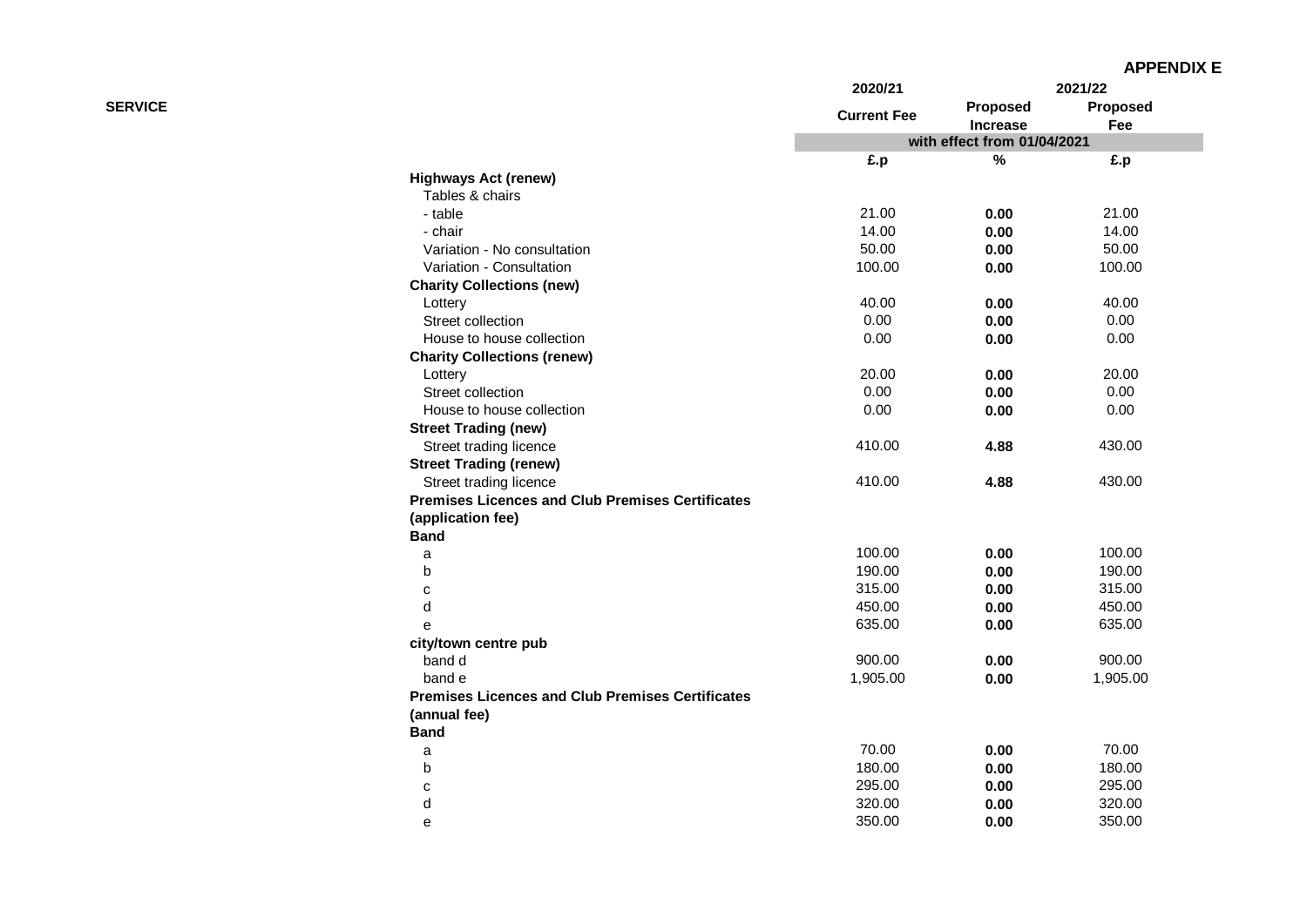|                |                                                               | 2020/21            |                             | 2021/22         |
|----------------|---------------------------------------------------------------|--------------------|-----------------------------|-----------------|
| <b>SERVICE</b> |                                                               | <b>Current Fee</b> | Proposed<br><b>Increase</b> | Proposed<br>Fee |
|                |                                                               |                    | with effect from 01/04/2021 |                 |
|                |                                                               | £.p                | %                           | £.p             |
|                | city/town centre pub                                          |                    |                             |                 |
|                | band d                                                        | 640.00             | 0.00                        | 640.00          |
|                | band e                                                        | 1,050.00           | 0.00                        | 1,050.00        |
|                | application for minor variation                               | 89.00              | 0.00                        | 89.00           |
|                | <b>Scrap Metal Dealers</b>                                    |                    |                             |                 |
|                | Collectors fee                                                | 310.00             | 4.84                        | 325.00          |
|                | Site fee                                                      | 410.00             | 3.66                        | 425.00          |
|                | Variation Fee - Major                                         | 45.00              | 0.00                        | 45.00           |
|                | Variation Fee - Minor                                         | 20.00              | 0.00                        | 20.00           |
|                | Recovery charges for works in default                         | at cost            | 0.00                        | at cost         |
|                | <b>Other Fees</b>                                             |                    |                             |                 |
|                | temporary event notice                                        | 21.00              | 0.00                        | 21.00           |
|                | theft, loss etc of temporary event notice                     | 10.50              | 0.00                        | 10.50           |
|                | Theft, loss etc of premises licence or summary                | 10.50              | 0.00                        | 10.50           |
|                | Application for a provisional statement where premises        | 315.50             | 0.00                        | 315.50          |
|                | being built                                                   |                    |                             |                 |
|                | Notification of change of name or address                     | 10.50              | 0.00                        | 10.50           |
|                | Application to vary licence to specify individual as          | 23.00              | 0.00                        | 23.00           |
|                | premises supervisor                                           |                    |                             |                 |
|                | Application for transfer of premises licence                  | 23.00              | 0.00                        | 23.00           |
|                | Interim authority notice following death etc. of licence      | 23.00              | 0.00                        | 23.00           |
|                | holder                                                        |                    |                             |                 |
|                | Theft, loss etc of certificate or summary                     | 10.50              | 0.00                        | 10.50           |
|                | Notification of change of name or alteration of rules of club | 10.50              | 0.00                        | 10.50           |
|                | Change of relevant registered address of club                 | 10.50              | 0.00                        | 10.50           |
|                | Right of freeholder etc to be notified of licensing matter    | 21.00              | 0.00                        | 21.00           |
|                | <b>Gambling Act - Licences</b>                                |                    |                             |                 |
|                | Bingo premises licence (New)                                  | 3,300.00           | 0.00                        | 3,300.00        |
|                | Bingo premises licence (Variation)                            | 1,650.00           | 0.00                        | 1,650.00        |
|                | Bingo premises licence (Renewal)                              | 925.00             | 0.00                        | 925.00          |
|                | Bingo premises licence (Application for Provisional           | 3,300.00           | 0.00                        | 3,300.00        |
|                | Statement)                                                    |                    |                             |                 |
|                | Bingo premises licence (Transfer)                             | 1,130.00           | 0.00                        | 1,130.00        |
|                | Bingo premises licence (Re-instatement or Licence             | 1,130.00           | 0.00                        | 1,130.00        |
|                | application Provisional Statement holders)                    |                    |                             |                 |
|                | Adult Gaming Centre premises licence (New)                    | 1,850.00           | 0.00                        | 1,850.00        |
|                | Adult Gaming Centre premises licence (Variation)              | 925.00             | 0.00                        | 925.00          |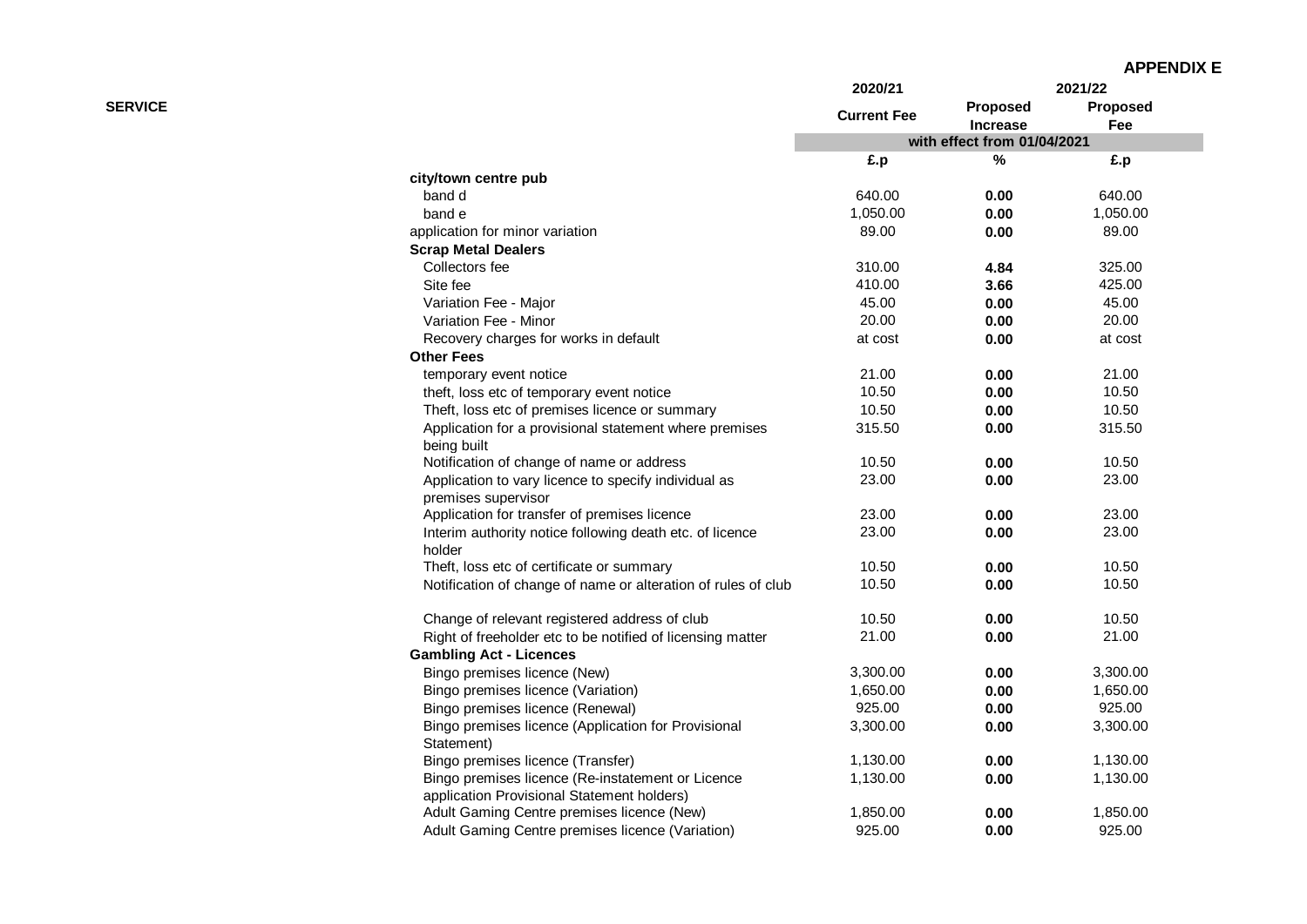|                |                                                         | 2020/21            |                                    | 2021/22                |
|----------------|---------------------------------------------------------|--------------------|------------------------------------|------------------------|
| <b>SERVICE</b> |                                                         | <b>Current Fee</b> | <b>Proposed</b><br><b>Increase</b> | <b>Proposed</b><br>Fee |
|                |                                                         |                    | with effect from 01/04/2021        |                        |
|                |                                                         | £.p                | %                                  | £.p                    |
|                | Adult Gaming Centre premises licence (Renewal)          | 925.00             | 0.00                               | 925.00                 |
|                | Adult Gaming Centre premises licence (Application for   | 1,850.00           | 0.00                               | 1,850.00               |
|                | <b>Provisional Statement)</b>                           |                    |                                    |                        |
|                | Adult Gaming Centre premises licence (Transfer)         | 1,130.00           | 0.00                               | 1,130.00               |
|                | Adult Gaming Centre premises licence (Re-instatement or | 1,130.00           | 0.00                               | 1,130.00               |
|                | Licence Application Provisional Statement holders)      |                    |                                    |                        |
|                | Betting premises (track) licence (New)                  | 2,365.00           | 0.00                               | 2,365.00               |
|                | Betting premises (track) licence (Variation)            | 1,180.00           | 0.00                               | 1,180.00               |
|                | Betting premises (track) licence (Renewal)              | 925.00             | 0.00                               | 925.00                 |
|                | Betting premises (track) licence (Application for       | 2,365.00           | 0.00                               | 2,365.00               |
|                | <b>Provisional Statement)</b>                           |                    |                                    |                        |
|                | Betting premises (track) licence (Transfer)             | 895.00             | 0.00                               | 895.00                 |
|                | Betting premises (track) licence (Re-instatement or     | 895.00             | 0.00                               | 895.00                 |
|                | Licence application Provisional Statement holders)      |                    |                                    |                        |
|                | Betting premises (other) licence (New)                  | 2,780.00           | 0.00                               | 2,780.00               |
|                | Betting premises (other) licence (Variation)            | 1,420.00           | 0.00                               | 1,420.00               |
|                | Betting premises (other) licence (Renewal)              | 565.00             | 0.00                               | 565.00                 |
|                | Betting premises (other) licence (Application for       | 2,780.00           | 0.00                               | 2,780.00               |
|                | Provisional Statement)                                  |                    |                                    |                        |
|                | Betting premises (other) licence (Transfer)             | 1,130.00           | 0.00                               | 1,130.00               |
|                | Change of circumstances                                 | 50.00              | 0.00                               | 50.00                  |
|                | Betting premises (other) licence (Re-instatement or     | 1,130.00           | 0.00                               | 1,130.00               |
|                | Licence application Provisional Statement holders)      |                    |                                    |                        |
|                | <b>Gambling Act - Permits</b>                           |                    |                                    |                        |
|                | Prize Gaming Permit New                                 | 300.00             | 0.00                               | 300.00                 |
|                | Prize Gaming Permit existing operator                   | 100.00             | 0.00                               | 100.00                 |
|                | Prize Gaming Permit Renewal                             | 300.00             | 0.00                               | 300.00                 |
|                | Family Entertainment Centre Gaming Machine Permit       | 300.00             | 0.00                               | 300.00                 |
|                | <b>New</b>                                              |                    |                                    |                        |
|                | Existing operator                                       | 100.00             | 0.00                               | 100.00                 |
|                | Renewal                                                 | 300.00             | 0.00                               | 300.00                 |
|                | Club gaming and Club Machine permit new                 | 200.00             | 0.00                               | 200.00                 |
|                | Existing operator                                       | 100.00             | 0.00                               | 100.00                 |
|                | Renewal                                                 | 200.00             | 0.00                               | 200.00                 |
|                | annual fee                                              | 50.00              | 0.00                               | 50.00                  |
|                | Variation                                               | 100.00             | 0.00                               | 100.00                 |
|                | Licensed Premises Gaming Machine Permit New             | 150.00             | 0.00                               | 150.00                 |
|                | <b>Existing Operator</b>                                | 100.00             | 0.00                               | 100.00                 |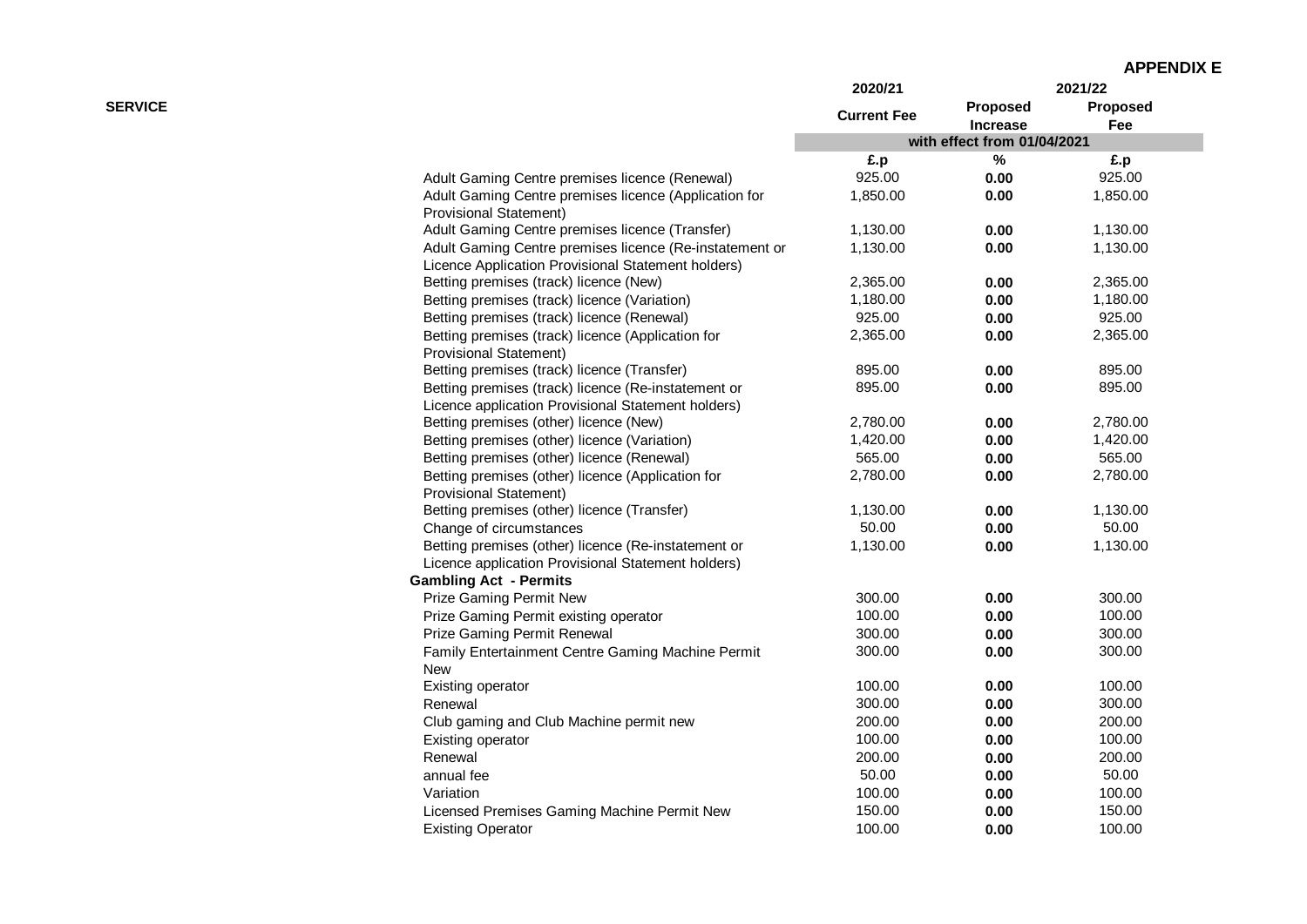|                  |                                                       | 2020/21            |                             | 2021/22  |
|------------------|-------------------------------------------------------|--------------------|-----------------------------|----------|
| <b>SERVICE</b>   |                                                       |                    | Proposed                    | Proposed |
|                  |                                                       | <b>Current Fee</b> | Increase                    | Fee      |
|                  |                                                       |                    | with effect from 01/04/2021 |          |
|                  |                                                       | £.p                | $\%$                        | £.p      |
|                  | Annual Fee                                            | 50.00              | 0.00                        | 50.00    |
|                  | Variation                                             | 100.00             | 0.00                        | 100.00   |
|                  | Transfer                                              | 25.00              | 0.00                        | 25.00    |
|                  | Change of Name                                        | 25.00              | 0.00                        | 25.00    |
|                  | Copy of Permit                                        | 15.00              | 0.00                        | 15.00    |
|                  | Copy of license                                       | 25.00              | 0.00                        | 25.00    |
| <b>Market</b>    | Pitch fees - Marked trading pitches on East Gate or   |                    |                             |          |
|                  | <b>Broad Walk</b>                                     |                    |                             |          |
|                  | Monthly Pitch Rentals 1 day per week                  |                    |                             |          |
|                  | Monday fee for first pitch (formerly £21/day)         | 46.00              | 0.00                        | 46.00    |
|                  | Monday fee for subsequent pitch (formerly £15.50/day) | 59.00              | 0.00                        | 59.00    |
|                  | Tuesday, Friday, Saturday fee for first pitch         | 80.00              | 0.00                        | 80.00    |
|                  | Tuesday, Friday, Saturday fee each additional pitch   | 59.00              | 0.00                        | 59.00    |
|                  | Trader licensed for not more than 1 day per week on   | 46.00              | 0.00                        | 46.00    |
|                  | Tuesday or Friday first pitch                         |                    |                             |          |
|                  | Trader licensed for not more than 1 day per week      | 59.00              | 0.00                        | 59.00    |
|                  | subsequent pitch                                      |                    |                             |          |
|                  | <b>Electricity</b>                                    |                    |                             |          |
|                  | 1 day per week calculated monthly                     | 9.00               | 0.00                        | 9.00     |
|                  | Trailers - Vehicles up to 6 metres                    |                    |                             |          |
|                  | 1 day per week calculated monthly                     | 150.00             | 0.00                        | 150.00   |
|                  | Trailers - Vehicles up to 6.01 - 8 metres             |                    |                             |          |
|                  | 1 day per week calculated monthly                     | 150.00             | 6.67                        | 160.00   |
| <b>Finance</b>   |                                                       |                    |                             |          |
| <b>Car Parks</b> | <b>Post Office Road</b>                               |                    |                             |          |
|                  | 0-2 hours                                             | 1.25               | 0.00                        | 1.25     |
|                  | 2-3 hours                                             | 1.75               | 0.00                        | 1.75     |
|                  | 3-4 hours                                             | 2.75               | 0.00                        | 2.75     |
|                  | more than 4 hours                                     | 7.75               | 0.00                        | 7.75     |
|                  | <b>Wych Elm</b>                                       |                    |                             |          |
|                  | 0-2 hours                                             | 1.65               | 0.00                        | 1.65     |
|                  | 2-3 hours                                             | 1.95               | 0.00                        | 1.95     |
|                  | 3-4 hours                                             | 3.15               | 0.00                        | 3.15     |
|                  | more than 4 hours                                     | 7.75               | 0.00                        | 7.75     |
|                  | <b>Post Office Road Commercial</b>                    |                    |                             |          |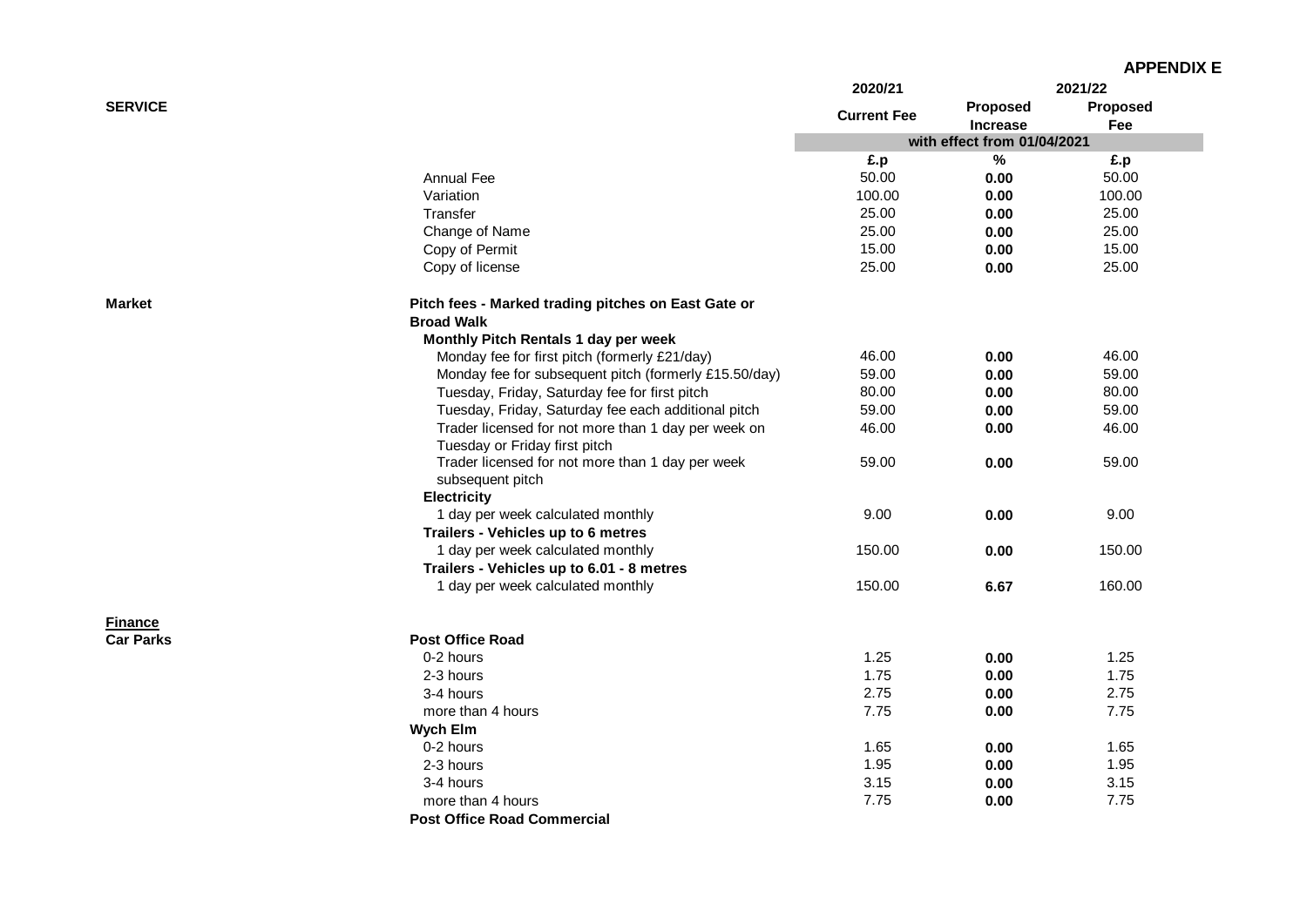|                          |                                              |                    |                             | <b>APPENDIX E</b> |
|--------------------------|----------------------------------------------|--------------------|-----------------------------|-------------------|
|                          |                                              | 2020/21            |                             | 2021/22           |
| <b>SERVICE</b>           |                                              | <b>Current Fee</b> | Proposed<br><b>Increase</b> | Proposed<br>Fee   |
|                          |                                              |                    | with effect from 01/04/2021 |                   |
|                          |                                              | £.p                | $\%$                        | £.p               |
|                          | 0-2 hours                                    | 1.25               | 0.00                        | 1.25              |
|                          | 2-3 hours                                    | 1.75               | 0.00                        | 1.75              |
|                          | 3-4 hours                                    | 2.75               | 0.00                        | 2.75              |
|                          | more than 4 hours                            | 7.75               | 0.00                        | 7.75              |
|                          | Bush Fair, The Stow and Old Harlow Car Parks |                    |                             |                   |
|                          | 0-1 hour                                     | 0.00               | 0.00                        | 0.00              |
|                          | 1-2 hours                                    | 0.85               | 0.00                        | 0.85              |
|                          | 2-3 hours                                    | 1.75               | 0.00                        | 1.75              |
|                          | 3-4 hours                                    | 3.60               | 0.00                        | 3.60              |
|                          | more than 4 hours                            | 6.55               | 0.00                        | 6.55              |
|                          | Weekends                                     | 0.00               | 0.00                        | 0.00              |
|                          | <b>Town Park</b>                             |                    |                             |                   |
|                          | 0-1 hour                                     | 0.00               | 0.00                        | 0.00              |
|                          | 1-5 hours                                    | 1.10               | 0.00                        | 1.10              |
|                          | 5+ Hours                                     | 6.20               | 0.00                        | 6.20              |
|                          | Sat - Sunday 0-2 hours                       | 0.00               | 0.00                        | 0.00              |
|                          | more than 2 hours                            | 1.25               | 0.00                        | 1.25              |
| <b>Staff Car Parking</b> | Car parking permit per year                  | 250.00             | 0.00                        | 250.00            |
|                          | <b>Individual vouchers (Members)</b>         | 1.20               | 0.00                        | 1.20              |
| <b>Parking Permits</b>   | <b>Special Permits</b>                       |                    |                             |                   |
|                          | Care/Health                                  | 30.00              | 0.00                        | 30.00             |
|                          | <b>Business</b>                              | 60.00              | 0.00                        | 60.00             |
|                          | <b>Disabled 1st permit</b>                   | 0.00               | 0.00                        | 0.00              |
|                          | <b>Tye Green Bowls Club</b>                  | 60.00              | 0.00                        | 60.00             |
|                          | <b>Market Traders</b>                        |                    |                             |                   |
|                          | 5 trading days per week                      | 275.00             | 0.00                        | 275.00            |
|                          | 4 trading days per week                      | 220.00             | 0.00                        | 220.00            |
|                          | 3 trading days per week                      | 165.00             | 0.00                        | 165.00            |
|                          | 2 trading days per week                      | 110.00             | 0.00                        | 110.00            |
|                          | 1 trading day per week                       | 55.00              | 0.00                        | 55.00             |
|                          | Post Office Road season                      |                    |                             |                   |
|                          | 1 year                                       | 640.00             | 0.00                        | 640.00            |
|                          | 6 months                                     | 350.00             | 0.00                        | 350.00            |
|                          | 3 months                                     | 175.00             | 0.00                        | 175.00            |
|                          | <b>Harlow Mill Station season</b>            |                    |                             |                   |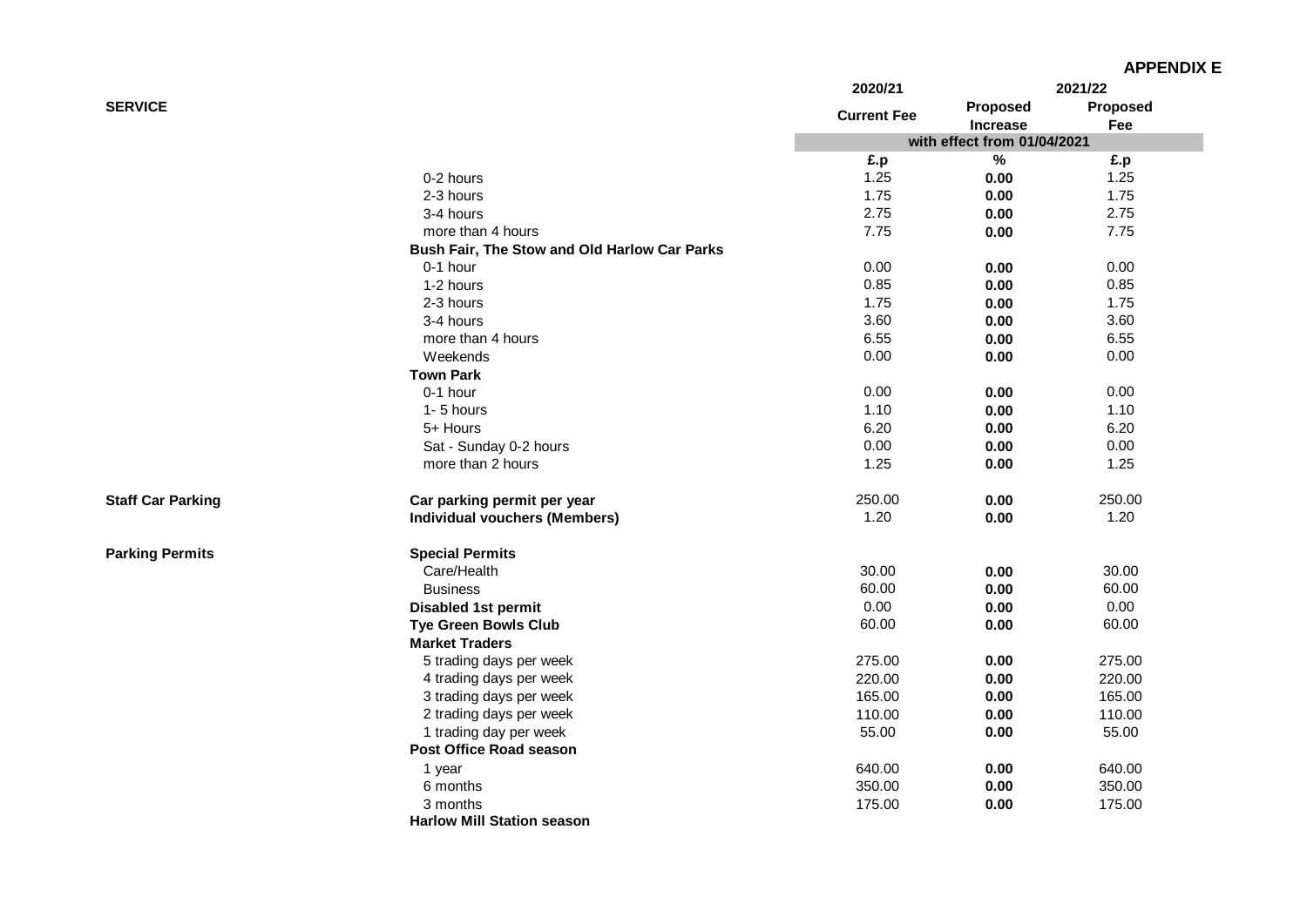|                           |                                                                            | 2020/21            |                             | 2021/22  |
|---------------------------|----------------------------------------------------------------------------|--------------------|-----------------------------|----------|
| <b>SERVICE</b>            |                                                                            |                    | <b>Proposed</b>             | Proposed |
|                           |                                                                            | <b>Current Fee</b> | <b>Increase</b>             | Fee      |
|                           |                                                                            |                    | with effect from 01/04/2021 |          |
|                           |                                                                            | £.p                | $\%$                        | £.p      |
|                           | 1 year                                                                     | 500.00             | 0.00                        | 500.00   |
|                           | 3 months                                                                   | 130.00             | 0.00                        | 130.00   |
|                           | Wych Elm season                                                            |                    |                             |          |
|                           | 1 year                                                                     | 640.00             | 0.00                        | 640.00   |
|                           | 6 months                                                                   | 350.00             | 0.00                        | 350.00   |
|                           | 3 months                                                                   | 175.00             | 0.00                        | 175.00   |
|                           | Commercial vehicle permit for residential zones                            | 250.00             | 0.00                        | 250.00   |
| <b>Bus Station</b>        | <b>Departure fees</b>                                                      | 0.55               | 0.00                        | 0.55     |
|                           | <b>Timetables</b>                                                          | 0.10               | 0.00                        | 0.10     |
|                           | <b>Wallets</b>                                                             | 1.00               | 0.00                        | 1.00     |
|                           | <b>Maps</b>                                                                | Various            | 0.00                        | Various  |
| <b>Latton Bush Centre</b> | <b>Commercial</b>                                                          |                    |                             |          |
|                           | <b>Meeting Room</b>                                                        |                    |                             |          |
|                           | Session                                                                    | 85.00              | 0.00                        | 85.00    |
|                           | Day                                                                        | 145.00             | 0.00                        | 145.00   |
|                           | Evening and weekends only (per hour, max 2 hours)                          | 22.50              | 0.00                        | 22.50    |
|                           | <b>Griffin Suite</b>                                                       |                    |                             |          |
|                           | Session                                                                    | 160.00             | 0.00                        | 160.00   |
|                           | Day                                                                        | 275.00             | 0.00                        | 275.00   |
|                           | Evening and weekends only (per hour, max 2 hours)                          | 35.00              | 0.00                        | 35.00    |
|                           | <b>Dining Hall</b>                                                         |                    |                             |          |
|                           | Session                                                                    | 140.00             | 0.00                        | 140.00   |
|                           | Day                                                                        | 230.00             | 0.00                        | 230.00   |
|                           | Evening and weekends only (per hour, max 2 hours)                          | 22.50              | 0.00                        | 22.50    |
|                           | <b>Latton Hall</b>                                                         |                    |                             |          |
|                           | Session                                                                    | 230.00             | 0.00                        | 230.00   |
|                           | Day                                                                        | 405.00             | 0.00                        | 405.00   |
|                           | Evening and weekends only (per hour, max 2 hours)                          | 35.00              | 0.00                        | 35.00    |
|                           | <b>Harlow Registered Charities only</b>                                    |                    |                             |          |
|                           | <b>Meeting Room</b>                                                        |                    |                             |          |
|                           | Session                                                                    | 45.00              | 0.00                        | 45.00    |
|                           | Day                                                                        | 80.00              | 0.00                        | 80.00    |
|                           | Evenings and weekends only (per hour, max 2 hours)<br><b>Griffin Suite</b> | 22.50              | 0.00                        | 22.50    |
|                           | Session                                                                    | 80.00              | 0.00                        | 80.00    |
|                           |                                                                            |                    |                             |          |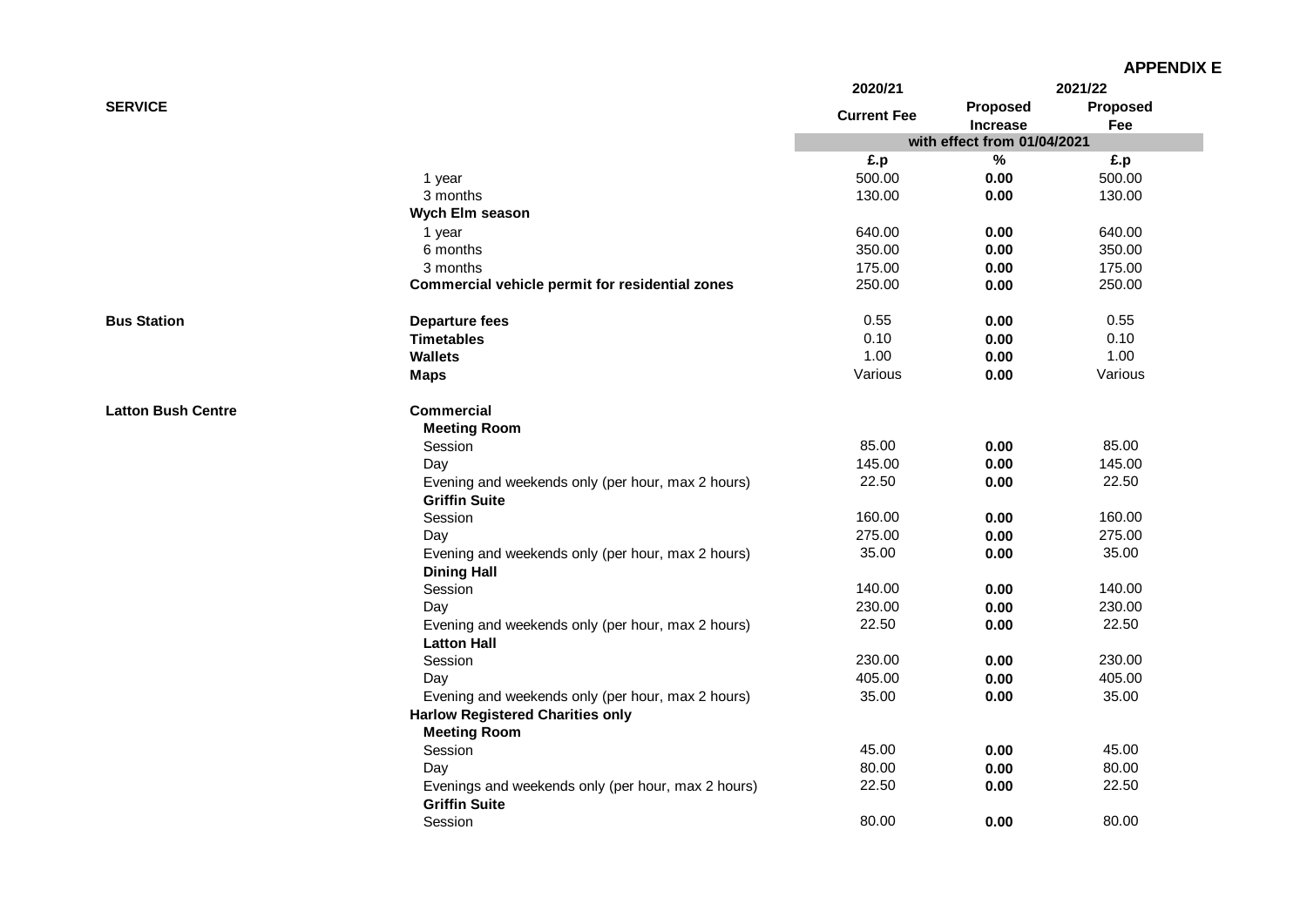| <b>APPENDIX E</b> |  |
|-------------------|--|
|-------------------|--|

|                |                                                              | 2020/21            |                             | 2021/22                |
|----------------|--------------------------------------------------------------|--------------------|-----------------------------|------------------------|
| <b>SERVICE</b> |                                                              | <b>Current Fee</b> | Proposed<br><b>Increase</b> | <b>Proposed</b><br>Fee |
|                |                                                              |                    | with effect from 01/04/2021 |                        |
|                |                                                              | £.p                | %                           | £.p                    |
|                | Day                                                          | 120.00             | 0.00                        | 120.00                 |
|                | Evenings and weekends only (per hour, max 2 hours)           | 35.00              | 0.00                        | 35.00                  |
|                | <b>Dining Hall</b>                                           |                    |                             |                        |
|                | Session                                                      | 85.00              | 0.00                        | 85.00                  |
|                | Day                                                          | 120.00             | 0.00                        | 120.00                 |
|                | Evenings and weekends only (per hour, max 2 hours)           | 22.50              | 0.00                        | 22.50                  |
|                | <b>Latton Hall</b>                                           |                    |                             |                        |
|                | Session                                                      | 145.00             | 0.00                        | 145.00                 |
|                | Day                                                          | 210.00             | 0.00                        | 210.00                 |
|                | Evenings and weekends only (per hour, max 2 hours)           | 35.00              | 0.00                        | 35.00                  |
|                | <b>LBC Tenants</b>                                           |                    |                             |                        |
|                | <b>Meeting Room</b>                                          |                    |                             |                        |
|                | Session                                                      | 65.00              | 0.00                        | 65.00                  |
|                | Day                                                          | 110.00             | 0.00                        | 110.00                 |
|                | Evenings and weekends only (per hour, max 2 hours)           | 22.50              | 0.00                        | 22.50                  |
|                | <b>Griffin Suite</b>                                         |                    |                             |                        |
|                | Session                                                      | 120.00             | 0.00                        | 120.00                 |
|                | Day                                                          | 210.00             | 0.00                        | 210.00                 |
|                | Evenings and weekends only (per hour, max 2 hours)           | 35.00              | 0.00                        | 35.00                  |
|                | <b>Dining Hall</b>                                           |                    |                             |                        |
|                | Session                                                      | 105.00             | 0.00                        | 105.00                 |
|                | Day                                                          | 175.00             | 0.00                        | 175.00                 |
|                | Evenings and weekends only (per hour, max 2 hours)           | 22.50              | 0.00                        | 22.50                  |
|                | <b>Latton Hall</b>                                           |                    |                             |                        |
|                | Session                                                      | 175.00             | 0.00                        | 175.00                 |
|                | Day                                                          | 300.00             | 0.00                        | 300.00                 |
|                | Evenings and weekends only (per hour, max 2 hours)           | 35.00              | 0.00                        | 35.00                  |
|                | All rooms booked on day only by Tenants per hour             | 17.00              | 0.00                        | 17.00                  |
|                | <b>Private Functions (Children's Parties/Wakes/Churches)</b> |                    |                             |                        |
|                | Weekends only per 4 hour session                             |                    |                             |                        |
|                | Latton Hall Session (am or pm)                               | 145.00             | 0.00                        | 145.00                 |
|                | Dinning Hall Session (am or pm)                              | 85.00              | 0.00                        | 85.00                  |
|                | Latton Hall Full Day                                         | 210.00             | 0.00                        | 210.00                 |
|                | Dining Hall Full Day                                         | 120.00             | 0.00                        | 120.00                 |
|                | <b>Equipment Hire</b>                                        |                    |                             |                        |
|                | <b>Flipchart Stand</b>                                       | 0.00               | 0.00                        | 0.00                   |
|                |                                                              |                    |                             |                        |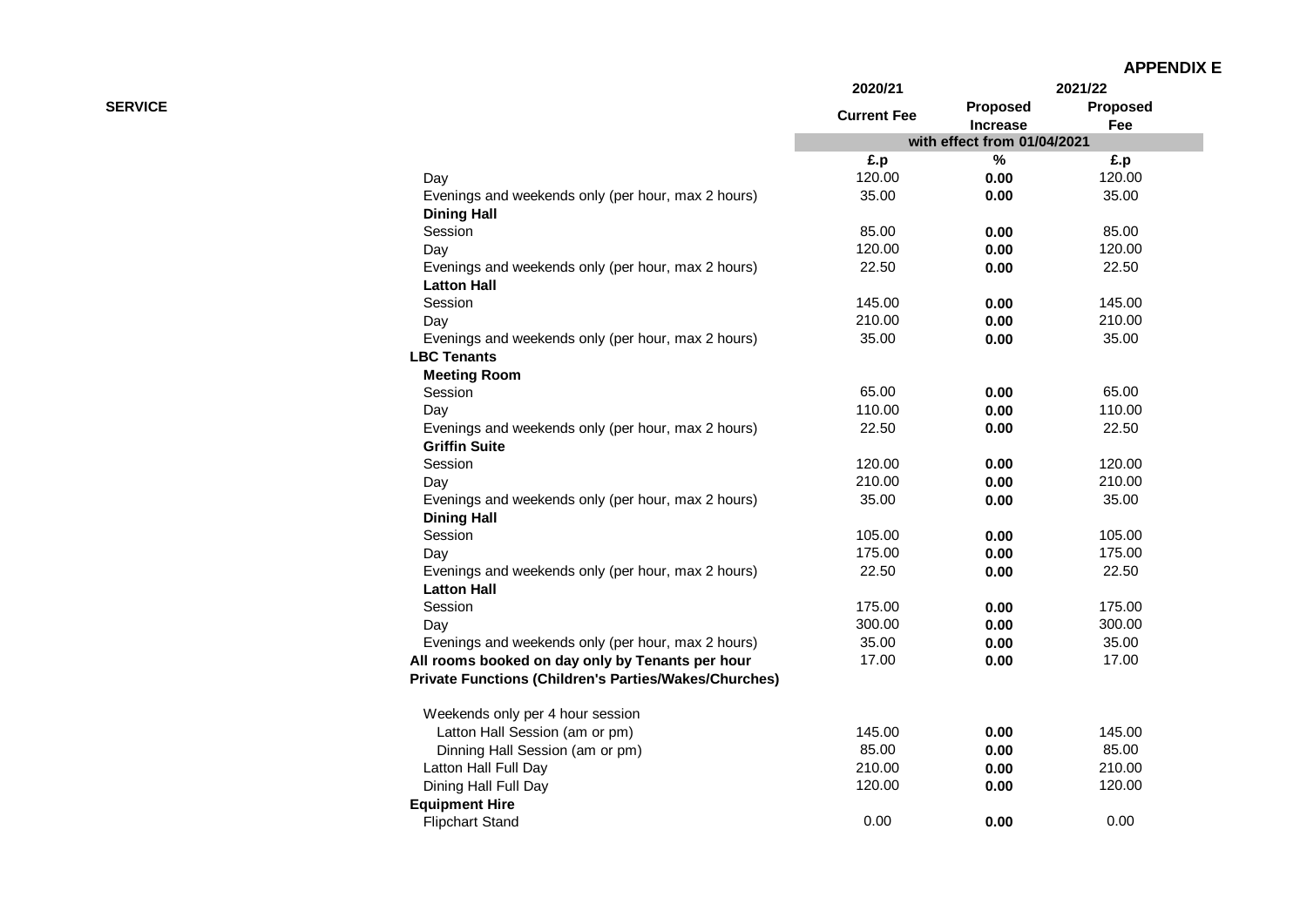|                                       |                                                               | 2020/21                  |                             | 2021/22                  |
|---------------------------------------|---------------------------------------------------------------|--------------------------|-----------------------------|--------------------------|
| <b>SERVICE</b>                        |                                                               | <b>Current Fee</b>       | <b>Proposed</b>             | <b>Proposed</b>          |
|                                       |                                                               |                          | <b>Increase</b>             | Fee                      |
|                                       |                                                               |                          | with effect from 01/04/2021 |                          |
|                                       |                                                               | £.p                      | ℅                           | £.p                      |
|                                       | Flipchart Pad & Pens                                          | 5.00                     | 0.00                        | 5.00                     |
|                                       | OHP                                                           | 0.00                     | 0.00                        | 0.00                     |
|                                       | <b>PowerPoint Projector</b>                                   | 0.00                     | 0.00                        | 0.00                     |
|                                       | DVD Video & Screen                                            | 0.00                     | 0.00                        | 0.00                     |
|                                       | PA System per Mic                                             | 0.00                     | 0.00                        | 0.00                     |
|                                       | Free Standing Projector Screen                                | 0.00                     | 0.00                        | 0.00                     |
|                                       | Laptop Computer                                               | 0.00                     | 0.00                        | 0.00                     |
|                                       | <b>Wireless Internet Access</b>                               | 0.00                     | 0.00                        | 0.00                     |
| <b>Street Naming and Numbering</b>    | Add Alias Name to Numbered Property                           | 40.00 per property       | 0.00                        | 40.00 per property       |
|                                       | Naming of Building, Flat Block or Industrial Area             | 110.00 per block or area | 0.00                        | 110.00 per block or area |
|                                       | New Development of 1-5 plots                                  | 70.00 per plot           | 0.00                        | 70.00 per plot           |
|                                       |                                                               | 10.00 per plot + 300.00  | 0.00                        | 10.00 per plot + 300.00  |
|                                       | New Development of 6-50 plots<br>New Development of 51+ plots | 5.00 per plot + 550.00   | 0.00                        | 5.00 per plot + 550.00   |
|                                       |                                                               |                          |                             |                          |
|                                       | The schedule has been issued                                  | 50.00/plot               | 0.00                        | 50.00/plot               |
|                                       | Renaming of existing property                                 | 100.00 per property      | 0.00                        | 100.00 per property      |
|                                       | Confirmation of postal address for solicitors or              | 40.00                    | 0.00                        | 40.00                    |
|                                       | conveyancers                                                  |                          |                             |                          |
|                                       | Confirmation of postal address for residents/occupants        | 15.00                    | 0.00                        | 15.00                    |
|                                       | Provision of new street name                                  | 300.00                   | 0.00                        | 300.00                   |
|                                       | Renaming of a street where requested by residents             | 450.00                   | 0.00                        | 450.00                   |
| <b>Property &amp; Facilities Team</b> | <b>Skips</b>                                                  | 50.00                    | 0.00                        | 50.00                    |
|                                       | <b>Hoardings</b>                                              | 50.00                    | 0.00                        | 50.00                    |
|                                       | <b>Scaffolding</b>                                            | 50.00                    | 0.00                        | 50.00                    |
|                                       | <b>Access inc Town Centre</b>                                 | 52.00                    | 0.00                        | 52.00                    |
| Governance                            |                                                               |                          |                             |                          |
| <b>Land Charges</b>                   | Form LLC1                                                     |                          |                             |                          |
|                                       | official search in one part of register                       | 5.20                     | 0.00                        | 5.20                     |
|                                       | official search in whole of register                          | 20.80                    | 0.00                        | 20.80                    |
|                                       | and in addition in respect of each parcel of land above one   | 5.20                     | 0.00                        | 5.20                     |
|                                       |                                                               |                          |                             |                          |
|                                       | <b>CON29R Standard Enquiries</b>                              |                          |                             |                          |
|                                       | one parcel of land                                            | 114.90                   | 0.00                        | 114.90                   |
|                                       |                                                               |                          |                             |                          |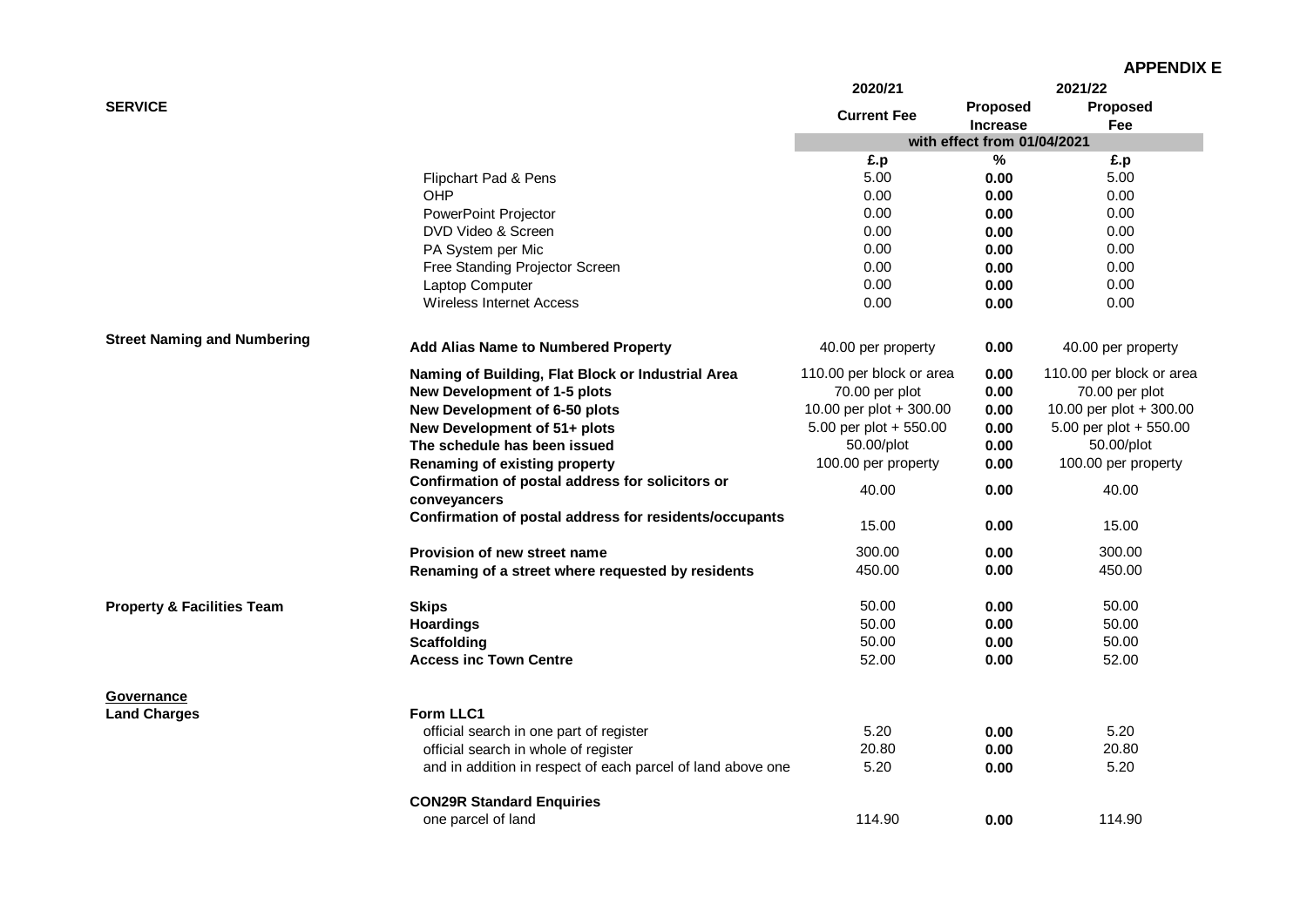|                               |                                                                                           | 2020/21            |                             | 2021/22         |
|-------------------------------|-------------------------------------------------------------------------------------------|--------------------|-----------------------------|-----------------|
| <b>SERVICE</b>                |                                                                                           | <b>Current Fee</b> | Proposed<br><b>Increase</b> | Proposed<br>Fee |
|                               |                                                                                           |                    | with effect from 01/04/2021 |                 |
|                               |                                                                                           | £.p                | $\%$                        | £.p             |
|                               | several parcels of land:                                                                  |                    |                             |                 |
|                               | - first parcel                                                                            | 114.90             | 0.00                        | 114.90          |
|                               | - each additional parcels                                                                 | 18.73              | 0.00                        | 18.73           |
|                               | <b>CON29R &amp; LLC1 Together</b>                                                         |                    |                             |                 |
|                               | one parcel of land                                                                        | 135.68             | 0.00                        | 135.68          |
|                               | several parcels of land:                                                                  |                    |                             |                 |
|                               | - first parcel                                                                            | 135.68             | 0.00                        | 135.68          |
|                               | - each additional parcels                                                                 | 23.92              | 0.00                        | 23.92           |
|                               | <b>CON29O Optional Enquiries</b>                                                          |                    |                             |                 |
|                               | each printed enquiry                                                                      | 14.96              | 0.00                        | 14.96           |
|                               | Q22 Common Land Question                                                                  | 17.10              | 0.00                        | 17.10           |
|                               | <b>Additional Enquiries</b>                                                               |                    |                             |                 |
|                               | Solicitors Own                                                                            | 22.40              | 0.00                        | 22.40           |
| <b>Freedom of Information</b> | <b>Freedom of Information</b>                                                             |                    |                             |                 |
|                               | appropriate limit (18 hours)                                                              | 450.00             | 0.00                        | 450.00          |
|                               | <b>Environmental Information Regulations</b>                                              |                    |                             |                 |
|                               | simple enquiries that require a basic answer                                              | 0.00               | 0.00                        | 0.00            |
|                               | more complex enquiries and requires information to be<br>specifically collated (per hour) | 25.00              | 0.00                        | 25.00           |
| <b>Contact Harlow</b>         | <b>Rail Passes</b>                                                                        | at $cost + £1$     | 0.00                        | at $cost + £1$  |
|                               |                                                                                           | 2.50               | 0.00                        | 2.50            |
|                               | <b>Disabled WC Keys</b>                                                                   | 0.00               |                             | 0.00            |
|                               | Leisure card                                                                              |                    | 0.00                        |                 |
| <b>Communications</b>         | <b>Harlow Times Advertising</b>                                                           |                    |                             |                 |
|                               | <b>Inside Full Page</b>                                                                   |                    |                             |                 |
|                               | <b>Full Rate</b>                                                                          | 900.00             | 0.00                        | 900.00          |
|                               | 10% Discount                                                                              | 810.00             | 0.00                        | 810.00          |
|                               | 20% Discount                                                                              | 720.00             | 0.00                        | 720.00          |
|                               | <b>Half Page</b>                                                                          |                    |                             |                 |
|                               | <b>Full Rate</b>                                                                          | 450.00             | 0.00                        | 450.00          |
|                               | 10% Discount                                                                              | 405.00             | 0.00                        | 405.00          |
|                               | 20% Discount                                                                              | 360.00             | 0.00                        | 360.00          |
|                               | <b>Quarter Page</b>                                                                       |                    |                             |                 |
|                               | <b>Full Rate</b>                                                                          | 225.00             | 0.00                        | 225.00          |
|                               | 10% Discount                                                                              | 202.00             | 0.00                        | 202.00          |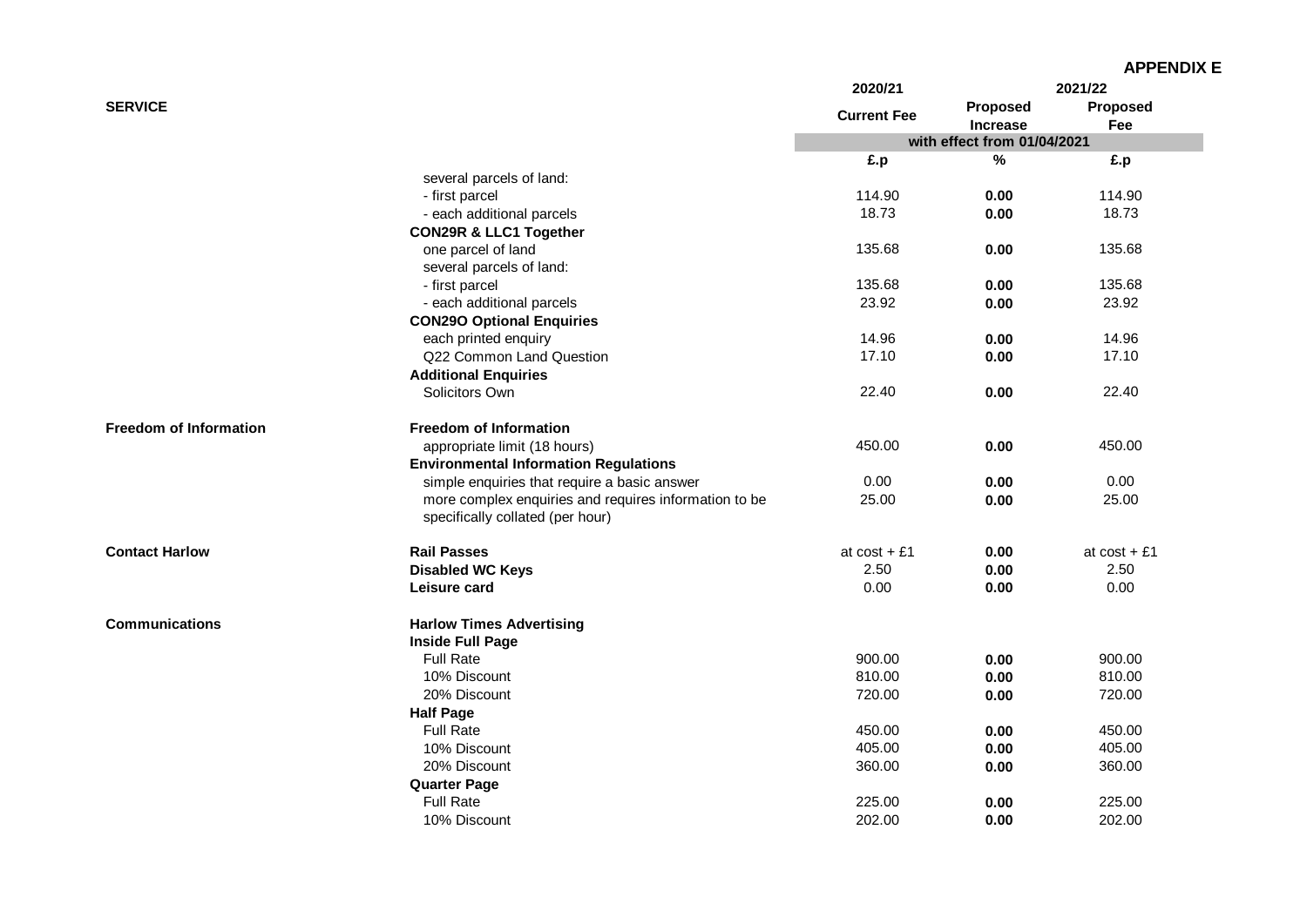| <b>APPENDIX E</b> |
|-------------------|
|-------------------|

|                      |                                                         | 2020/21            |                             | 2021/22         |
|----------------------|---------------------------------------------------------|--------------------|-----------------------------|-----------------|
| <b>SERVICE</b>       |                                                         | <b>Current Fee</b> | Proposed<br><b>Increase</b> | Proposed<br>Fee |
|                      |                                                         |                    | with effect from 01/04/2021 |                 |
|                      |                                                         | £.p                | $\%$                        | £.p             |
|                      | 20% Discount                                            | 180.00             | 0.00                        | 180.00          |
|                      | <b>Eighth Page</b>                                      |                    |                             |                 |
|                      | <b>Full Rate</b>                                        | 112.00             | 0.00                        | 112.00          |
|                      | 10% Discount                                            | 100.00             | 0.00                        | 100.00          |
|                      | 20% Discount                                            | 89.00              | 0.00                        | 89.00           |
| <b>The Playhouse</b> | <b>Box Office Booking and Exchange Fee</b>              |                    |                             |                 |
|                      | Promotions (not Playhouse Supporters)                   | 1.50               | 0.00                        | 1.50            |
|                      | Hires (not Playhouse Supporters)                        | 1.50               | 0.00                        | 1.50            |
|                      | <b>Postage Charge</b>                                   |                    |                             |                 |
|                      | Postage charge to customers requesting that tickets are | 1.50               | 0.00                        | 1.50            |
|                      | delivered to them                                       |                    |                             |                 |
|                      | <b>Workshop Space Rental</b>                            |                    |                             |                 |
|                      | Various                                                 | Various            | 0.00                        | Various         |
|                      | Theatre Hire Fees for Harlow based amateurs             |                    |                             |                 |
|                      | <b>Main Auditorium</b>                                  |                    |                             |                 |
|                      | <b>Performance Fees</b>                                 |                    |                             |                 |
|                      | Performance Fee (for 4.5 hour period)                   | 800.00             | 0.00                        | 800.00          |
|                      | Second Performance in a Day (for 4.5 hour period)       | 670.00             | 0.00                        | 670.00          |
|                      | <b>Additional Hourly Fees</b>                           |                    |                             |                 |
|                      | Hourly theatre hire                                     | 150.00             | 0.00                        | 150.00          |
|                      | Additional staff (per person per hour)                  | 25.00              | 0.00                        | 25.00           |
|                      | Blocking rehearsal (per hour)                           | 110.00             | 0.00                        | 110.00          |
|                      | <b>Weekly Rates</b>                                     |                    |                             |                 |
|                      | Up to 37 hours over 6 days                              | 5,560.00           | 0.00                        | 5,560.00        |
|                      | <b>Studio Theatre</b>                                   |                    |                             |                 |
|                      | <b>Performance Fees</b>                                 |                    |                             |                 |
|                      | Performance Fee (for 4.5 hour period)                   | 410.00             | 0.00                        | 410.00          |
|                      | Second performance call in a day (4.5 hours)            | 350.00             | 0.00                        | 350.00          |
|                      | <b>Additional Hourly Fees</b>                           |                    |                             |                 |
|                      | Hourly theatre hire                                     | 93.00              | 0.00                        | 93.00           |
|                      | Additional Staff per person, per hour                   | 25.00              | 0.00                        | 25.00           |
|                      | Use as Dressing Room                                    | 42.00              | 0.00                        | 42.00           |
|                      | <b>Theatre Hire Fees</b>                                |                    |                             |                 |
|                      | <b>Main Auditorium</b>                                  |                    |                             |                 |
|                      | <b>Performance Fees</b>                                 |                    |                             |                 |
|                      | Performance Fee (for 4.5 hour period)                   | 1,290.00           | 0.00                        | 1,290.00        |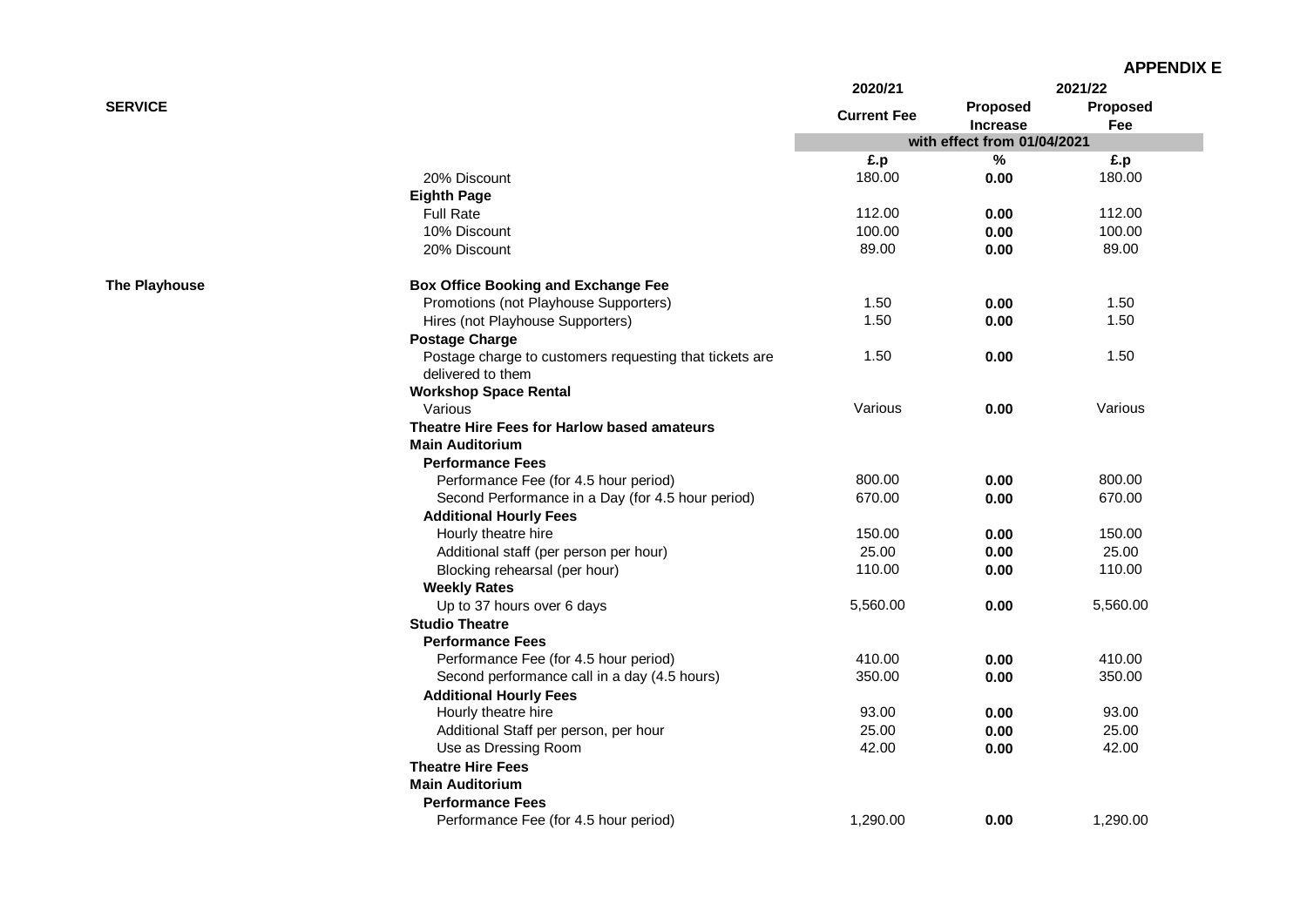| <b>APPENDIX E</b> |
|-------------------|
|-------------------|

|                |                                                   | 2020/21            |                                                | 2021/22  |
|----------------|---------------------------------------------------|--------------------|------------------------------------------------|----------|
| <b>SERVICE</b> |                                                   | <b>Current Fee</b> | Proposed                                       | Proposed |
|                |                                                   |                    | <b>Increase</b><br>with effect from 01/04/2021 | Fee      |
|                |                                                   | £.p                | $\%$                                           | £.p      |
|                | Second Performance in a Day (for 4.5 hour period) | 980.00             | 0.00                                           | 980.00   |
|                | <b>Additional Hourly Fees</b>                     |                    |                                                |          |
|                | Hourly theatre hire                               | 250.00             | 0.00                                           | 250.00   |
|                | Additional staff (per person per hour)            | 32.00              | 0.00                                           | 32.00    |
|                | Blocking rehearsal (per hour)                     | 155.00             | 0.00                                           | 155.00   |
|                | <b>Weekly Rates</b>                               |                    |                                                |          |
|                | Up to 37 hours over 6 days                        | 7,900.00           | 0.00                                           | 7,900.00 |
|                | <b>Studio Theatre</b>                             |                    |                                                |          |
|                | <b>Performance Fees</b>                           |                    |                                                |          |
|                | Performance Fee (for 4.5 hour period)             | 600.00             | 0.00                                           | 600.00   |
|                | Second performance call in a day (4.5 hours)      | 470.00             | 0.00                                           | 470.00   |
|                | <b>Additional Hourly Fees</b>                     |                    |                                                |          |
|                | Hourly theatre hire                               | 105.00             | 0.00                                           | 105.00   |
|                | Additional Staff per person, per hour             | 32.00              | 0.00                                           | 32.00    |
|                | Use as Dressing Room                              | 42.00              | 0.00                                           | 42.00    |
|                | <b>Equipment Hire</b>                             |                    |                                                |          |
|                | Sound                                             |                    |                                                |          |
|                | <b>Standard (Day)</b>                             |                    |                                                |          |
|                | Sennheiser ew 300 G3 Headset Mic                  | 20.00              | 0.00                                           | 20.00    |
|                | Sennheiser ew 300 G3 Hand Held                    | 20.00              | 0.00                                           | 20.00    |
|                | AA Batteries (Box of 10)                          | 3.50               | 0.00                                           | 3.50     |
|                | Shure Beta 91A                                    | 8.00               | 0.00                                           | 8.00     |
|                | Shure Beta 58                                     | 8.00               | 0.00                                           | 8.00     |
|                | Shure Beta 57                                     | 8.00               | 0.00                                           | 8.00     |
|                | Shure SM58                                        | 6.00               | 0.00                                           | 6.00     |
|                | Audix D6                                          | 8.00               | 0.00                                           | 8.00     |
|                | <b>AKG C451</b>                                   | 10.00              | 0.00                                           | 10.00    |
|                | AKG C214 Stereo Pair                              | 12.00              | 0.00                                           | 12.00    |
|                | <b>AKG C1000</b>                                  | 8.00               | 0.00                                           | 8.00     |
|                | Sennheiser E604                                   | 8.00               | 0.00                                           | 8.00     |
|                | Sennheiser E906                                   | 8.00               | 0.00                                           | 8.00     |
|                | <b>KLARK Teknik DI Boxes</b>                      | 8.00               | 0.00                                           | 8.00     |
|                | Yamaha Rio 16/8                                   | 30.00              | 0.00                                           | 30.00    |
|                | Behringer P19 Package (8 Mixers)                  | 60.00              | 0.00                                           | 60.00    |
|                | Behringer P16 Package (5 Mixers)                  | 45.00              | 0.00                                           | 45.00    |
|                | Behringer P19 Package (1 Mixer)                   | 10.00              | 0.00                                           | 10.00    |
|                | <b>Standard (Week)</b>                            |                    |                                                |          |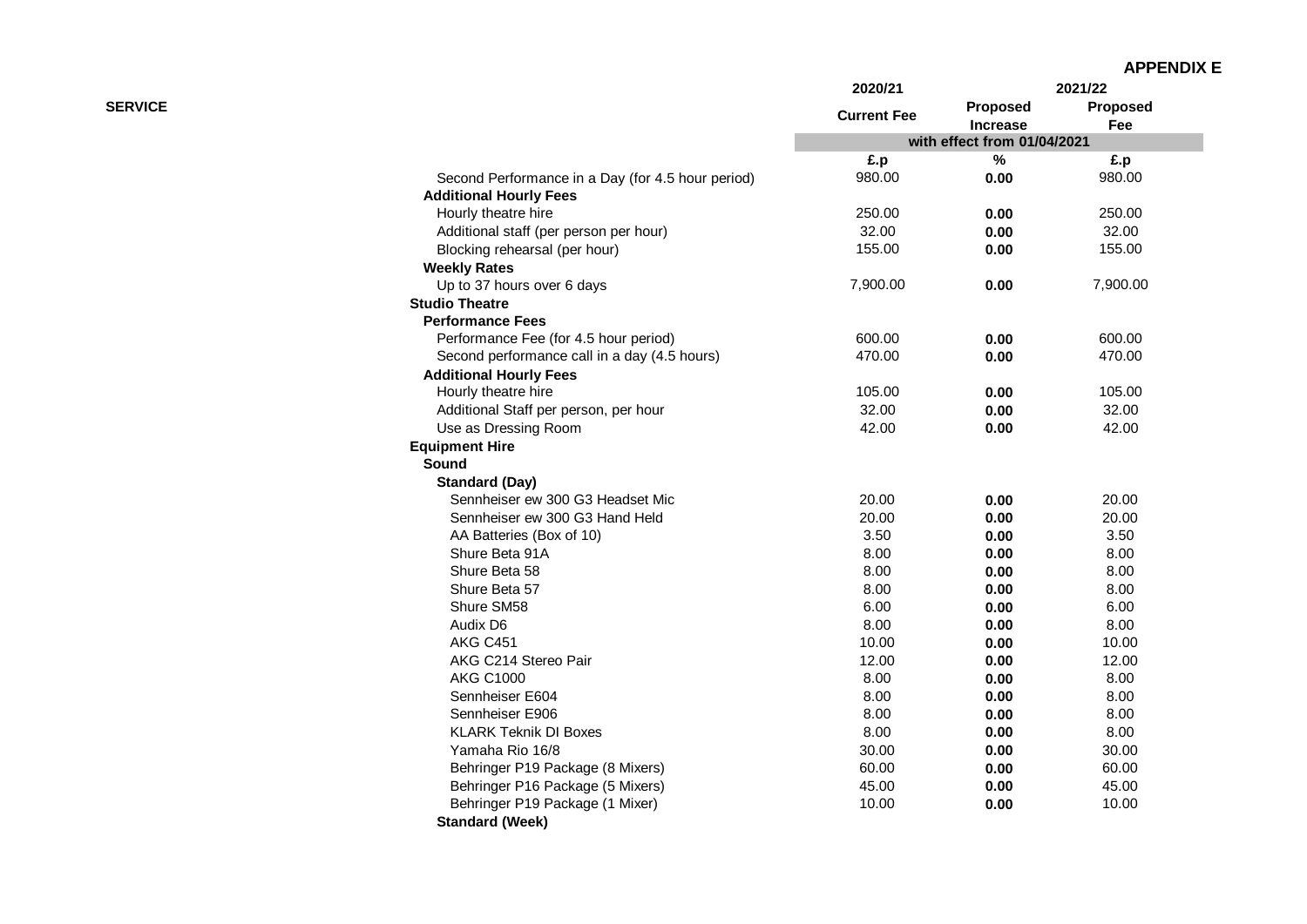|                |                                  | 2020/21            |                             | 2021/22  |
|----------------|----------------------------------|--------------------|-----------------------------|----------|
| <b>SERVICE</b> |                                  |                    | <b>Proposed</b>             | Proposed |
|                |                                  | <b>Current Fee</b> | Increase                    | Fee      |
|                |                                  |                    | with effect from 01/04/2021 |          |
|                |                                  | £.p                | $\%$                        | £.p      |
|                | Sennheiser ew 300 G3 Headset Mic | 60.00              | 0.00                        | 60.00    |
|                | Sennheiser ew 300 G3 Hand Held   | 60.00              | 0.00                        | 60.00    |
|                | Shure Beta 91A                   | 16.00              | 0.00                        | 16.00    |
|                | Shure Beta 58                    | 16.00              | 0.00                        | 16.00    |
|                | Shure Beta 57                    | 16.00              | 0.00                        | 16.00    |
|                | Shure SM58                       | 12.00              | 0.00                        | 12.00    |
|                | Audix D6                         | 16.00              | 0.00                        | 16.00    |
|                | <b>AKG C451</b>                  | 20.00              | 0.00                        | 20.00    |
|                | AKG C214 Stereo Pair             | 24.00              | 0.00                        | 24.00    |
|                | <b>AKG C1000</b>                 | 16.00              | 0.00                        | 16.00    |
|                | Sennheiser E604                  | 16.00              | 0.00                        | 16.00    |
|                | Sennheiser E906                  | 16.00              | 0.00                        | 16.00    |
|                | <b>KLARK Teknik DI Boxes</b>     | 16.00              | 0.00                        | 16.00    |
|                | Yamaha Rio 16/8                  | 60.00              | 0.00                        | 60.00    |
|                | Behringer P19 Package (8 Mixers) | 120.00             | 0.00                        | 120.00   |
|                | Behringer P16 Package (5 Mixers) | 90.00              | 0.00                        | 90.00    |
|                | Behringer P19 Package (1 Mixer)  | 20.00              | 0.00                        | 20.00    |
|                | <b>Enhanced (Day)</b>            |                    |                             |          |
|                | Sennheiser ew 300 G3 Headset Mic | 20.00              | 0.00                        | 20.00    |
|                | Sennheiser ew 300 G3 Hand Held   | 20.00              | 0.00                        | 20.00    |
|                | AA Batteries (Box of 10)         | 3.50               | 0.00                        | 3.50     |
|                | Shure Beta 91A                   | Included           | 0.00                        | Included |
|                | Shure Beta 58                    | Included           | 0.00                        | Included |
|                | Shure Beta 57                    | Included           | 0.00                        | Included |
|                | Shure SM58                       | Included           | 0.00                        | Included |
|                | Audix D6                         | Included           | 0.00                        | Included |
|                | <b>AKG C451</b>                  | Included           | 0.00                        | Included |
|                | AKG C214 Stereo Pair             | Included           | 0.00                        | Included |
|                | <b>AKG C1000</b>                 | Included           | 0.00                        | Included |
|                | Sennheiser E604                  | Included           | 0.00                        | Included |
|                | Sennheiser E906                  | Included           | 0.00                        | Included |
|                | <b>KLARK Teknik DI Boxes</b>     | Included           | 0.00                        | Included |
|                | Yamaha Rio 16/8                  | 30.00              | 0.00                        | 30.00    |
|                | Behringer P19 Package (8 Mixers) | 60.00              | 0.00                        | 60.00    |
|                | Behringer P16 Package (5 Mixers) | 45.00              | 0.00                        | 45.00    |
|                | Behringer P19 Package (1 Mixer)  | 10.00              | 0.00                        | 10.00    |
|                | <b>Enhanced (Week)</b>           |                    |                             |          |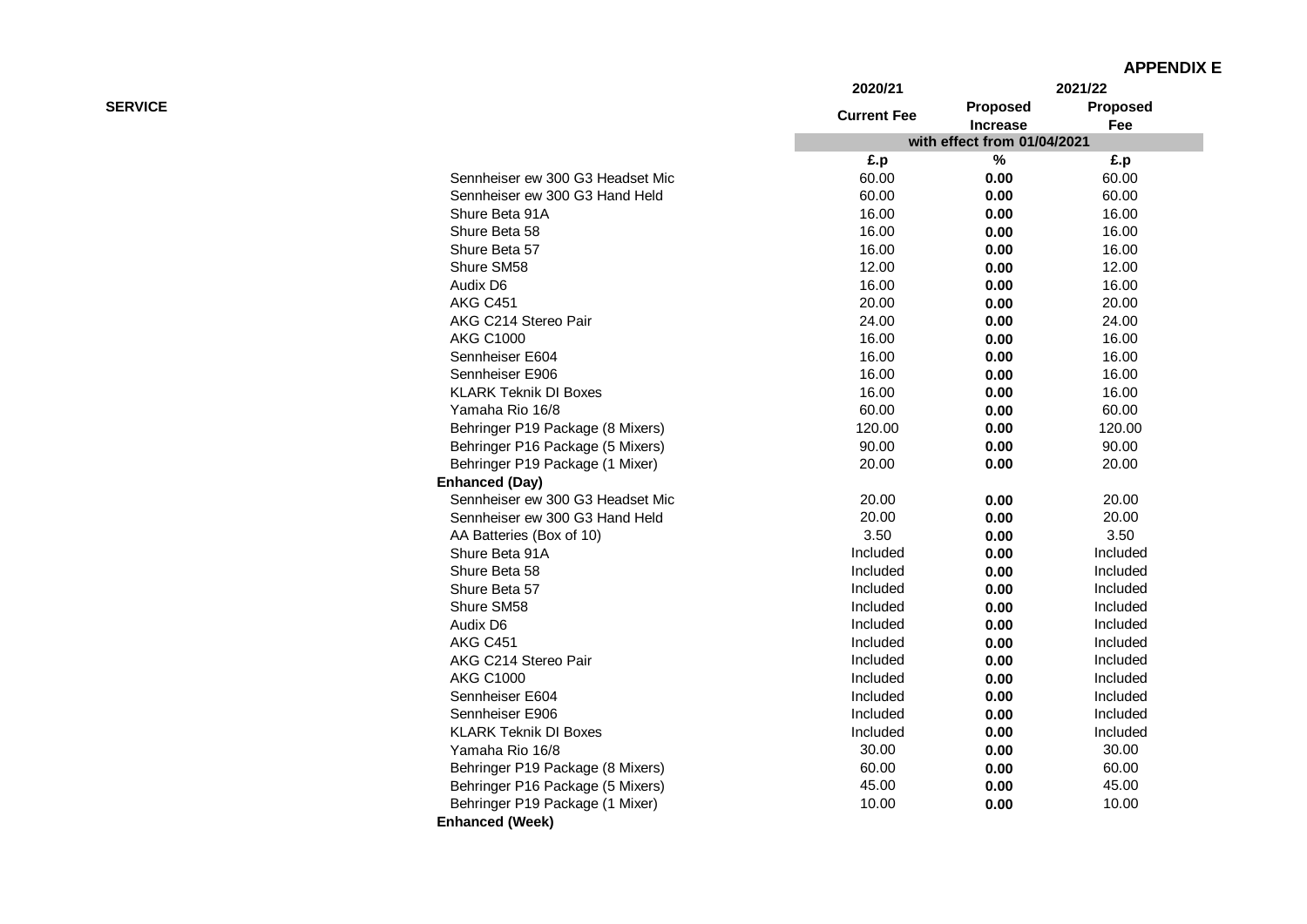|                |                                             | 2020/21            |                             | 2021/22         |
|----------------|---------------------------------------------|--------------------|-----------------------------|-----------------|
| <b>SERVICE</b> |                                             | <b>Current Fee</b> | <b>Proposed</b>             | <b>Proposed</b> |
|                |                                             |                    | <b>Increase</b>             | Fee             |
|                |                                             |                    | with effect from 01/04/2021 |                 |
|                |                                             | £.p                | $\%$                        | £.p             |
|                | Sennheiser ew 300 G3 Headset Mic            | 60.00              | 0.00                        | 60.00           |
|                | Sennheiser ew 300 G3 Hand Held              | 60.00              | 0.00                        | 60.00           |
|                | Shure Beta 91A                              | Included           | 0.00                        | Included        |
|                | Shure Beta 58                               | Included           | 0.00                        | Included        |
|                | Shure Beta 57                               | Included           | 0.00                        | Included        |
|                | Shure SM58                                  | Included           | 0.00                        | Included        |
|                | Audix D6                                    | Included           | 0.00                        | Included        |
|                | <b>AKG C451</b>                             | Included           | 0.00                        | Included        |
|                | AKG C214 Stereo Pair                        | Included           | 0.00                        | Included        |
|                | <b>AKG C1000</b>                            | Included           | 0.00                        | Included        |
|                | Sennheiser E604                             | Included           | 0.00                        | Included        |
|                | Sennheiser E906                             | Included           | 0.00                        | Included        |
|                | <b>KLARK Teknik DI Boxes</b>                | Included           | 0.00                        | Included        |
|                | Yamaha Rio 16/8                             | 60.00              | 0.00                        | 60.00           |
|                | Behringer P19 Package (8 Mixers)            | 120.00             | 0.00                        | 120.00          |
|                | Behringer P16 Package (5 Mixers)            | 90.00              | 0.00                        | 90.00           |
|                | Behringer P19 Package (1 Mixer)             | 20.00              | 0.00                        | 20.00           |
|                | Lights                                      |                    |                             |                 |
|                | <b>Standard (Day)</b>                       |                    |                             |                 |
|                | Strand Cantata F 1.2kw fresnel              | 8.50               | 0.00                        | 8.50            |
|                | Strand SL 15/32 profile / S4 Jnr zoom 25/50 | 8.50               | 0.00                        | 8.50            |
|                | PAR can PAR64 (62/61/60) 1kw                | 6.50               | 0.00                        | 6.50            |
|                | UV Cannons                                  | 11.00              | 0.00                        | 11.00           |
|                | UV Tubes                                    | 11.00              | 0.00                        | 11.00           |
|                | Showtec Suntrip Active MKII                 | 6.00               | 0.00                        | 6.00            |
|                | Quartet Fresnel 650w                        | 7.00               | 0.00                        | 7.00            |
|                | Quartet Profile 650w                        | 7.00               | 0.00                        | 7.00            |
|                | Birdies (batten of 4)                       | 10.00              | 0.00                        | 10.00           |
|                | Follow Spots (w/o operators)                | 5.00 / show        | 0.00                        | 5.00 / show     |
|                | <b>Standard (Week)</b>                      |                    |                             |                 |
|                | Strand Cantata F 1.2kw fresnel              | 17.00              | 0.00                        | 17.00           |
|                | Strand SL 15/32 profile / S4 Jnr zoom 25/50 | 17.00              | 0.00                        | 17.00           |
|                | PAR can PAR64 (62/61/60) 1kw                | 13.00              | 0.00                        | 13.00           |
|                | <b>UV Cannons</b>                           | 22.00              | 0.00                        | 22.00           |
|                | <b>UV Tubes</b>                             | 22.00              | 0.00                        | 22.00           |
|                | Showtec Suntrip Active MKII                 | 12.00              | 0.00                        | 12.00           |
|                | <b>Quartet Fresnel 650w</b>                 | 14.00              | 0.00                        | 14.00           |
|                |                                             |                    |                             |                 |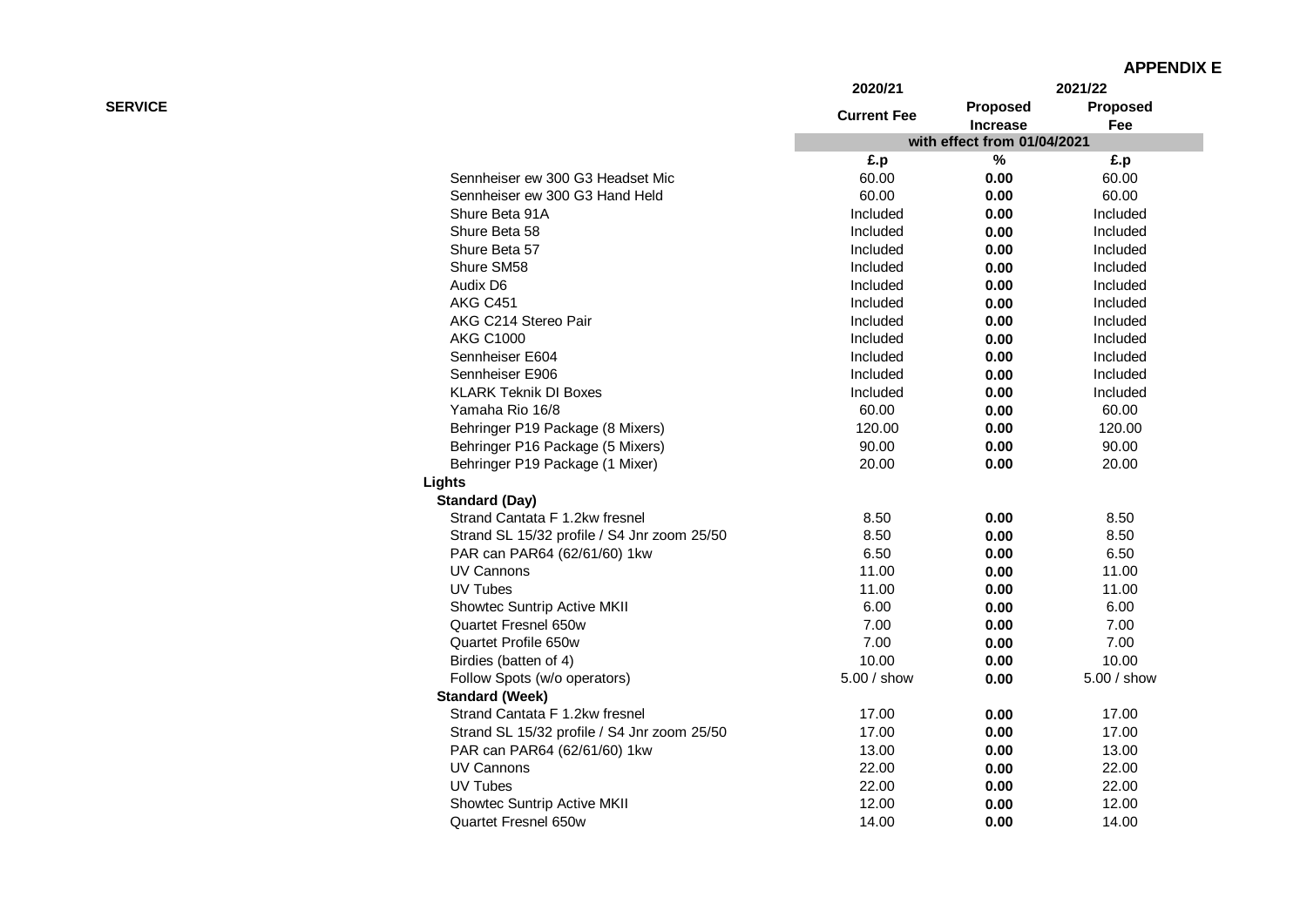|                |                                                   | 2020/21            |                                    | 2021/22         |
|----------------|---------------------------------------------------|--------------------|------------------------------------|-----------------|
| <b>SERVICE</b> |                                                   | <b>Current Fee</b> | <b>Proposed</b><br><b>Increase</b> | Proposed<br>Fee |
|                |                                                   |                    | with effect from 01/04/2021        |                 |
|                |                                                   | £.p                | $\%$                               | £.p             |
|                | Quartet Profile 650w                              | 14.00              | 0.00                               | 14.00           |
|                | Birdies (batten of 4)                             | 20.00              | 0.00                               | 20.00           |
|                | Follow Spots (w/o operators)                      | 5.00 / show        | 0.00                               | 5.00 / show     |
|                | <b>Enhanced (Day)</b>                             |                    |                                    |                 |
|                | Strand Cantata F 1.2kw fresnel                    | Included           | 0.00                               | Included        |
|                | Strand SL 15/32 profile / S4 Jnr zoom 25/50       | Included           | 0.00                               | Included        |
|                | PAR can PAR64 (62/61/60) 1kw                      | Included           | 0.00                               | Included        |
|                | UV Cannons                                        | 11.00              | 0.00                               | 11.00           |
|                | <b>UV Tubes</b>                                   | 33.00              | 0.00                               | 33.00           |
|                | Showtec Suntrip Active MKII                       | 6.00               | 0.00                               | 6.00            |
|                | Quartet Fresnel 650w                              | Included           | 0.00                               | Included        |
|                | Quartet Profile 650w                              | Included           | 0.00                               | Included        |
|                | Birdies (batten of 4)                             | Included           | 0.00                               | Included        |
|                | Follow Spots (w/o operators)                      | Included           | 0.00                               | Included        |
|                | <b>Enhanced (Week)</b>                            |                    |                                    |                 |
|                | Strand Cantata F 1.2kw fresnel                    | Included           | 0.00                               | Included        |
|                | Strand SL 15/32 profile / S4 Jnr zoom 25/50       | Included           | 0.00                               | Included        |
|                | PAR can PAR64 (62/61/60) 1kw                      | Included           | 0.00                               | Included        |
|                | UV Cannons                                        | 22.00              | 0.00                               | 22.00           |
|                | <b>UV Tubes</b>                                   | 44.00              | 0.00                               | 44.00           |
|                | Showtec Suntrip Active MKII                       | 12.00              | 0.00                               | 12.00           |
|                | Quartet Fresnel 650w                              | Included           | 0.00                               | Included        |
|                | Quartet Profile 650w                              | Included           | 0.00                               | Included        |
|                | Birdies (batten of 4)                             | Included           | 0.00                               | Included        |
|                | Follow Spots (w/o operators)                      | Included           | 0.00                               | Included        |
|                | <b>Intelligent Lighting</b>                       |                    |                                    |                 |
|                | <b>Standard (Day)</b>                             |                    |                                    |                 |
|                | Clay Paky Alpha Spot (1500w) Each                 | 75.00              | 0.00                               | 75.00           |
|                | (8 available)                                     |                    |                                    |                 |
|                | Clay Paky Alpha Spot 1200 HPE (1200w) Each        | 75.00              | 0.00                               | 75.00           |
|                | (2 x available)                                   |                    |                                    |                 |
|                | Moving Light Package                              | 250.00             | 0.00                               | 250.00          |
|                | (6x Stage Alpha Spot 1500, 2x FOH Alpha Spot 1500 |                    |                                    |                 |
|                | HPE & 4x Mac Auras)                               |                    |                                    |                 |
|                | Sidelight Package                                 | 250.00             | 0.00                               | 250.00          |
|                | (6x Stage Alpha Spot 1500, 2x FOH Alpha Spot 1500 |                    |                                    |                 |
|                | HPE & 6 x Sidelight Floor parcans)                |                    |                                    |                 |
|                | Showtec LED PAR Can (36x3w RGB)                   | 7.50               | 0.00                               | 7.50            |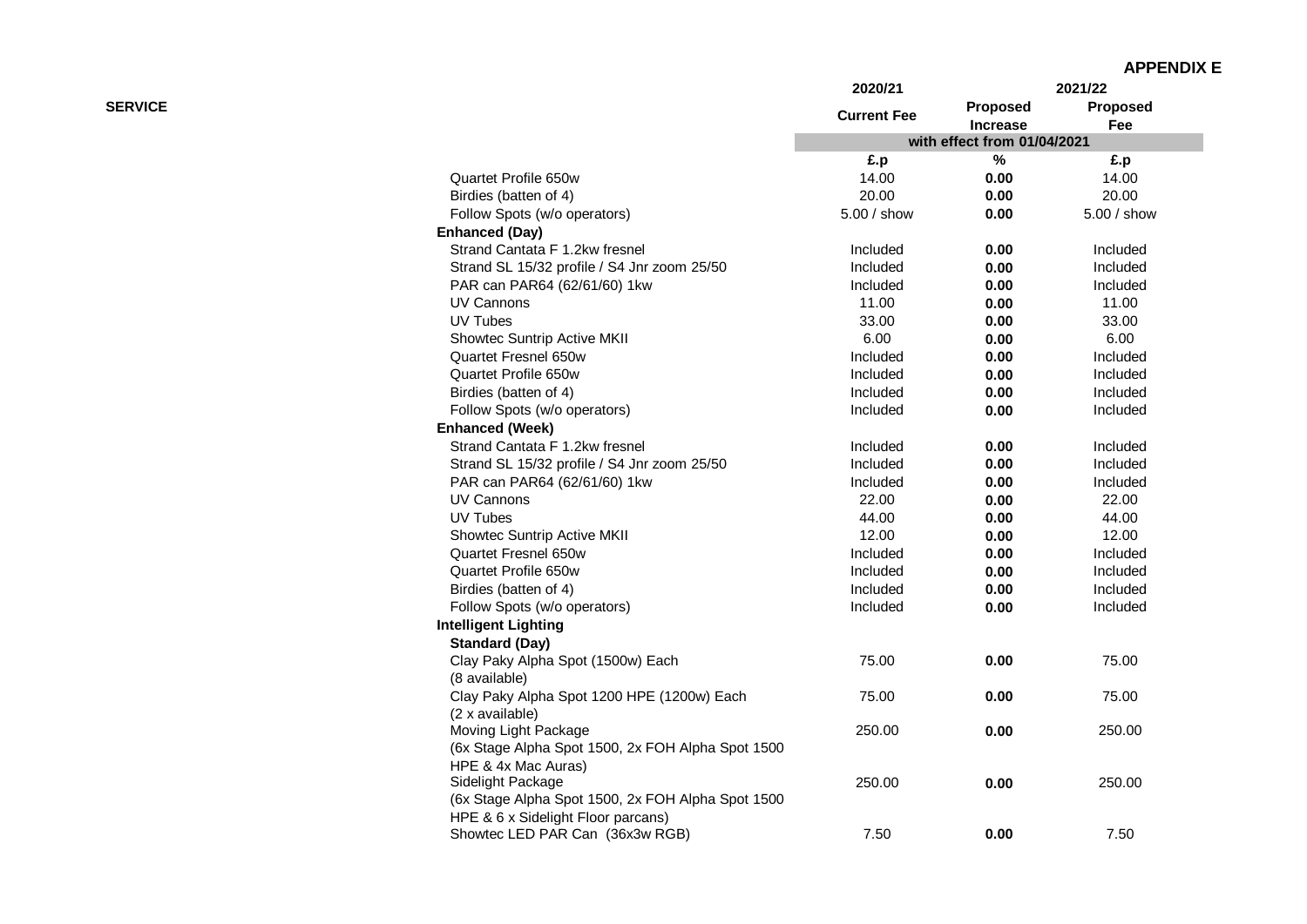| <b>APPENDIX E</b> |
|-------------------|
|-------------------|

|                |                                                                          | 2020/21            |                                    | 2021/22         |
|----------------|--------------------------------------------------------------------------|--------------------|------------------------------------|-----------------|
| <b>SERVICE</b> |                                                                          | <b>Current Fee</b> | <b>Proposed</b><br><b>Increase</b> | Proposed<br>Fee |
|                |                                                                          |                    | with effect from 01/04/2021        |                 |
|                |                                                                          | £.p                | $\%$                               | £.p             |
|                | Showtec LED Expressions / Mac Auras                                      | 15.00              | 0.00                               | 15.00           |
|                | <b>Standard (Week)</b>                                                   |                    |                                    |                 |
|                | Clay Paky Alpha Spot (1500w) Each                                        | 150.00             | 0.00                               | 150.00          |
|                | (8 available)                                                            |                    |                                    |                 |
|                | Clay Paky Alpha Spot 1200 HPE (1200w) Each                               | 150.00             | 0.00                               | 150.00          |
|                | (2 x available)                                                          |                    |                                    |                 |
|                | Moving Light Package                                                     |                    | 0.00                               |                 |
|                | (6x Stage Alpha Spot 1500, 2x FOH Alpha Spot 1500                        | 500.00             |                                    | 500.00          |
|                | HPE & 4x Mac Auras)                                                      |                    |                                    |                 |
|                | Sidelight Package                                                        |                    | 0.00                               |                 |
|                | (6x Stage Alpha Spot 1500, 2x FOH Alpha Spot 1500                        | 500.00             |                                    | 500.00          |
|                | HPE & 6 x Sidelight Floor parcans)                                       |                    |                                    |                 |
|                | Showtec LED PAR Can (36x3w RGB)                                          | 15.00              | 0.00                               | 15.00           |
|                | Showtec LED Expressions / Mac Auras                                      | 30.00              | 0.00                               | 30.00           |
|                | <b>Enhanced (Day)</b>                                                    |                    |                                    |                 |
|                | Clay Paky Alpha Spot (1500w) Each                                        | Included           | 0.00                               | Included        |
|                | (8 available)                                                            |                    |                                    |                 |
|                | Clay Paky Alpha Spot 1200 HPE (1200w) Each                               | Included           | 0.00                               | Included        |
|                | (2 x available)                                                          |                    |                                    |                 |
|                | Moving Light Package                                                     | Included           | 0.00                               | Included        |
|                | (6x Stage Alpha Spot 1500, 2x FOH Alpha Spot 1500)                       |                    |                                    |                 |
|                | HPE & 4x Mac Auras)                                                      |                    |                                    |                 |
|                | Sidelight Package                                                        | Included           | 0.00                               | Included        |
|                | (6x Stage Alpha Spot 1500, 2x FOH Alpha Spot 1500)                       |                    |                                    |                 |
|                | HPE & 6 x Sidelight Floor parcans)<br>Showtec LED PAR Can (36x3w RGB)    |                    |                                    |                 |
|                |                                                                          | Included           | 0.00                               | Included        |
|                | Showtec LED Expressions / Mac Auras                                      | Included           | 0.00                               | Included        |
|                | <b>Enhanced (Week)</b>                                                   |                    |                                    |                 |
|                | Clay Paky Alpha Spot (1500w) Each                                        | Included           | 0.00                               | Included        |
|                | (8 available)                                                            |                    |                                    |                 |
|                | Clay Paky Alpha Spot 1200 HPE (1200w) Each                               | Included           | 0.00                               | Included        |
|                | (2 x available)                                                          |                    | 0.00                               |                 |
|                | Moving Light Package                                                     | Included           |                                    | Included        |
|                | (6x Stage Alpha Spot 1500, 2x FOH Alpha Spot 1500<br>HPE & 4x Mac Auras) |                    |                                    |                 |
|                | Sidelight Package                                                        | Included           | 0.00                               | Included        |
|                | (6x Stage Alpha Spot 1500, 2x FOH Alpha Spot 1500                        |                    |                                    |                 |
|                | HPE & 6 x Sidelight Floor parcans)                                       |                    |                                    |                 |
|                |                                                                          |                    |                                    |                 |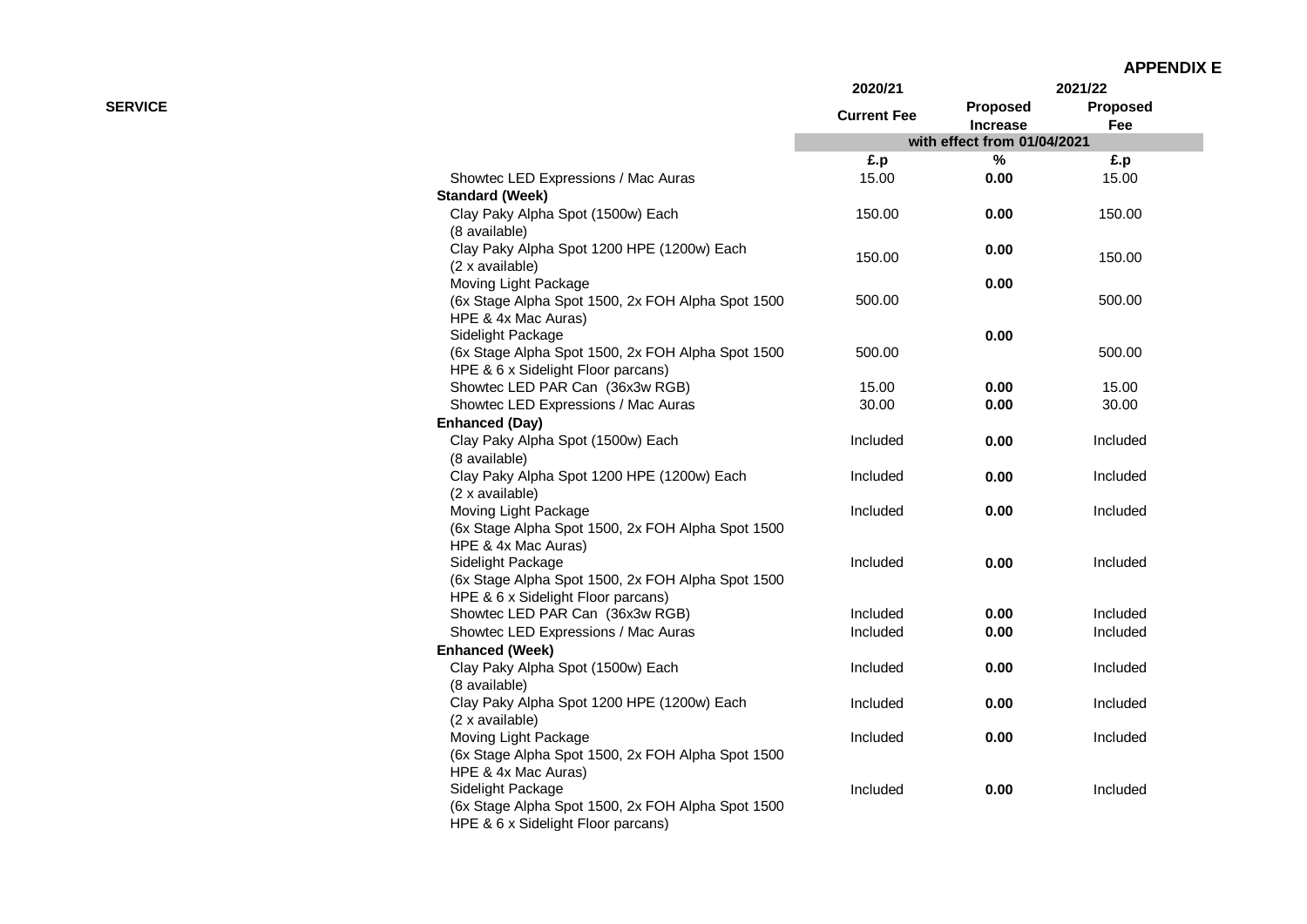|                |                                               | 2020/21            |                             | 2021/22         |
|----------------|-----------------------------------------------|--------------------|-----------------------------|-----------------|
| <b>SERVICE</b> |                                               | <b>Current Fee</b> | Proposed<br><b>Increase</b> | Proposed<br>Fee |
|                |                                               |                    | with effect from 01/04/2021 |                 |
|                |                                               | £.p                | $\%$                        | £.p             |
|                | Showtec LED PAR Can (36x3w RGB)               | Included           | 0.00                        | Included        |
|                | Showtec LED Expressions / Mac Auras           | Included           | 0.00                        | Included        |
|                | <b>Special FX</b>                             |                    |                             |                 |
|                | <b>Standard (Day)</b>                         |                    |                             |                 |
|                | Le Maitre 6ch desk                            | 13.00              | 0.00                        | 13.00           |
|                | Pyros                                         | p.o.a              | 0.00                        | p.o.a           |
|                | Mirror ball                                   | 11.00              | 0.00                        | 11.00           |
|                | Large smoke machine <sup>1</sup>              | 11.00              | 0.00                        | 11.00           |
|                | Antari Ice Iow smoke machine <sup>1</sup>     | 8.00               | 0.00                        | 8.00            |
|                | Bubble machine <sup>1</sup>                   | 8.00               | 0.00                        | 8.00            |
|                | Hazer <sup>1</sup>                            | 35.00              | 0.00                        | 35.00           |
|                | Star cloth                                    | 43.25              | 0.00                        | 43.25           |
|                | Mini Mist Portable Smoke Machine              | 25.00              | 0.00                        | 25.00           |
|                | <sup>1</sup> Subject to fair use              |                    |                             |                 |
|                | <b>Standard (Week)</b>                        |                    |                             |                 |
|                | Le Maitre 6ch desk                            | 26.00              | 0.00                        | 26.00           |
|                | Pyros                                         | p.o.a              | 0.00                        | p.o.a           |
|                | Mirror ball                                   | 16.25              | 0.00                        | 16.25           |
|                | Large smoke machine <sup>1</sup>              | 22.00              | 0.00                        | 22.00           |
|                | Antari Ice low smoke machine <sup>1</sup>     | 16.00              | 0.00                        | 16.00           |
|                | Bubble machine <sup>1</sup>                   | 16.00              | 0.00                        | 16.00           |
|                | Hazer <sup>1</sup>                            | 70.00              | 0.00                        | 70.00           |
|                | Star cloth                                    | 86.50              | 0.00                        | 86.50           |
|                | Mini Mist Portable Smoke Machine <sup>1</sup> | 50.00              | 0.00                        | 50.00           |
|                | $1$ Subject to fair use                       |                    |                             |                 |
|                | <b>Enhanced (Day)</b>                         |                    |                             |                 |
|                | Le Maitre 6ch desk                            | 13.00              | 0.00                        | 13.00           |
|                | Pyros                                         | p.o.a              | 0.00                        | p.o.a           |
|                | Mirror ball                                   | 21.50              | 0.00                        | 21.50           |
|                | Large smoke machine <sup>1</sup>              | 11.00              | 0.00                        | 11.00           |
|                | Antari Ice Iow smoke machine <sup>1</sup>     | 8.00               | 0.00                        | 8.00            |
|                | Bubble machine <sup>1</sup>                   | 8.00               | 0.00                        | 8.00            |
|                | Hazer <sup>1</sup>                            | Included           | 0.00                        | Included        |
|                | Star cloth                                    | Included           | 0.00                        | Included        |
|                |                                               | 25.00              | 0.00                        | 25.00           |
|                | Mini Mist Portable Smoke Machine              |                    |                             |                 |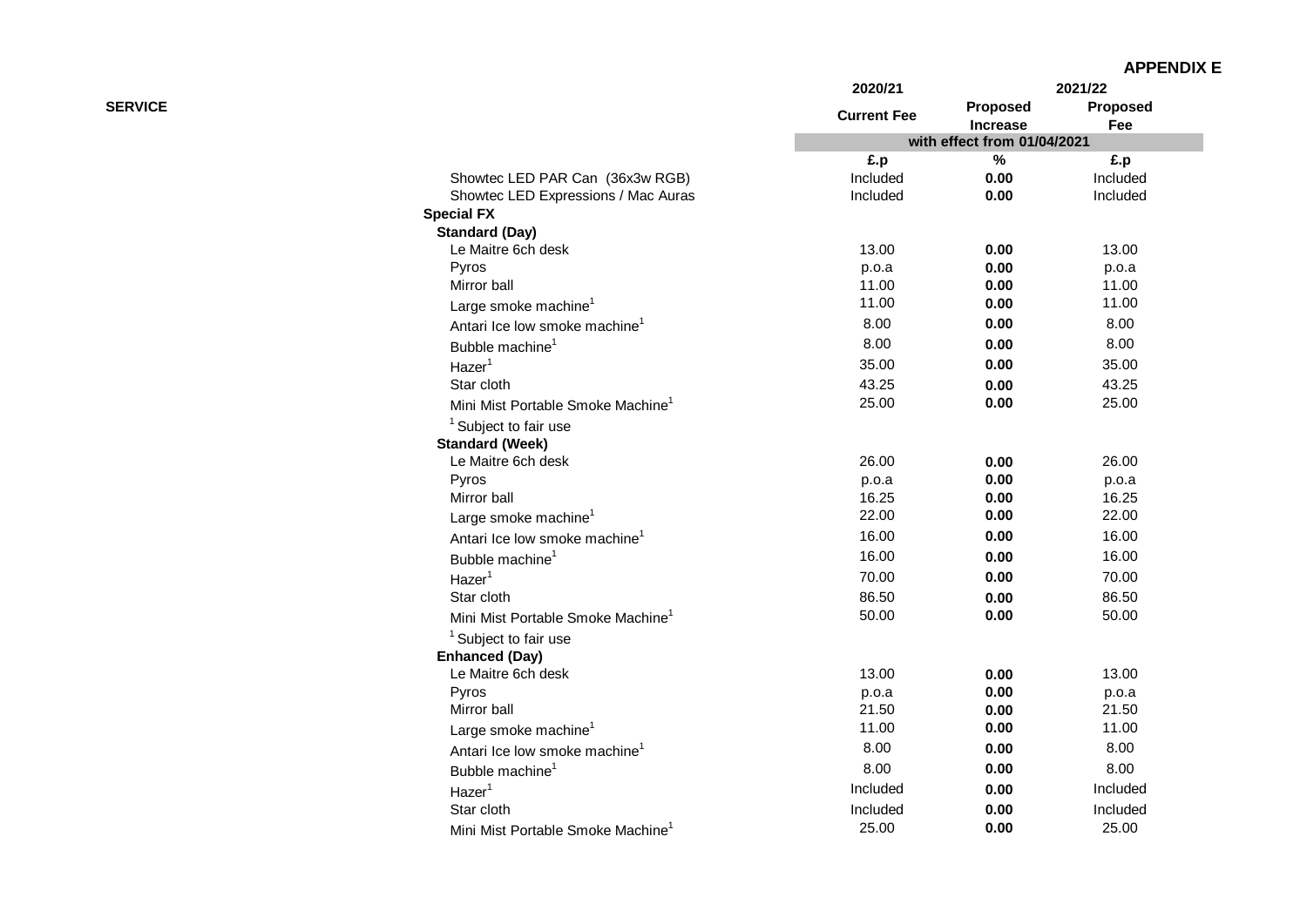|                |                                               | 2020/21            |                             | 2021/22                |
|----------------|-----------------------------------------------|--------------------|-----------------------------|------------------------|
| <b>SERVICE</b> |                                               | <b>Current Fee</b> | Proposed<br><b>Increase</b> | <b>Proposed</b><br>Fee |
|                |                                               |                    | with effect from 01/04/2021 |                        |
|                |                                               | £.p                | $\%$                        | £.p                    |
|                | <sup>1</sup> Subject to fair use              |                    |                             |                        |
|                | <b>Enhanced (Week)</b>                        |                    |                             |                        |
|                | Le Maitre 6ch desk                            | 26.00              | 0.00                        | 26.00                  |
|                | Pyros                                         | p.o.a              | 0.00                        | p.o.a                  |
|                | Mirror ball                                   | 26.75              | 0.00                        | 26.75                  |
|                | Large smoke machine <sup>1</sup>              | 22.00              | 0.00                        | 22.00                  |
|                | Antari Ice Iow smoke machine <sup>1</sup>     | 16.00              | 0.00                        | 16.00                  |
|                | Bubble machine <sup>1</sup>                   | 16.00              | 0.00                        | 16.00                  |
|                | Hazer <sup>1</sup>                            | Included           | 0.00                        | Included               |
|                | Star cloth                                    | Included           | 0.00                        | Included               |
|                | Mini Mist Portable Smoke Machine <sup>1</sup> | 50.00              | 0.00                        | 50.00                  |
|                | <sup>1</sup> Subject to fair use              |                    |                             |                        |
|                | <b>Tabs &amp; Cloths</b>                      |                    |                             |                        |
|                | <b>Standard (Day)</b>                         |                    |                             |                        |
|                | Black legs 20' x 6'                           | 15.00              | 0.00                        | 15.00                  |
|                | Black tabs 22' x 22'                          | 32.50              | 0.00                        | 32.50                  |
|                | Red tabs                                      | 32.50              | 0.00                        | 32.50                  |
|                | White Cyc                                     | 50.00              | 0.00                        | 50.00                  |
|                | <b>Black Gauze</b>                            | 50.00              | 0.00                        | 50.00                  |
|                | Navy Blue Gauze                               | 50.00              | 0.00                        | 50.00                  |
|                | <b>Standard (Week)</b>                        |                    |                             |                        |
|                | Black legs 20' x 6'                           | 30.00              | 0.00                        | 30.00                  |
|                | Black tabs 22' x 22'                          | 65.00              | 0.00                        | 65.00                  |
|                | Red tabs                                      | 65.00              | 0.00                        | 65.00                  |
|                | White Cyc                                     | 100.00             | 0.00                        | 100.00                 |
|                | <b>Black Gauze</b>                            | 100.00             | 0.00                        | 100.00                 |
|                | Navy Blue Gauze                               | 100.00             | 0.00                        | 100.00                 |
|                | <b>Enhanced (Day)</b>                         |                    |                             |                        |
|                | Black legs 20' x 6'                           | 15.00              | 0.00                        | 15.00                  |
|                | Black tabs 22' x 22'                          | 97.50              | 0.00                        | 97.50                  |
|                | Red tabs                                      | 32.50              | 0.00                        | 32.50                  |
|                | White Cyc                                     | 1 Included         | 0.00                        | 1 Included             |
|                | <b>Black Gauze</b>                            | 50.00              | 0.00                        | 50.00                  |
|                | Navy Blue Gauze                               | 50.00              | 0.00                        | 50.00                  |
|                | <b>Enhanced (Week)</b>                        |                    |                             |                        |
|                | Black legs 20' x 6'                           | 30.00              | 0.00                        | 30.00                  |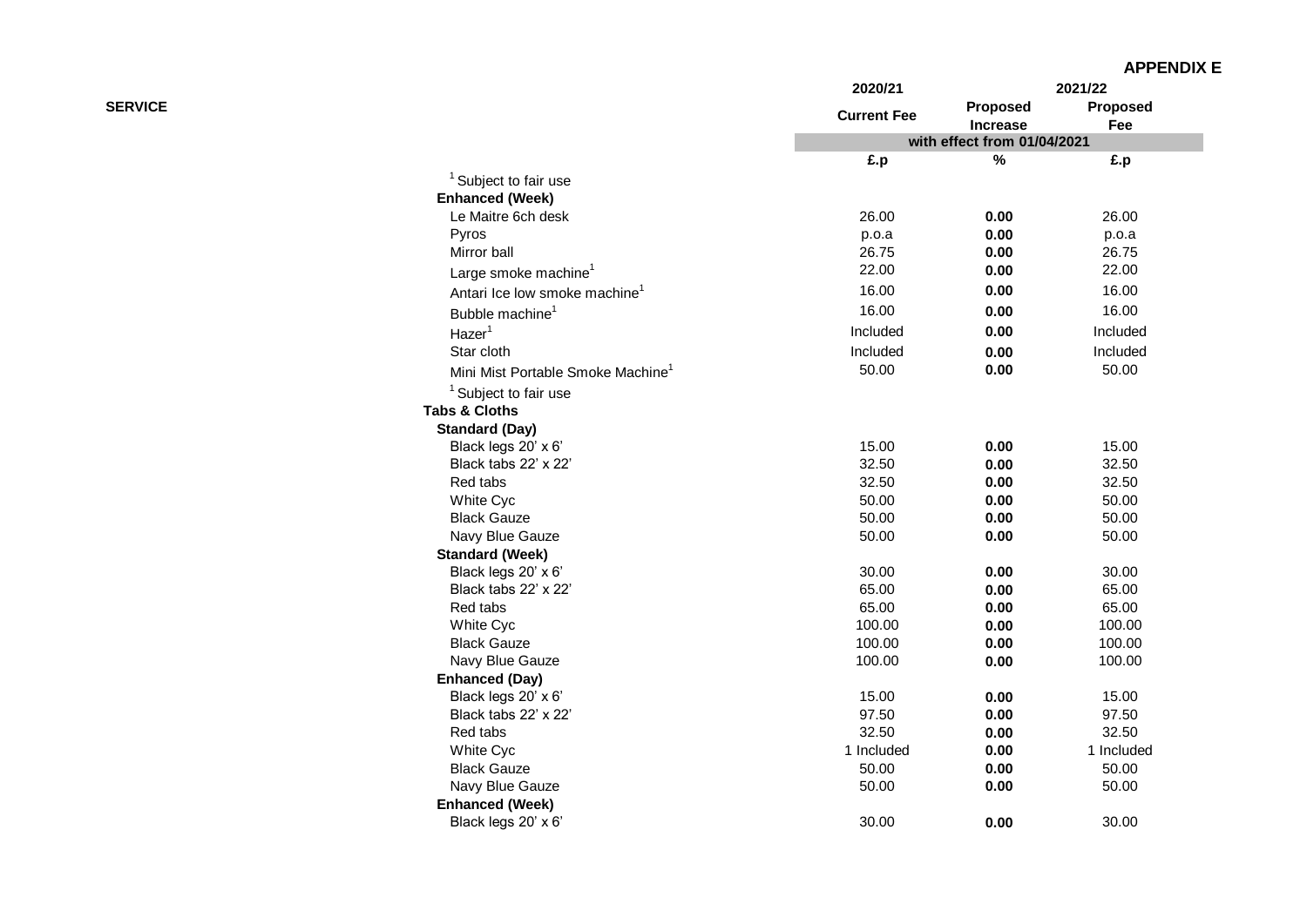|                |                                       | 2020/21            |                             | 2021/22         |
|----------------|---------------------------------------|--------------------|-----------------------------|-----------------|
| <b>SERVICE</b> |                                       | <b>Current Fee</b> | Proposed<br><b>Increase</b> | Proposed<br>Fee |
|                |                                       |                    | with effect from 01/04/2021 |                 |
|                |                                       | £.p                | $\%$                        | £.p             |
|                | Black tabs 22' x 22'                  | 130.00             | 0.00                        | 130.00          |
|                | Red tabs                              | 65.00              | 0.00                        | 65.00           |
|                | White Cyc                             | 1 Included         | 0.00                        | 1 Included      |
|                | <b>Black Gauze</b>                    | 100.00             | 0.00                        | 100.00          |
|                | Navy Blue Gauze                       | 100.00             | 0.00                        | 100.00          |
|                | <b>Scenic Cloths</b>                  |                    |                             |                 |
|                | <b>Standard (Day)</b>                 |                    |                             |                 |
|                | Various                               | <b>POA</b>         | 0.00                        | <b>POA</b>      |
|                | <b>Standard (Week)</b>                |                    |                             |                 |
|                | Various                               | <b>POA</b>         | 0.00                        | <b>POA</b>      |
|                | <b>Enhanced (Day)</b>                 |                    |                             |                 |
|                | Various                               | <b>POA</b>         | 0.00                        | <b>POA</b>      |
|                | <b>Enhanced (Week)</b>                |                    |                             |                 |
|                | Various                               | <b>POA</b>         | 0.00                        | <b>POA</b>      |
|                | <b>Staging</b>                        |                    |                             |                 |
|                | <b>Standard (Day)</b>                 |                    |                             |                 |
|                | Steeldeck 8' x 4'                     | 7.50               | 0.00                        | 7.50            |
|                | Steeldeck 8' x 2'                     | 5.50               | 0.00                        | 5.50            |
|                | Steeldeck 6' x 3'                     | 5.50               | 0.00                        | 5.50            |
|                | Steeldeck 4' x 4'                     | 5.50               | 0.00                        | 5.50            |
|                | <b>Steeldeck Handrails</b>            | 2.50               | 0.00                        | 2.50            |
|                | Steeldeck comes with 1',2' or 3' Legs | <b>FOC</b>         | 0.00                        | <b>FOC</b>      |
|                | Dance floor                           | 54.00              | 0.00                        | 54.00           |
|                | Cabaret Chair                         | 1.00               | 0.00                        | 1.00            |
|                | 1' 2' 3' Treads                       | 5.50               | 0.00                        | 5.50            |
|                | <b>Standard (Week)</b>                |                    |                             |                 |
|                | Steeldeck 8' x 4'                     | 16.00              | 0.00                        | 16.00           |
|                | Steeldeck 8' x 2'                     | 11.00              | 0.00                        | 11.00           |
|                | Steeldeck 6' x 3'                     | 11.00              | 0.00                        | 11.00           |
|                | Steeldeck 4' x 4'                     | 11.00              | 0.00                        | 11.00           |
|                | <b>Steeldeck Handrails</b>            | 4.00               | 0.00                        | 4.00            |
|                | Steeldeck comes with 1',2' or 3' Legs | <b>FOC</b>         | 0.00                        | <b>FOC</b>      |
|                | Dance floor                           | 108.00             | 0.00                        | 108.00          |
|                | Cabaret Chair                         | 2.50               | 0.00                        | 2.50            |
|                | 1' 2' 3' Treads                       | 11.00              | 0.00                        | 11.00           |
|                | <b>Enhanced (Day)</b>                 |                    |                             |                 |
|                | Steeldeck 8' x 4'                     | 10 Included        | 0.00                        | 10 Included     |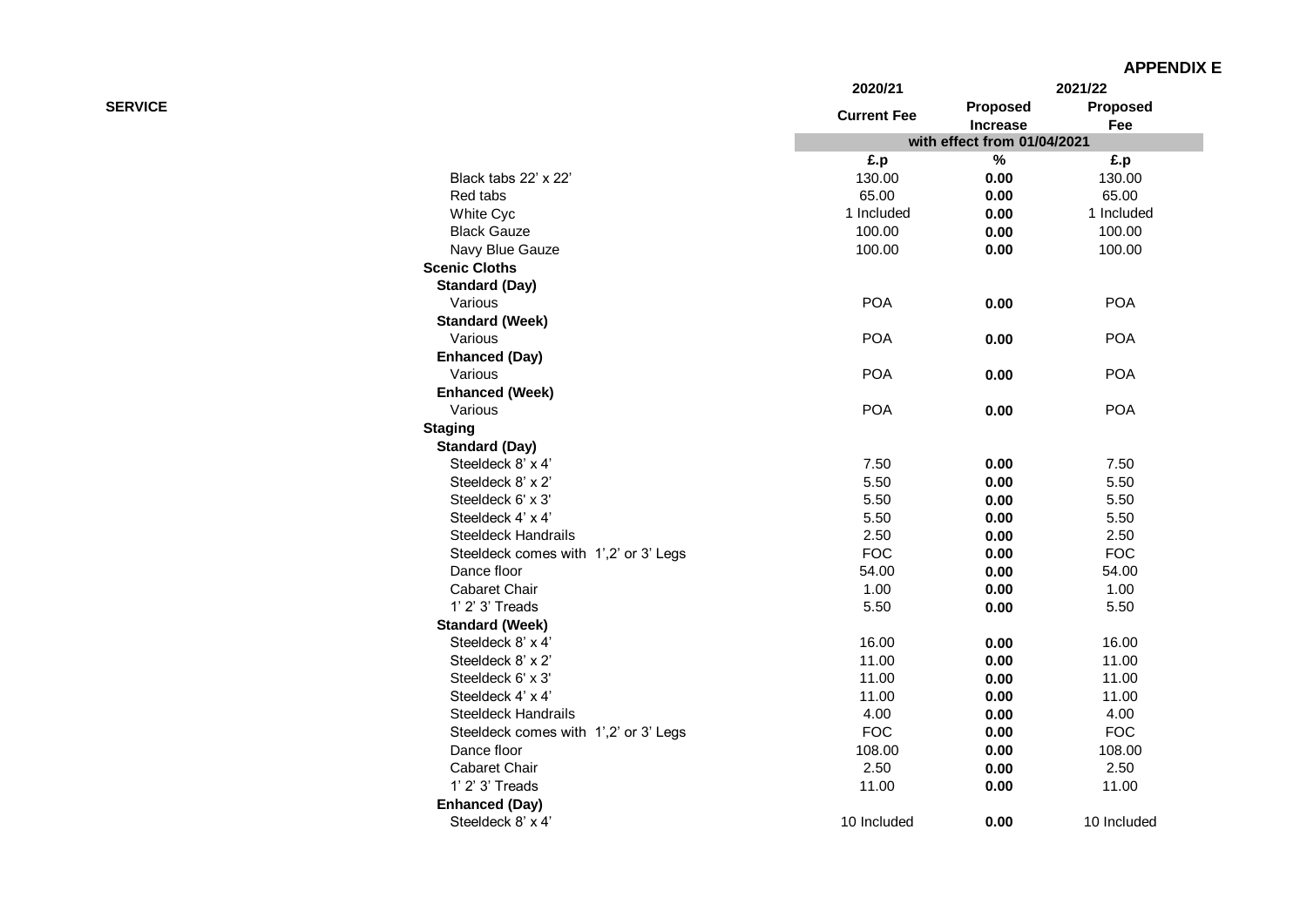|                |                                                 | 2020/21            |                             | 2021/22           |
|----------------|-------------------------------------------------|--------------------|-----------------------------|-------------------|
| <b>SERVICE</b> |                                                 | <b>Current Fee</b> | Proposed<br>Increase        | Proposed<br>Fee   |
|                |                                                 |                    | with effect from 01/04/2021 |                   |
|                |                                                 | £.p                | $\%$                        | £.p               |
|                | Steeldeck 8' x 2'                               | 2 Included         | 0.00                        | 2 Included        |
|                | Steeldeck 6' x 3'                               | 5.50               | 0.00                        | 5.50              |
|                | Steeldeck 4' x 4'                               | 2 Included         | 0.00                        | 2 Included        |
|                | <b>Steeldeck Handrails</b>                      | 2.50               | 0.00                        | 2.50              |
|                | Steeldeck comes with 1',2' or 3' Legs           | <b>FOC</b>         | 0.00                        | <b>FOC</b>        |
|                | Dance floor                                     | 54.00              | 0.00                        | 54.00             |
|                | <b>Cabaret Chair</b>                            | 1.00               | 0.00                        | 1.00              |
|                | 1' 2' 3' Treads                                 | One pair Included  | 0.00                        | One pair Included |
|                | <b>Enhanced (Week)</b>                          |                    |                             |                   |
|                | Steeldeck 8' x 4'                               | 10 Included        | 0.00                        | 10 Included       |
|                | Steeldeck 8' x 2'                               | 2 Included         | 0.00                        | 2 Included        |
|                | Steeldeck 6' x 3'                               | 11.00              | 0.00                        | 11.00             |
|                | Steeldeck 4' x 4'                               | 2 Included         | 0.00                        | 2 Included        |
|                | <b>Steeldeck Handrails</b>                      | 4.00               | 0.00                        | 4.00              |
|                | Steeldeck comes with 1',2' or 3' Legs           | <b>FOC</b>         | 0.00                        | <b>FOC</b>        |
|                | Dance floor                                     | 108.00             | 0.00                        | 108.00            |
|                | Cabaret Chair                                   | 2.50               | 0.00                        | 2.50              |
|                | 1' 2' 3' Treads                                 | One pair Included  | 0.00                        | One pair Included |
|                | <b>Musical Instruments</b>                      |                    |                             |                   |
|                | <b>Standard (Day)</b>                           |                    |                             |                   |
|                | Yamaha G1 baby grand                            | 75.00              | 0.00                        | 75.00             |
|                | Piano Tuning                                    | 75.00              | 0.00                        | 75.00             |
|                | <b>Standard (Week)</b>                          |                    |                             |                   |
|                | Yamaha G1 baby grand                            | 150.00             | 0.00                        | 150.00            |
|                | Piano Tuning                                    | 0.00               | 0.00                        | 0.00              |
|                | <b>Enhanced (Day)</b>                           |                    |                             |                   |
|                | Yamaha G1 baby grand                            | 75.00              | 0.00                        | 75.00             |
|                | Piano Tuning                                    | 75.00              | 0.00                        | 75.00             |
|                | <b>Enhanced (Week)</b>                          |                    |                             |                   |
|                | Yamaha G1 baby grand                            | 150.00             | 0.00                        | 150.00            |
|                | Piano Tuning                                    | 0.00               | 0.00                        | 0.00              |
|                | A.V.                                            |                    |                             |                   |
|                | <b>Standard (Day)</b>                           |                    |                             |                   |
|                | Christie LX601i LCD Projector 6000 Lumens, XGA, | 175.00             | 0.00                        | 175.00            |
|                | 1.5-3.0:1 Lens                                  |                    |                             |                   |
|                | Fast fold screen 9ft x 12ft (front and rear)    | 54.00              | 0.00                        | 54.00             |
|                | VGA cable 25 m                                  | 5.50               | 0.00                        | 5.50              |
|                |                                                 |                    |                             |                   |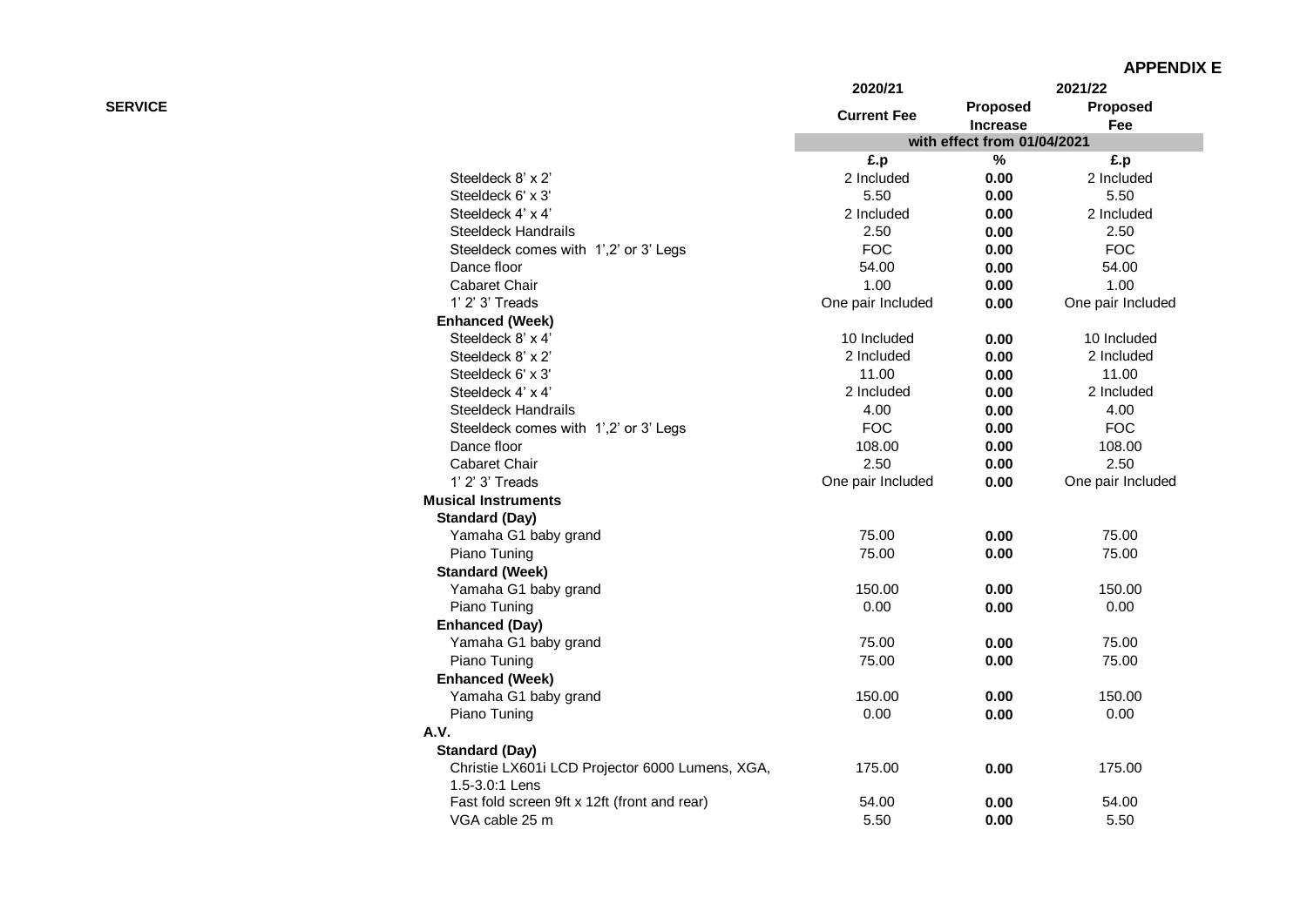| <b>APPENDIX E</b> |
|-------------------|
|-------------------|

|                          |                                                                   | 2020/21            |                             | 2021/22         |
|--------------------------|-------------------------------------------------------------------|--------------------|-----------------------------|-----------------|
| <b>SERVICE</b>           |                                                                   | <b>Current Fee</b> | Proposed<br><b>Increase</b> | Proposed<br>Fee |
|                          |                                                                   |                    | with effect from 01/04/2021 |                 |
|                          |                                                                   | £.p                | $\%$                        | £.p             |
|                          | AV Package                                                        | 225.00             | 0.00                        | 225.00          |
|                          | (Christie Projector, MacBook Pro & Cabling)                       |                    |                             |                 |
|                          | <b>Standard (Week)</b>                                            |                    |                             |                 |
|                          | Christie LX601i LCD Projector 6000 Lumens, XGA,                   | 350.00             | 0.00                        | 350.00          |
|                          | 1.5-3.0:1 Lens                                                    |                    |                             |                 |
|                          | Fast fold screen 9ft x 12ft (front and rear)                      | 108.00             | 0.00                        | 108.00          |
|                          | VGA cable 25 m                                                    | 11.00              | 0.00                        | 11.00           |
|                          | AV Package                                                        | 450.00             | 0.00                        | 450.00          |
|                          | (Christie Projector, MacBook Pro & Cabling)                       |                    |                             |                 |
|                          | <b>Enhanced (Day)</b>                                             |                    |                             |                 |
|                          | Christie LX601i LCD Projector 6000 Lumens, XGA,                   | 200.00             | 0.00                        | 200.00          |
|                          | 1.5-3.0:1 Lens                                                    |                    |                             |                 |
|                          | Fast fold screen 9ft x 12ft (front and rear)                      | 54.00              | 0.00                        | 54.00           |
|                          | VGA cable 25 m                                                    | 5.50               | 0.00                        | 5.50            |
|                          | AV Package                                                        | 250.00             | 0.00                        | 250.00          |
|                          | (Christie Projector, MacBook Pro & Cabling)                       |                    |                             |                 |
|                          | <b>Enhanced (Week)</b>                                            |                    |                             |                 |
|                          | Christie LX601i LCD Projector 6000 Lumens, XGA,<br>1.5-3.0:1 Lens | 400.00             | 0.00                        | 400.00          |
|                          | Fast fold screen 9ft x 12ft (front and rear)                      | 108.00             | 0.00                        | 108.00          |
|                          | VGA cable 25 m                                                    | 11.00              | 0.00                        | 11.00           |
|                          | AV Package                                                        | 500.00             | 0.00                        | 500.00          |
|                          | (Christie Projector, MacBook Pro & Cabling)                       |                    |                             |                 |
| <b>Housing</b>           |                                                                   |                    |                             |                 |
| <b>Homelessness</b>      | Bed and Breakfast charges (per week)                              |                    |                             |                 |
|                          | Nightly lets                                                      |                    |                             |                 |
|                          | Room                                                              | 129.23             | 0.00                        | 129.23          |
|                          | Studio / One bedroom property                                     | 129.23             | 0.00                        | 129.23          |
|                          | Two bedroom property                                              | 145.39             | 0.00                        | 145.39          |
|                          | Three + bedroom property                                          | 185.89             | 0.00                        | 185.89          |
| <b>Supporting People</b> | <b>Housing Related Support Charges (weekly charges)</b>           |                    |                             |                 |
|                          | Intensive Housing Management                                      | 2.03               | 0.49                        | 2.04            |
|                          | <b>Dispersed Community Alarms</b>                                 | 4.45               | 0.45                        | 4.47            |
|                          | <b>Harlow Community Support</b>                                   | 7.41               | 0.54                        | 7.45            |
|                          | <b>Sheltered Housing Support</b>                                  | 8.28               | 0.48                        | 8.32            |
|                          | Alarm System - Monitoring only                                    | 1.94               | 0.52                        | 1.95            |